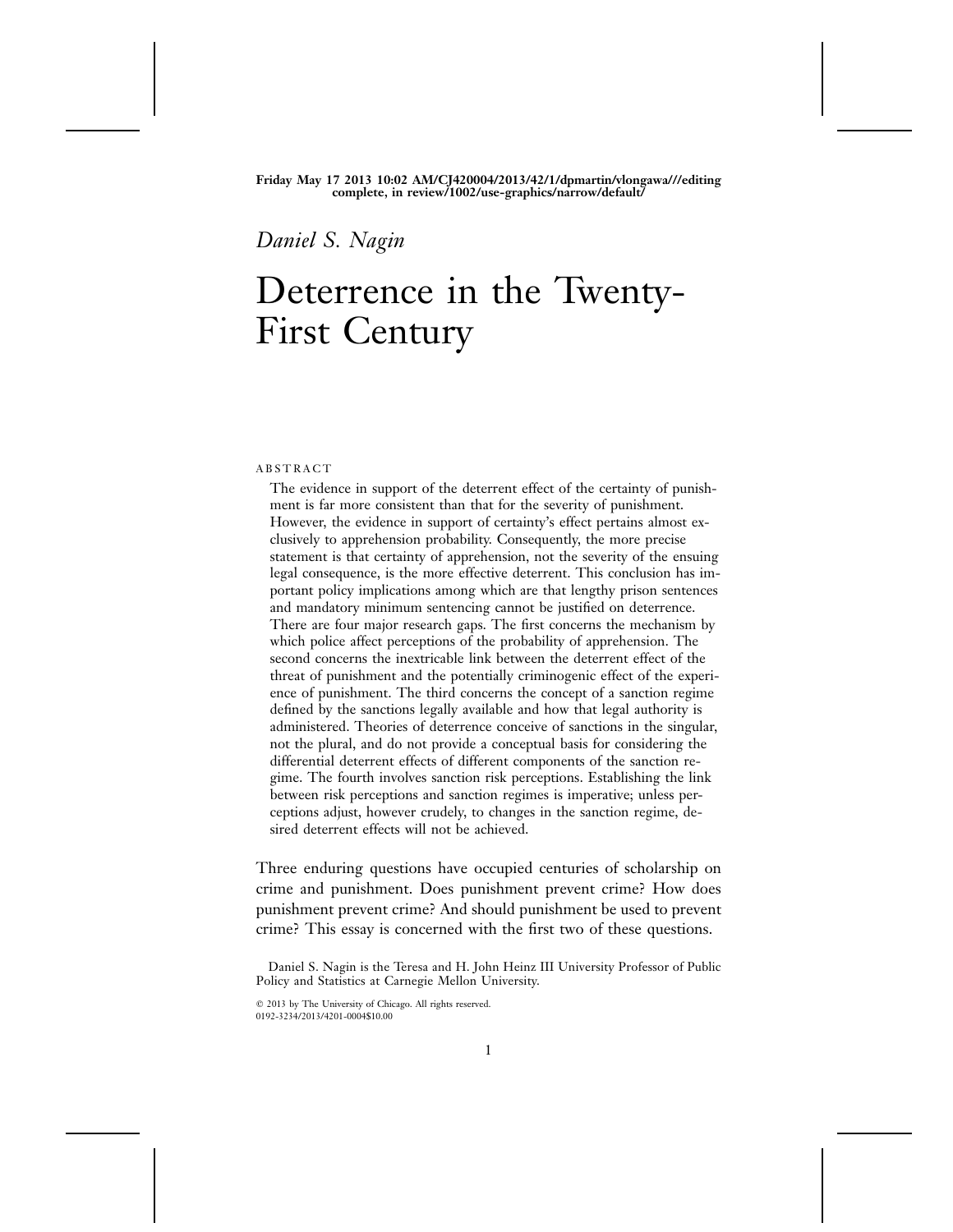The criminal justice system dispenses justice by apprehending, prosecuting, and punishing individuals who break the law. These activities may prevent crime by three distinct mechanisms: incapacitation, specific deterrence, and general deterrence. Convicted offenders are sometimes punished with imprisonment. Incapacitation concerns crimes averted by their physical isolation during the period of their incarceration. Specific and general deterrence involve possible behavioral responses. General deterrence refers to the crime prevention effects of the threat of punishment. Specific deterrence concerns the aftermath of the failure of general deterrence—the effect on reoffending, if any, that results from the experience of actually being punished.

In this essay, I consider the theoretical and evidentiary basis for general deterrence. In another recent *Crime and Justice* essay (Nagin, Cullen, and Jonson 2009), I surveyed the evidence on the specific deterrence effects of imprisonment. Here, I draw heavily from recent and prior deterrence reviews by me and others.

My aim is to provide a succinct summary of the current state of theoretical and empirical knowledge about deterrence in support of several interrelated objectives. The first is to provide a selective intellectual history of deterrence research that identifies important recurring themes. I highlight both what has been learned and persistent flaws that should be addressed in future research.

The second objective concerns the framing of discourse on deterrence, which often takes the same pattern, particularly in policy discussions: one group arguing that sanction threats always deter and another group arguing that sanction threats never deter. When deterrence effects are unpacked, it is clear that sanction threats are not universally efficacious: magnitudes of deterrent effects range from none to seemingly very large. Thus, another primary objective is to move discourse about deterrence away from the equally indefensible positions that deterrence effects are always or never present to a more nuanced and useful inquiry into the basis for variation in the existence and size of deterrent effects.

The third objective is policy related. Prison populations have been rising in the United States for four decades. Only recently have there been signs that the increase is abating. In 2009 and 2010, state-level prison population declined but federal-level population continued to increase (Bureau of Justice Statistice 2012). Less well recognized is that prison populations have risen elsewhere in the world, for example, in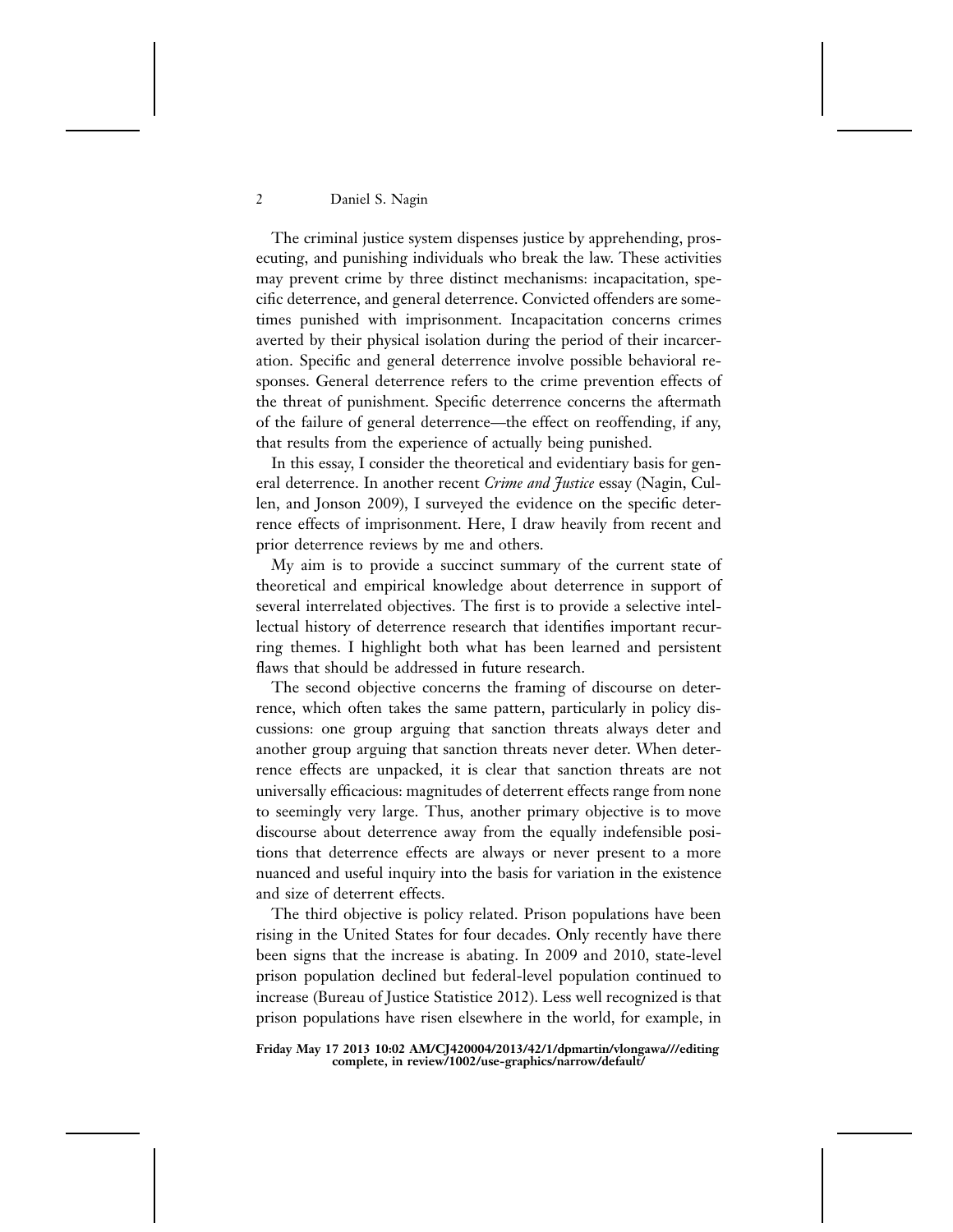the Netherlands since 1975 and more recently in England and Wales, Portugal, Spain, and New Zealand. An incarceration-based sanction policy that reduces crime solely by incapacitation will necessarily increase the rate of imprisonment. In contrast, if the crime control policy also prevents crime by deterrence, it may be possible to reduce both imprisonment and crime; successful prevention by any mechanism, whether by deterrence or otherwise, has the virtue of averting not only crime but also the punishment of perpetrators. Hence, it is important to identify policies that increase imprisonment but have only negligible effects on crime rates.

My main conclusions are as follows: First, there is little evidence that increases in the length of already long prison sentences yield general deterrent effects that are sufficiently large to justify their social and economic costs. Such severity-based deterrence measures include "three strikes, you're out," life without the possibility of parole, and other laws that mandate lengthy prison sentences.

Second, on the basis of the earlier noted *Crime and Justice* review (Nagin, Cullen, and Jonson 2009), I have concluded that there is little evidence of a specific deterrent effect arising from the experience of imprisonment compared with the experience of noncustodial sanctions such as probation. Instead, the evidence suggests that that reoffending is either unaffected or increased.

Third, there is substantial evidence that increasing the visibility of the police by hiring more officers and allocating existing officers in ways that materially heighten the perceived risk of apprehension can deter crimes. This evidence is consistent with the perceptual deterrence literature that surveys individuals on sanction risk perceptions and relates these perceptions to their actual or intended offending behavior. This literature finds that perceived certainty of punishment is associated with reduced self-reported or intended offending.

Thus, I conclude, as have many prior reviews of deterrence research, that evidence in support of the deterrent effect of various measures of the certainty of punishment is far more convincing and consistent than for the severity of punishment. However, the certainty of punishment is conceptually and mathematically the product of a series of conditional probabilities: the probability of apprehension given commission of a crime, the probability of prosecution given apprehension, the probability of conviction given prosecution, and the probability of sanction given conviction. The evidence in support of certainty's de-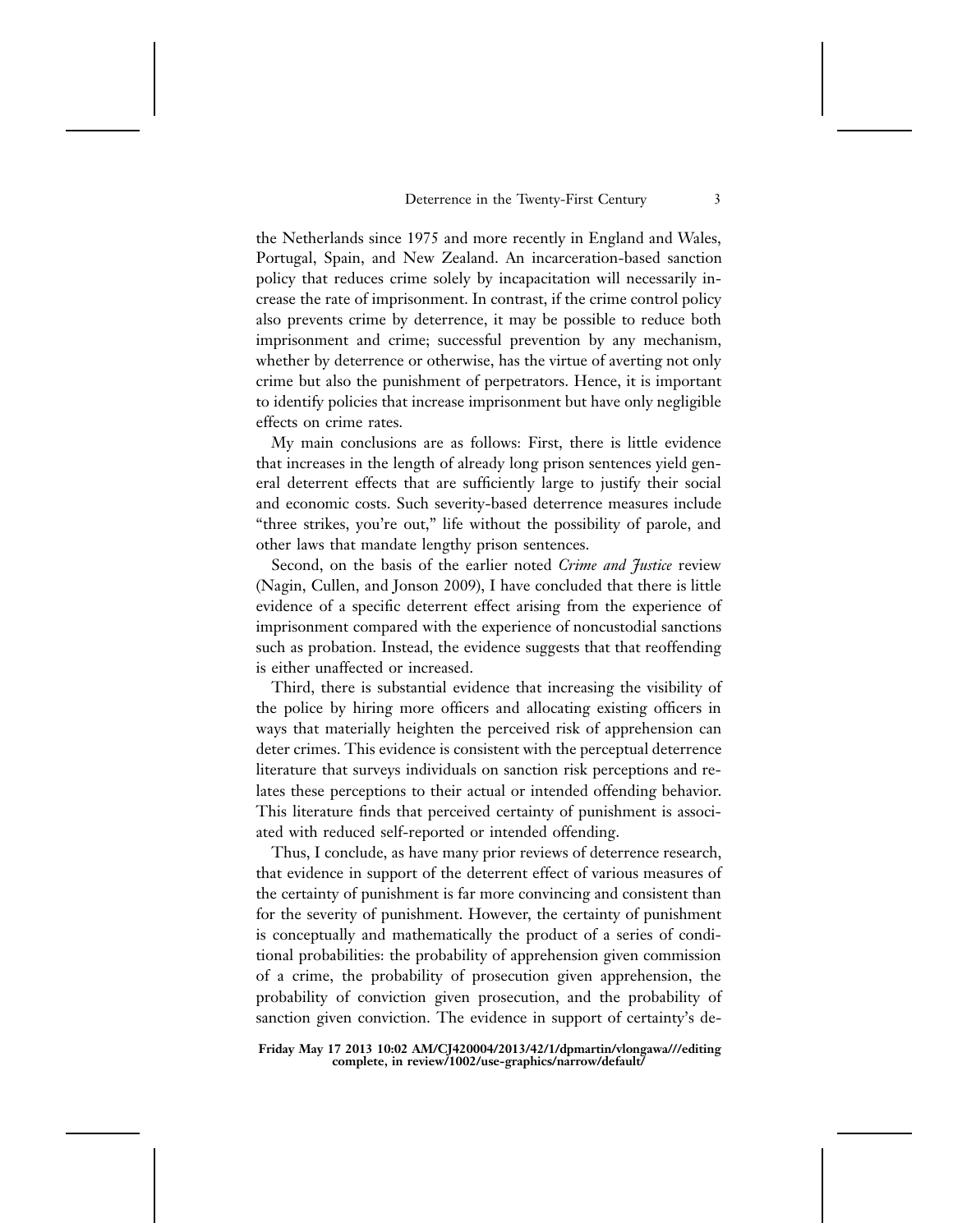terrent effect pertains almost exclusively to apprehension probability. Consequently, the conclusion that certainty, not severity, is the more effective deterrent is more precisely stated as *certainty of apprehension* and not the severity of the legal consequence ensuing from apprehension is the more effective deterrent. This more precise statement has important policy implications; the empirical evidence from the policing and perceptual deterrence literature is silent on the deterrent effectiveness of policies that mandate incarceration after apprehension. These include policies such as mandatory minimum sentencing laws or sentencing guidelines that mandate incarceration. Thus, this revised conclusion about the deterrent effect of punishment certainty should not be construed as implying that policies mandating severe legal consequences have been demonstrated to achieve deterrent effects.

Together these conclusions have a range of policy implications, particularly as they relate to the United States (Durlauf and Nagin 2011*b*). First, it is clear that lengthy prison sentences cannot be justified on a deterrence-based, crime prevention basis. Thus, the case for crime prevention benefits of measures requiring lengthy prison sentences such as California's three-strikes law must rest on incapacitation. Another implication is that crime prevention would be enhanced by shifting resources from imprisonment to policing or, in periods of declining criminal justice system budgets, that policing should get a larger share of a smaller overall budget.

While accumulation of knowledge about deterrence in the past four decades has been impressive, much remains to be learned. There are four major theoretical and related empirical gaps. The first concerns the deterrent effect of the certainty of apprehension. There are two distinct mechanisms by which the police may deter crime. One stems from their effectiveness in apprehending perpetrators of crimes; by definition this activity involves occurrences in which deterrence has failed. Thus, police effectiveness in successfully apprehending criminal perpetrators can have a deterrent effect only on others or on the perpetrator's future behavior. The second mechanism involves the effect of the intensity of police presence in creating a perception that apprehension risk is sufficiently high that no crime is committed in the first place. I speculate that this second mechanism is the primary source of police effectiveness in deterring crime whereas the first role primarily prevents crime by capturing and incapacitating crime-prone individuals. The research gap involves developing rigorous empirical tests of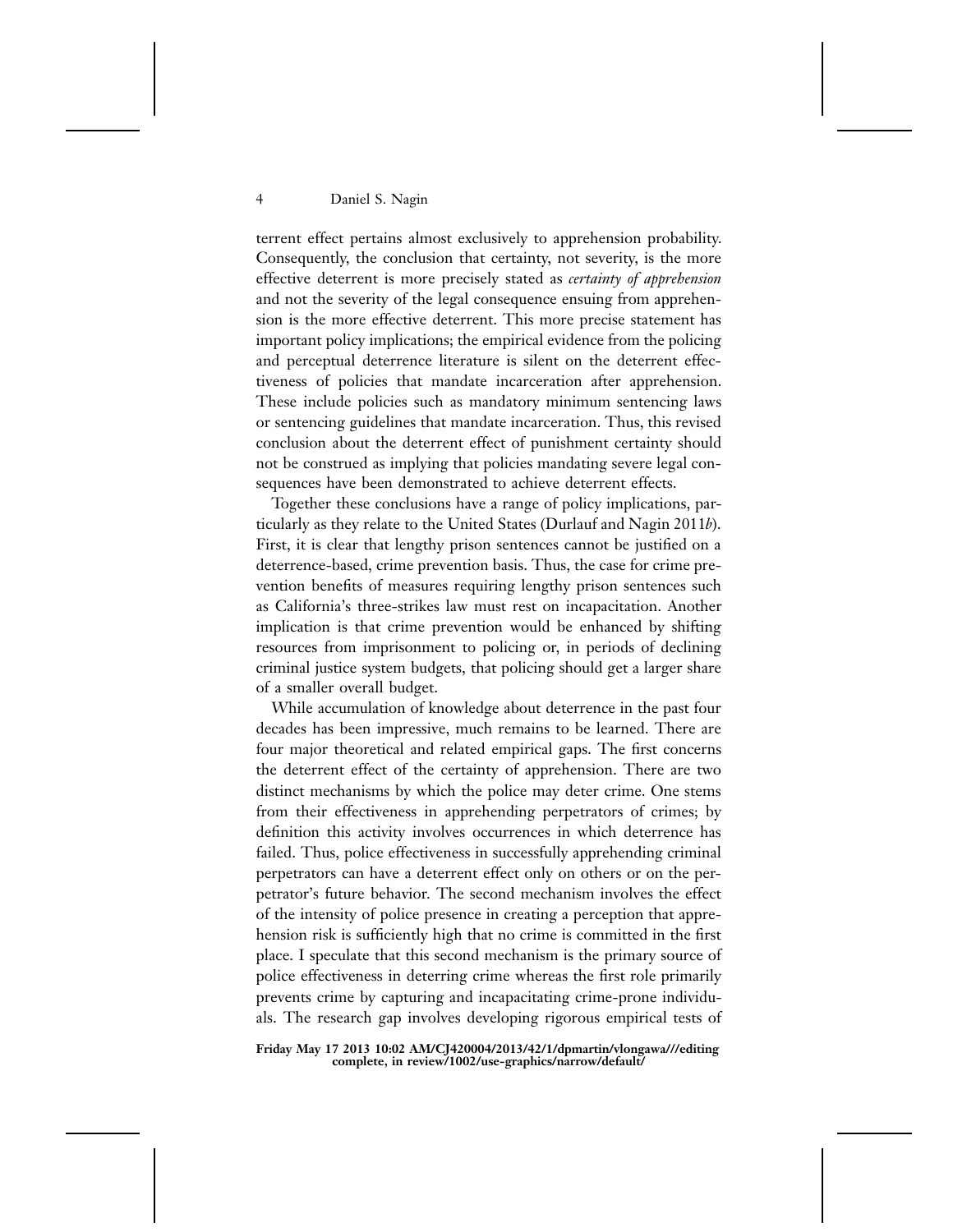this contention and developing improved theoretical models of how police presence and tactics can reduce the attractiveness of criminal opportunities by increasing the perceived risk of apprehension.

The second gap concerns the distinction between specific and general deterrence. The two are inextricably linked because the experience of punishment is a consequence of the failure of the threat of punishment to deter crime, yet no theory of deterrence explicitly addresses how the experience of punishment influences the deterrent effect of the threat of punishment. Relevant issues include how the experience of punishment affects the proclivity to commit crime due to potential stigma effects, sustained contacts with criminals in a prison setting, or participation in rehabilitative programs as well as the effect of the experience of punishment on perceptions of the certainty and severity of sanctions. Analysis of these and other related issues will require longitudinal data on individuals who do and do not have the experience of punishment.

The third theoretical gap concerns the concept of a sanction regime. A sanction regime defines the sanctions that are legally available for the punishment of various types of crime and how that legal authority is administered. Depending on the crime and characteristics of the offenders, such as age or prior record, available sanctions range in severity from verbal reprimands to fines and different forms of community service to lengthy terms of imprisonment and execution. How the legal authority is administered determines the relative frequency with which the available sanction options are used and also the swiftness of their application. Thus, both dimensions of the sanction regime—the legal authority for different types of sanctions and how that authority is administered—combine to determine the certainty, severity, and celerity of sanctioning options available for punishment of a specific type of crime.

Theories of deterrence, however, specify sanction threats in the singular, not the plural. For example, a sizable number of studies examine the question whether capital punishment deters murder. Yet properly understood, the relevant question is the differential or marginal deterrent effect of execution over the deterrent effect of other available or commonly used penalties. In this case the alternative penalty would be a lengthy prison sentence—sometimes life without the possibility of parole. Yet none of the capital punishment studies take account of differences across states and over time in the severity of noncapital pun-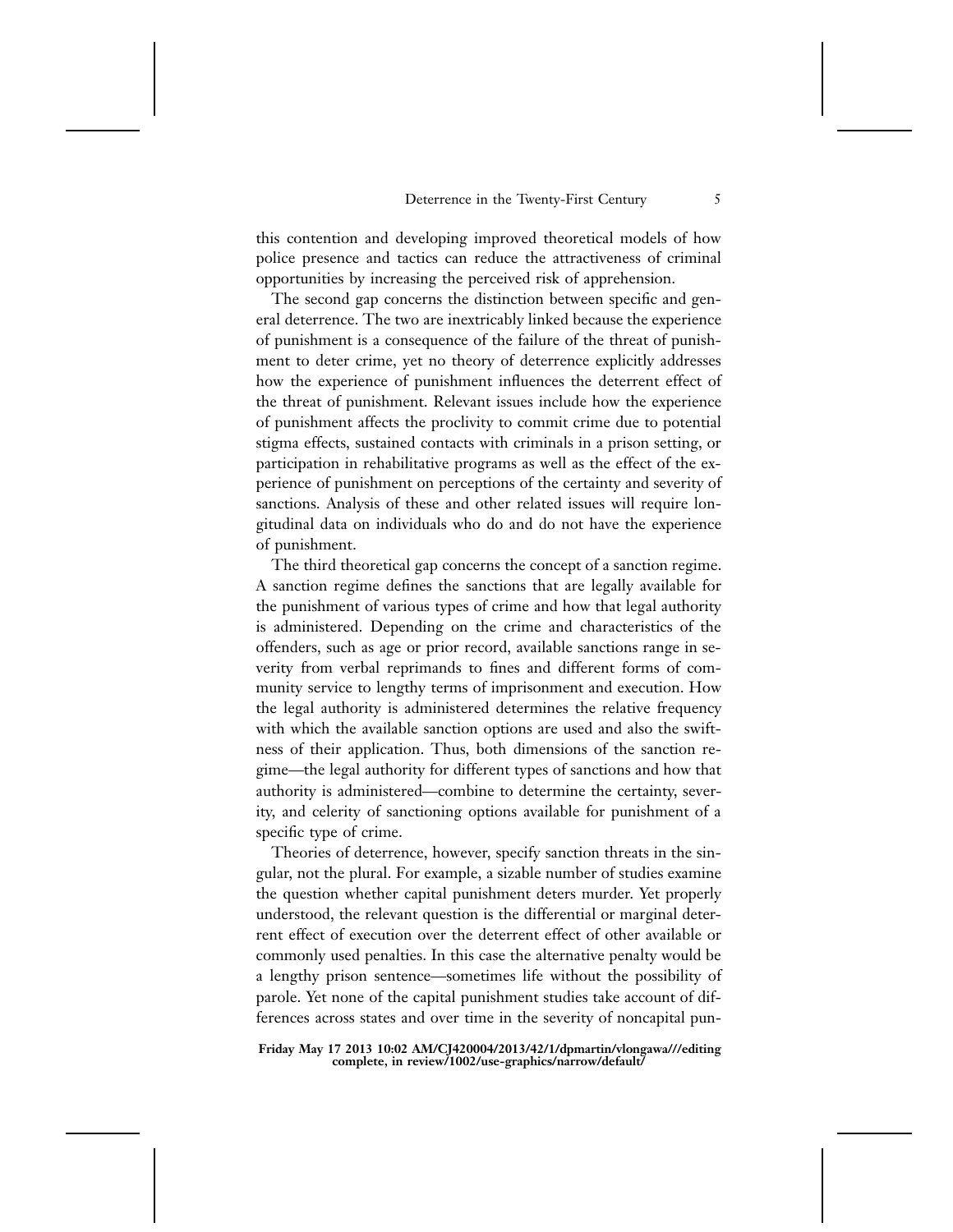ishments for murder (Nagin and Pepper 2012). Theories of deterrence that conceive of sanctions in the singular do not provide a conceptual basis for considering the differential deterrent effect of different types of sanction options. The empirical companion to this theoretical expansion involves assembling the data required to measure sanction regimes. At least in the United States, such data are largely unavailable.

The fourth theoretical and empirical gap involves sanction risk perceptions, an issue that I emphasized in an earlier review of the deterrence literature (Nagin 1998). Deterrence is the behavioral response to the perception of sanction threats. Establishing the link between risk perceptions and sanction regimes is imperative; the conclusion that crime decisions are affected by sanction risk perceptions is not sufficient to conclude that policy can deter crime. Policy cannot directly manipulate perceptions. It can affect only the variety and severity of sanctions legally available in the sanction regime and the manner of their administration. Unless perceptions adjust, however crudely, to changes in the sanction regime, the desired deterrent effect will not be achieved.

Since the publication of Nagin (1998), valuable headway has been made in how the experience of apprehension or not following commission of a crime affects sanction risk perceptions. This research is valuable for specification of a theory that combines the concepts of general and specific deterrence. However, it does not address how perceptions are formed about the two key dimensions of a sanction regime: the legal authority for different types of sanctions and how that authority is administered. Numerous surveys have been conducted of the general public's knowledge of sanction regimes, especially concerning the legal authority for different types of sanctions (Apel 2013). Not surprisingly, the surveys find that knowledge of sanction regimes is poor. However, the fundamental flaw with these surveys is that knowledge of the potential legal consequences of lawbreaking is unnecessary for most people; their decisions to refrain from crime are based on the mere knowledge that the behavior is legally prohibited or for other nonlegal considerations such as morality or fear of social censure (Packer 1968; Zimring and Hawkins 1973; Andenaes 1974; Wikström et al. 2012). That said, for individuals for whom sanction threats might affect their behavior, it is preposterous to assume that their perceptions conform to the realities of the legally available sanction options and their administration. More than a decade after my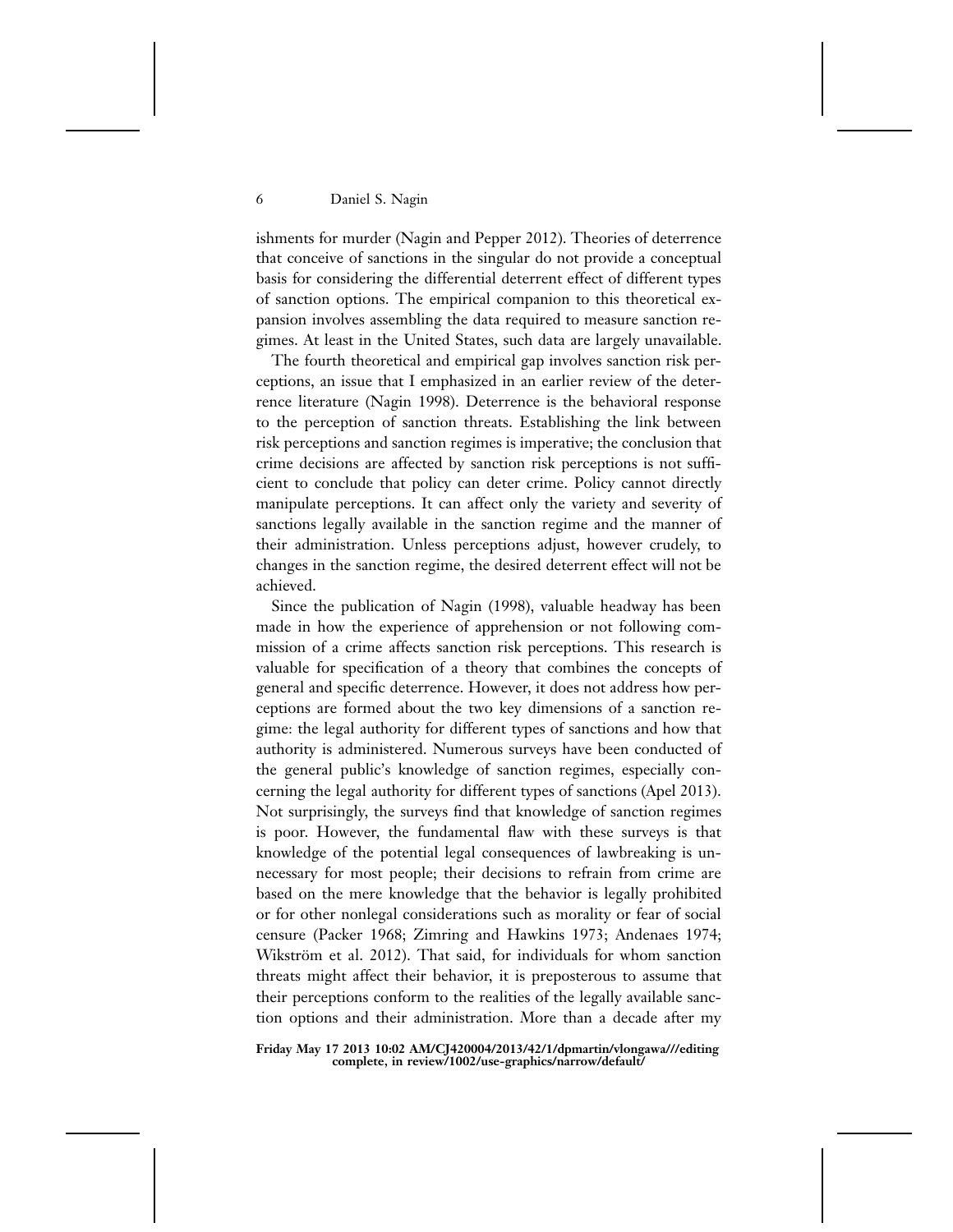earlier review, it remains the case that little is known about how individuals form perceptions of the sanction regimes they confront.

This essay is organized in the following sections. Key concepts of deterrence are discussed in Section I, where I also set out a simplified model of deterrence that is referred to throughout the essay. Section II provides a brief summary of the themes, conclusions, and flaws of research on the deterrent effects of prison and the police up to about 1990. In Section III, I summarize the evidence on the deterrent effects of capital punishment. I discuss the capital punishment literature separately because of its distinctive features and salience. I then examine in Section IV post-1990 studies of the crime prevention effects of imprisonment and in Section V post-1990s studies of the police effects on crime. Section VI discusses the survey-based literature on the accuracy of sanction risk perceptions, their formation, and their relationship to self-reported criminality. Section VII offers conclusions.

# I. Key Concepts

Deterrence is a theory of choice in which would-be offenders balance the benefits and costs of crime. Benefits may be pecuniary, as in the case of property crime, but may also involve intangible benefits such as defending one's honor, expressing outrage, demonstrating dominance, cementing a reputation, or seeking a thrill. The potential costs of crime are comparably varied. Crime can entail personal risk if the victim resists. It may also invoke pangs of conscience or shame (Braithwaite 1989). I am mainly concerned with offender responses to the costs that attend the imposition of official sanctions such as arrest, imprisonment, execution, fines, and other restrictions on freedom and liberty such as mandated drug testing or electronic monitoring.

The origins of most modern theories of deterrence can be traced to the work of the Enlightenment-era legal philosophers (Beccaria 1764; Bentham 1789). The motivation for their work was their mutual abhorrence of the administration of punishment without constructive purpose. For them the constructive purpose was preventing crime. As Beccaria observed, "it is better to prevent crimes than punish them" ([1764] 1986, p. 93). Beccaria and Bentham argued that there are three key ingredients to the deterrence process: the severity, certainty, and celerity of punishment. These concepts, particularly the certainty and severity of punishment, form the foundation of nearly all contemporary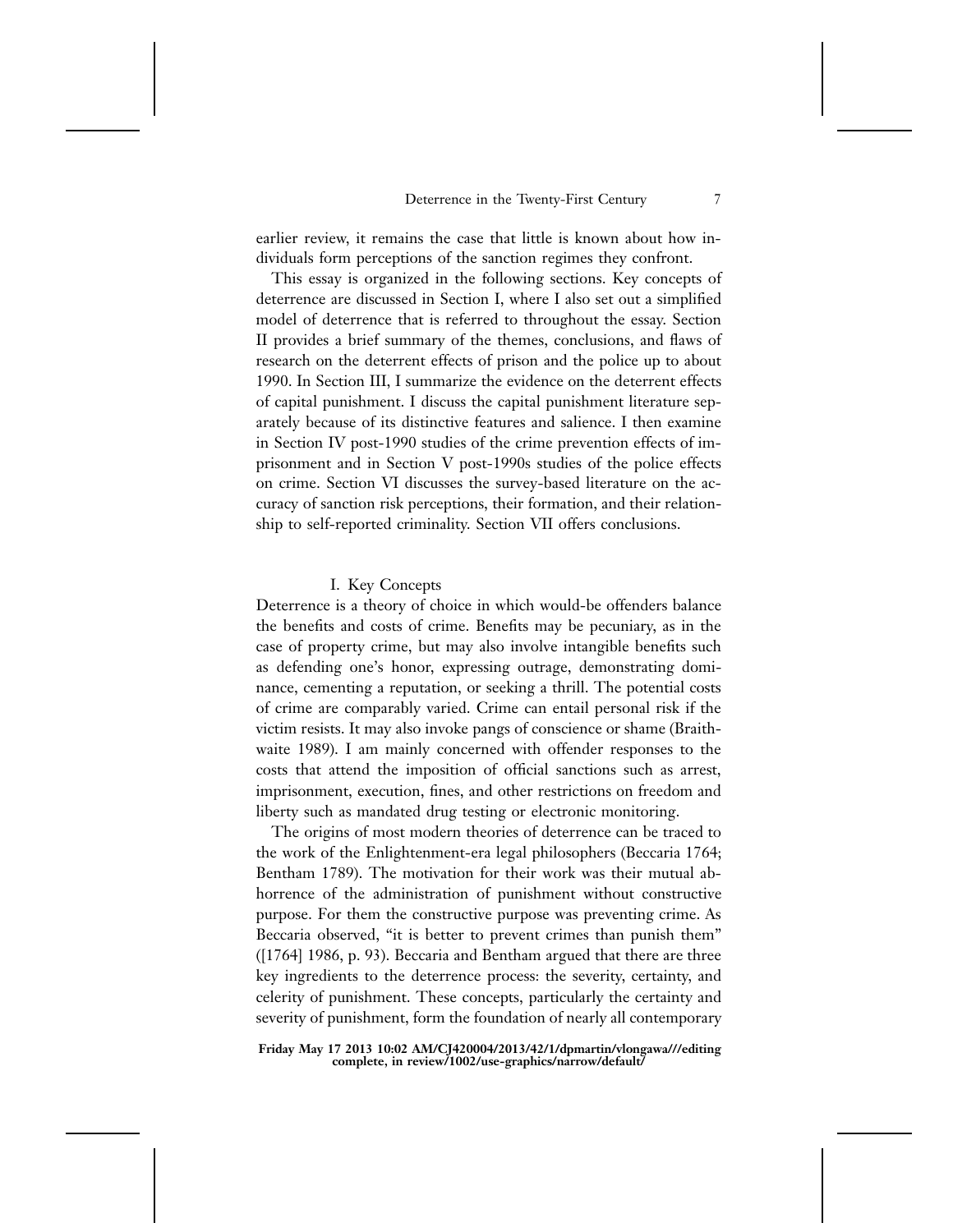theories of deterrence. The enduring impact of their thinking is remarkable testimony to their innovation.

The theory of deterrence is predicated on the idea that if stateimposed sanction costs are sufficiently severe, criminal activity will be discouraged, at least for some. Thus, one of the key concepts of deterrence is the severity of punishment. Severity alone, however, cannot deter. There must also be some possibility that the sanction will be incurred if the crime is committed. Indeed the argument that the probability of punishment, not severity, is the more potent component of the deterrence process goes back to Beccaria, who observed that "one of the greatest curbs on crime is not the cruelty of punishments, but their infallibility. . . . The certainty of punishment even if moderate will always make a stronger impression" ([1764] 1986, p. 58).

In the lifetimes of Beccaria and Bentham there was no criminal justice system as we know it. Punishment for lawbreaking was almost certainly less regular and more haphazard than it is today. Punishment in contemporary society, however, also still remains far from guaranteed. In order for a formal sanction—whether moderate or severe—to be imposed, the offender must first be apprehended, usually by the police.1 He must next be charged and successfully prosecuted and, finally, sentenced by the judge. Successful passage through all of these stages is far from certain. The most important set of actors affecting certainty is the police: without detection and apprehension, there is no possibility of conviction or punishment. For this reason special attention is given to discussing what is known about the deterrent effect of police activities and presence.

The third conceptual component of the theory of deterrence advanced by Bentham and Beccaria is the swiftness of punishment, which Bentham referred to as celerity. Celerity is the least studied of the conceptual troika underlying deterrence theory. The theoretical basis for its effect on deterrence is ambiguous, as is the empirical evidence on its effectiveness. Even Beccaria seemed to base his case for celerity more on normative considerations of just punishment than on deterrence effectiveness. He observed that ''the more promptly and the more closely punishment follows upon the commission of a crime, the more just and useful will it be. I say more just, because the criminal is

<sup>&</sup>lt;sup>1</sup> Crime may also be sanctioned entirely outside of the criminal justice system through retaliation by the victim or by others on his or her behalf ( Jacobs and Wright 2006).

**Friday May 17 2013 10:02 AM/CJ420004/2013/42/1/dpmartin/vlongawa///editing complete, in review/1002/use-graphics/narrow/default/**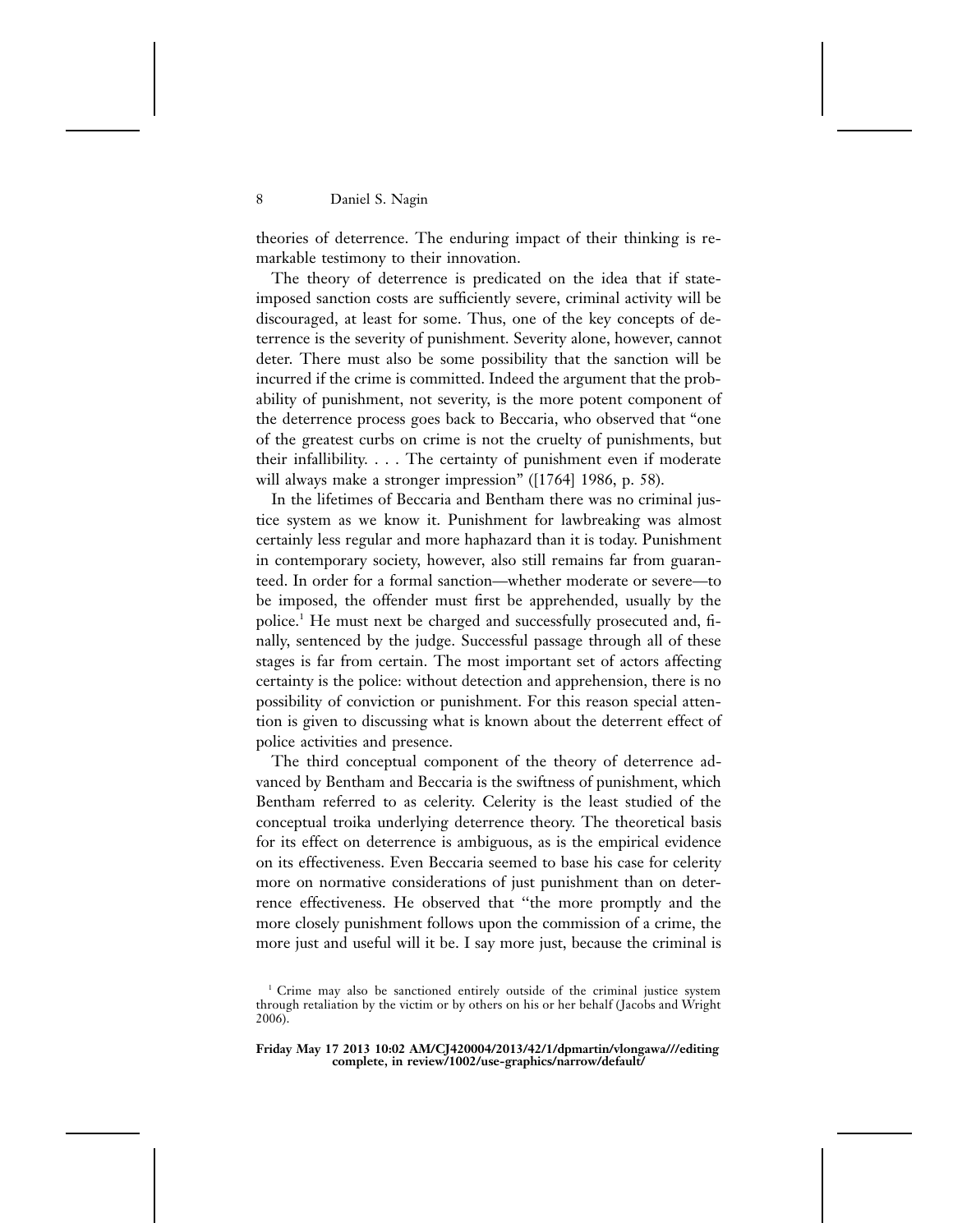thereby spared the useless and cruel torments of uncertainty, which increase with the vigor of imagination and with the sense of personal weakness'' (Beccaria [1764] 1986, p. 36).

In 1968 economist Gary Becker published the first modern formalization of the Beccaria-Bentham conception of the deterrence process (Becker 1968). Since then, other formalizations have appeared in economics, criminology, law, and sociology—some in the form of mathematical models and others in the form of nonmathematical conceptual theories (Cornish and Clarke 1986).

For the purposes of this essay still another formalization is provided. I have two purposes. One is to provide a conceptual structure for framing results that are well established in the literature. The second is more ambitious. I earlier indicated that the seemingly greater deterrent effect of certainty rather than severity of punishment reflected a response to the certainty of apprehension. In this regard, I distinguished two distinct functions of the police: apprehending the perpetrators of crime and serving in a sentinel function that deters crime from happening in the first place. The second purpose is to formalize this distinction. In so doing I link situational crime prevention theory with deterrence theory.

Bentham's conception of criminal choice involved the would-be offender balancing the potential pains of punishment against the pleasures of the offense. In this spirit the model formalizes the decision of a would-be offender to victimize a potential criminal opportunity, whether that opportunity is a person in the form of a potential robbery victim or property that might be stolen or vandalized.

The choice model is depicted in figure 1. It distinguishes four possible outcomes if the target is victimized: the criminal act is successfully completed, the act is not successfully completed and the perpetrator is not apprehended, the act is not successfully completed and the perpetrator is apprehended but not convicted, and the act is not successfully completed and the perpetrator is both apprehended and convicted. The probability of each of these outcomes is determined by the following probabilities.

*Perceived Probability of Successful Completion of the Act.* This probability, which is denoted by  $P_{\sigma}$ , measures the would-be offender's perception of the chances the target can be successfully victimized. This perception will be affected by how effectively the opportunity is protected. For property targets, the level of protection is determined by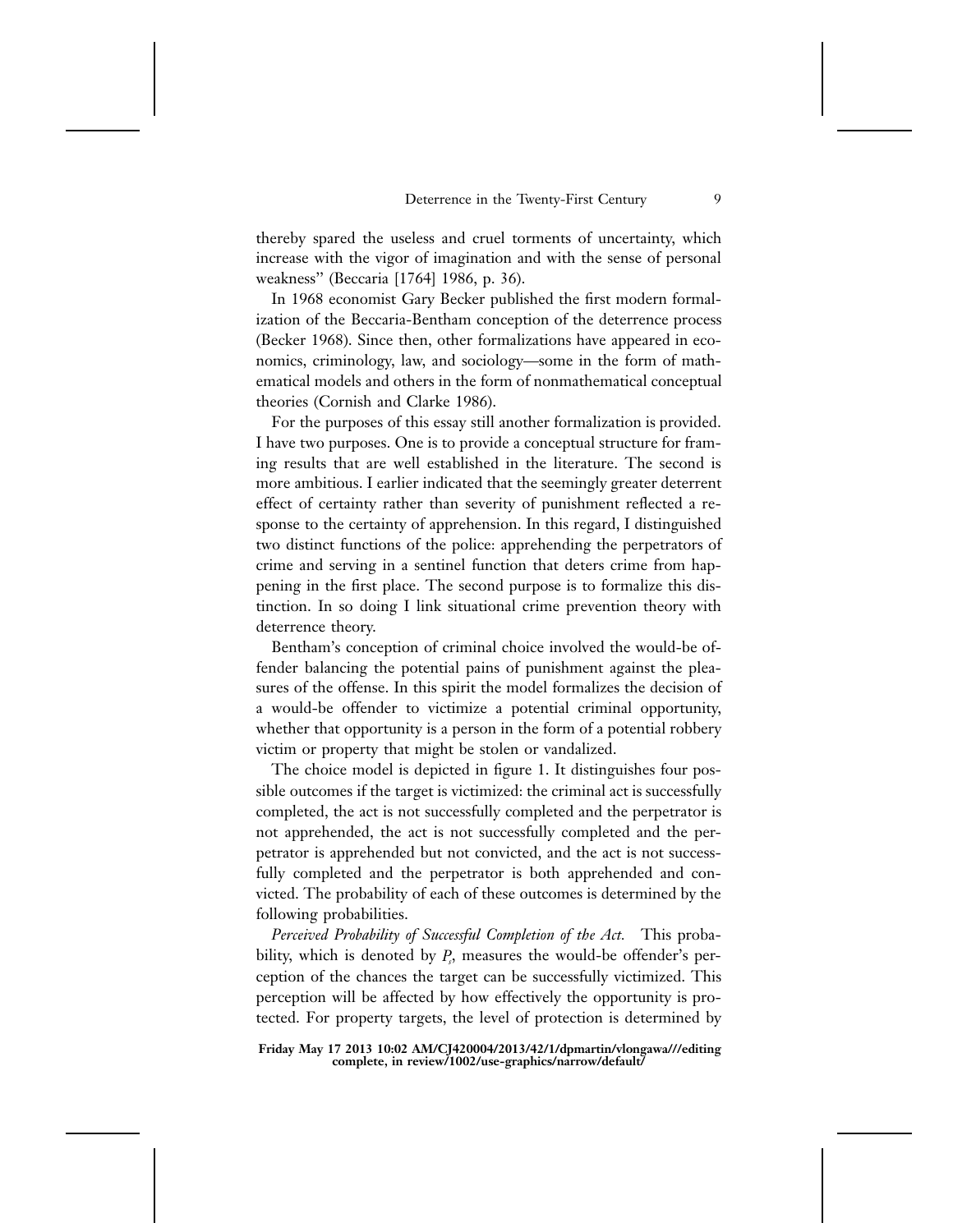

FIG. 1.—The decision to victimize a target

technological safeguards such as alarm and surveillance systems and use of physical protection such as locked showcases. For human targets, the protection level is affected by the care with which valuable property is secured, for example, by keeping it out of sight. Protection may also be provided by what Cohen and Felson (1979) call capable guardians such as security guards, vigilant employees, or onlookers who are willing to intervene. Importantly, the police may also serve as a guardian. I refer to police as acting as sentinels when acting in this role. An idling police car outside a liquor store greatly reduces the chance, probably to zero, that the store can be successfully robbed. This brings me to the risk of apprehension.

*Perceived Probability of Apprehension Given Noncompletion.* Police perform another crime control function that is distinct from their role as official guardians. They apprehend those offenders who chose to act on a criminal opportunity. When acting in this role, police are described as "apprehension agents." The sentinel and apprehension roles of the police are conceptually linked but distinct. They are conceptually linked because both roles are based on the legal authority of the police to arrest persons suspected of committing a crime. Because a contributing factor to  $P<sub>s</sub>$  is the risk of apprehension, arrest authority is one source of police influence on  $P<sub>s</sub>$  in their sentinel role. However, the sentinel role of police is distinct from their apprehension role because the latter comes into play only when deterrence has failed and a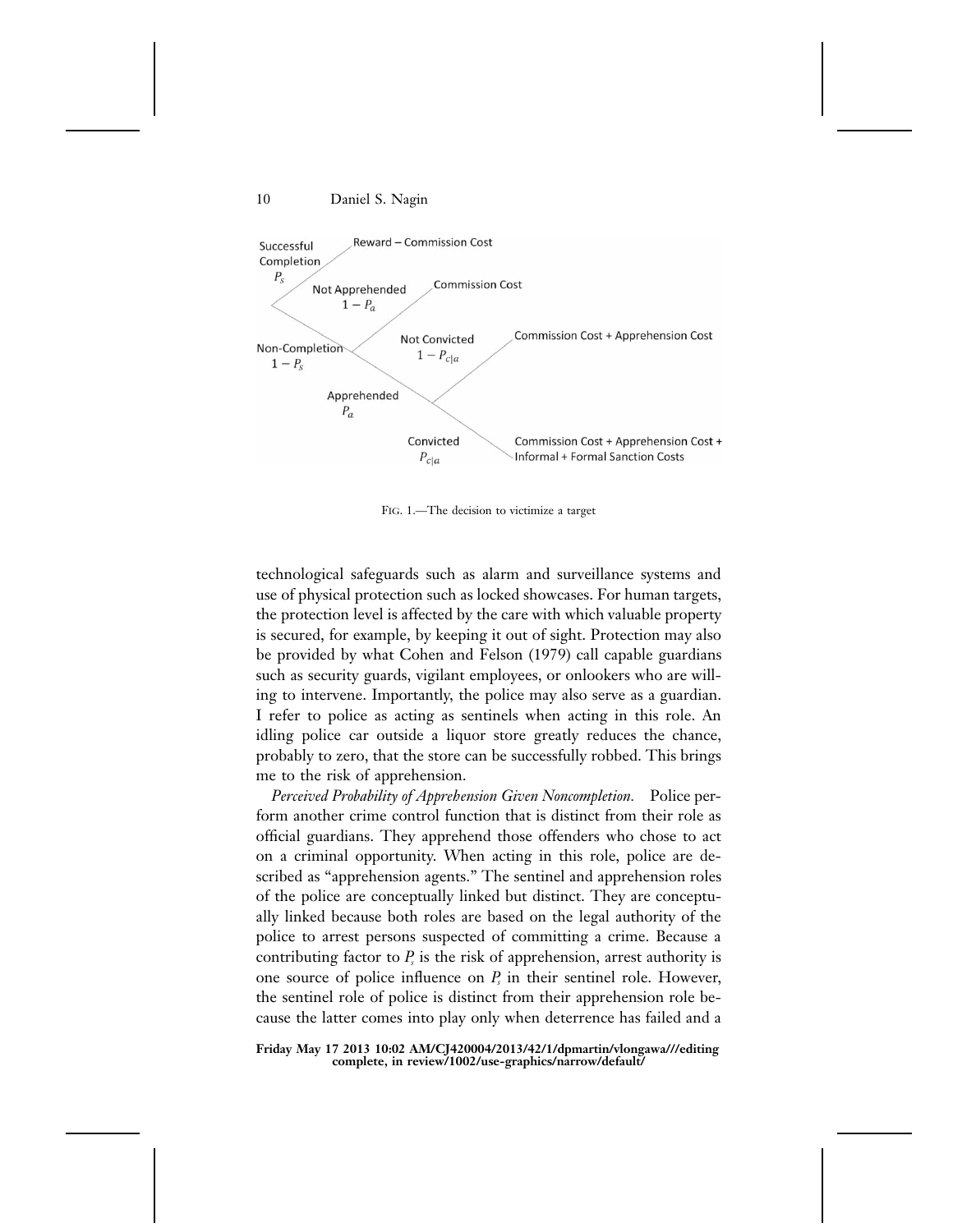would-be offender becomes an actual offender. Thus, at one moment police can be functioning as a sentinel and in the next moment they can be acting as an apprehension agent. The would-be offender's perception of the probability of apprehension given commission of the crime is denoted by  $P_a$ .

In this model I assume that the risk of apprehension is limited to acts that are not successfully completed. I make this assumption for several reasons. First, it is useful for clarifying the distinction between police acting as sentinels and police acting as apprehension agents. Second, it conforms to the seeming reality that most offenders are apprehended at the scene of the crime or soon thereafter. I say seeming because I have been able to identify only two studies (Greenwood, Chaiken, and Petersilia 1977; Blake and Coupe 2001) that report relevant data. Data reported in both support this assumption.

*Perceived Probability of Conviction Given Apprehension.* The offender's perception of the probability that apprehension will actually result in conviction is denoted by  $P_{c/a}$ .

Under this setup, the probability of successful completion is  $P_{s}$ , the probability of nonsuccessful completion but with apprehension avoidance is  $(1 - P_s)(1 - P_a)$ , the probability of nonsuccessful completion followed by apprehension but not conviction is  $(1 - P_s)(P_a)(1 - P_{c/a})$ , and the probability of nonsuccessful completion followed by apprehension and conviction is  $(1 - P_s)(P_a)(P_{c|a})$ .

The benefits and costs of each of these outcomes are assumed to be determined by the following factors:

- *Rewards.* Rewards measures the total benefits of victimizing a target. For a crime with a property motive, the value of the property to the perpetrator likely accounts for all or a major share of the total reward. However, the thrill of offending or—in the case of violent crimes without a property motive—the satisfaction of humiliating, physically hurting, or killing the victim may also be relevant to the reward value of a target.
- *Crime commission cost*. Crime commission cost measures the total cost of committing the crime separate from the sanction cost defined below. Commission cost includes time searching for the opportunity, planning time, if any, and the effort required to commit the crime itself. Importantly, it also includes the potential costs to the perpetrator of victim retaliation or resistance. Finally, commission cost includes Raskolnikov-like feelings of guilt or shame that

**Friday May 17 2013 10:02 AM/CJ420004/2013/42/1/dpmartin/vlongawa///editing complete, in review/1002/use-graphics/narrow/default/**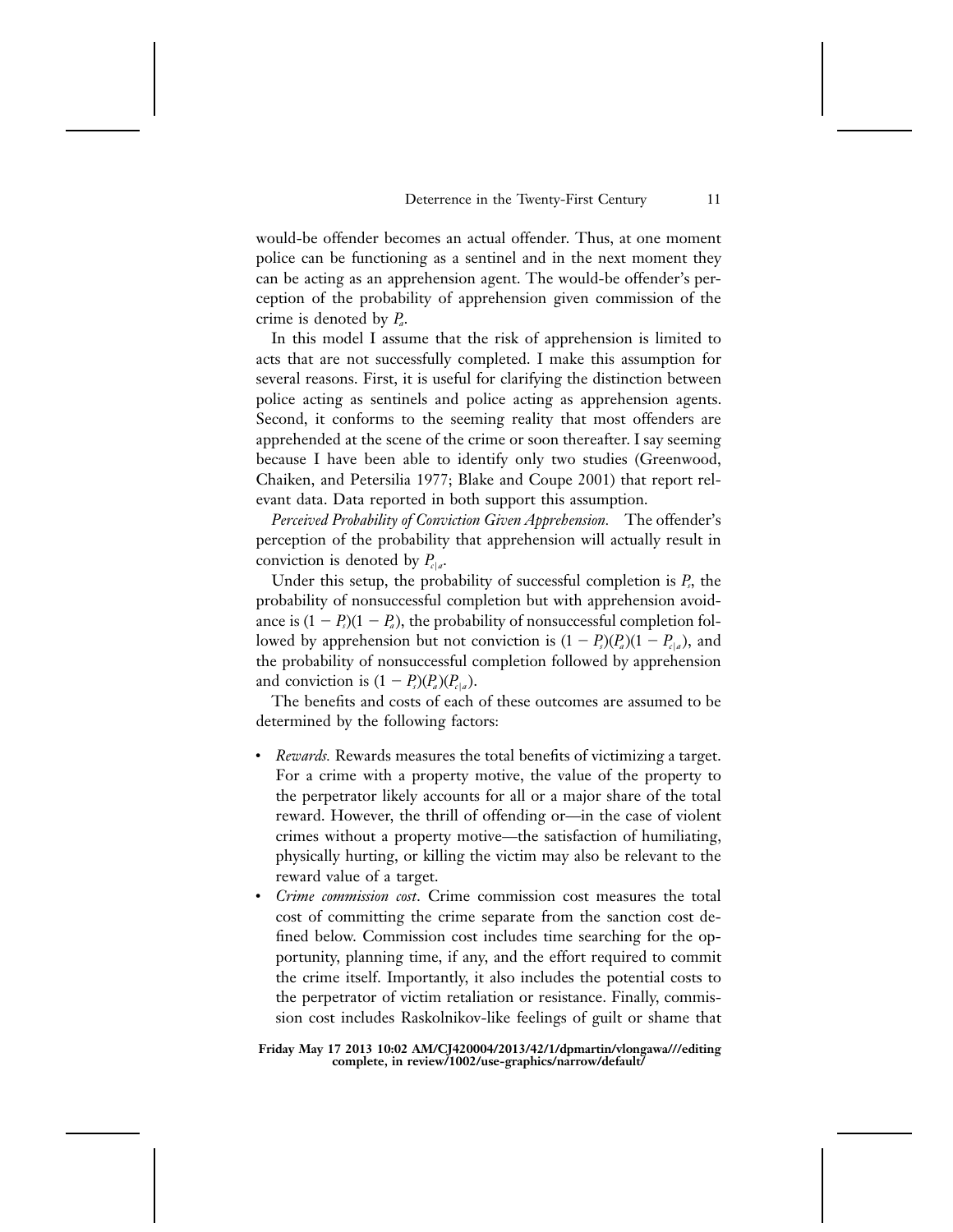may affect the perpetrator, whether or not he is apprehended and sanctioned.

- *Perceived formal sanction cost*. Perceived sanction cost measures the would-be perpetrator's assessment of the formal sanction cost that might be imposed if convicted. These costs include the loss of freedom if imprisoned and the unpleasantness of other restrictions on freedom due to conditions of parole or probations and fines.
- *Perceived informal sanction cost.* The imposition of formal sanctions may also trigger informal sanctions by family, friends, and the community at large, which for some offenders may be even more costly than the formal sanctions. Informal sanction cost may also involve large economic costs due to job loss.
- *Perceived cost of apprehension.* Apprehension imposes costs that are distinct from formal and informal sanction costs. These include the unpleasantness of the apprehension itself, possible loss of liberty due to pretrial detention, and legal fees. Perceived cost of apprehension also includes the social and economic costs triggered by arrest, even without conviction, such as disapproval of family, friends, and the community at large, as well as job loss.

At the end of each branch, figure 1 shows the costs that attend the various forms of an unsuccessful attempt or the benefit of a successful attempt. If the individual chooses to act on a criminal opportunity, the benefits and costs of the four possible outcomes and their attendant probabilities are as follows:

- 1. The offender successfully completes the criminal act. This occurs with probability  $P_{\rm s}$ , and the net benefit to the offender is reward less commission cost. Thus, the expected benefit of victimization is  $P<sub>s</sub>(Reward - Commission Cost)$ , which is denoted as  $P(R - CC)$ .
- 2. The offender is not successful and is not apprehended. This occurs with probability  $(1 - P)(1 - P_a)$ . The cost to the offender is that much, or all, of the commission cost is incurred but with no reward. For simplicity it is assumed that all of the commission cost is incurred. Thus, the contribution of this outcome to expected cost is  $(1 - P_s)(1 - P_a)(\text{Commission Cost})$ , which is denoted as  $(1 - P_s)(1 - P_a)CC$ .
- 3. The offender is not successful and is apprehended but is not convicted and formally sanctioned. This occurs with probability
- **Friday May 17 2013 10:02 AM/CJ420004/2013/42/1/dpmartin/vlongawa///editing complete, in review/1002/use-graphics/narrow/default/**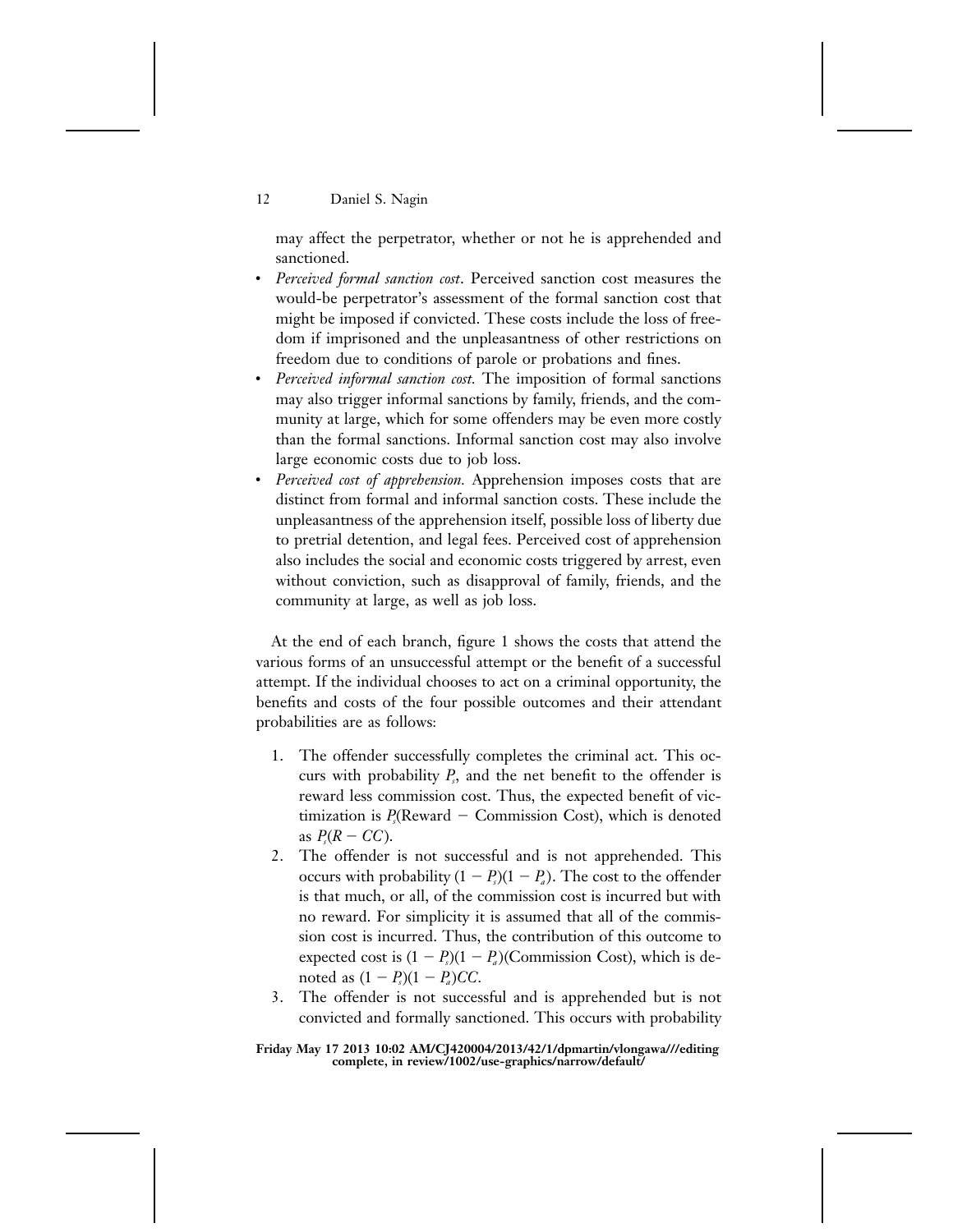$(1 - P_s)(P_a)(1 - P_{a|c})$ . In this case the cost to the offender is commission cost plus apprehension cost. Thus the contribution of this outcome to expected cost is  $(1 - P_s)(P_a)(1 - P_{c|a})(\text{Commis-}$ sion Cost + Apprehension Cost), which is denoted as  $(1 P_{s}(P_{a})(1 - P_{c|a})(CC + AC)$ . Because, as already noted, most apprehensions occur at the scene of the crime or shortly thereafter, it is assumed that the perpetrator does not have the opportunity to enjoy the rewards provided by the act.

4. The offender is not successful but is apprehended, convicted, and formally sanctioned. This occurs with probability  $(1 P_{s}(P_{a})(P_{c})$ . In this case the cost to the offender is commission cost plus apprehension cost plus formal and informal sanction cost. Thus, the contribution of this outcome to expected cost, again assuming that the rewards are not enjoyed, is  $(1 P_{s}(P_{a})[P_{c}|_{a}$  (Commission Cost + Apprehension Cost + Formal Sanction  $+$  Informal Sanction Cost)], which is denoted as  $(1 P_{s}(P_{a})(P_{c|a})(CC + AC + FS + ISC).^{2}$ 

An arrow at the top of figure 1 highlights that the possible events depicted occur over time. Success or failure at completion is typically immediate, whereas the down tree events occur later, often months after the criminal event in the case of conviction and sentencing. I return to this observation in the discussion of the celerity of punishment.

It is assumed that the crime will be committed if the expected benefits from a successful completion exceed the expected cost of an unsuccessful attempt, namely, if

$$
P_{s}(R - CC) > (1 - P_{s})(1 - P_{a})CC + (1 - P_{s})(P_{a})(1 - P_{c|a})(CC + AC) \tag{1}
$$
\n
$$
+ (1 - P_{s})(P_{a})(P_{c|a})(CC + AC + FS + ISC).
$$

An equivalent form of this relationship moves  $P<sub>s</sub>$  on the left-hand side to the right-hand side, in which case the crime will be committed if

$$
(R - CC) > \left(\frac{1 - P_s}{P_s}\right)[(1 - P_a)CC + (P_a)(1 - P_{c|a})(CC + AC) + (P_a)(P_{c|a})(CC + AC + FS + ISC)].
$$
\n(2)

The left-hand side of equation (2) measures the net benefits of com-

<sup>&</sup>lt;sup>2</sup> This model assumes that success precludes the possibility of subsequent apprehension and the attendant risk of formal sanction.

**Friday May 17 2013 10:02 AM/CJ420004/2013/42/1/dpmartin/vlongawa///editing complete, in review/1002/use-graphics/narrow/default/**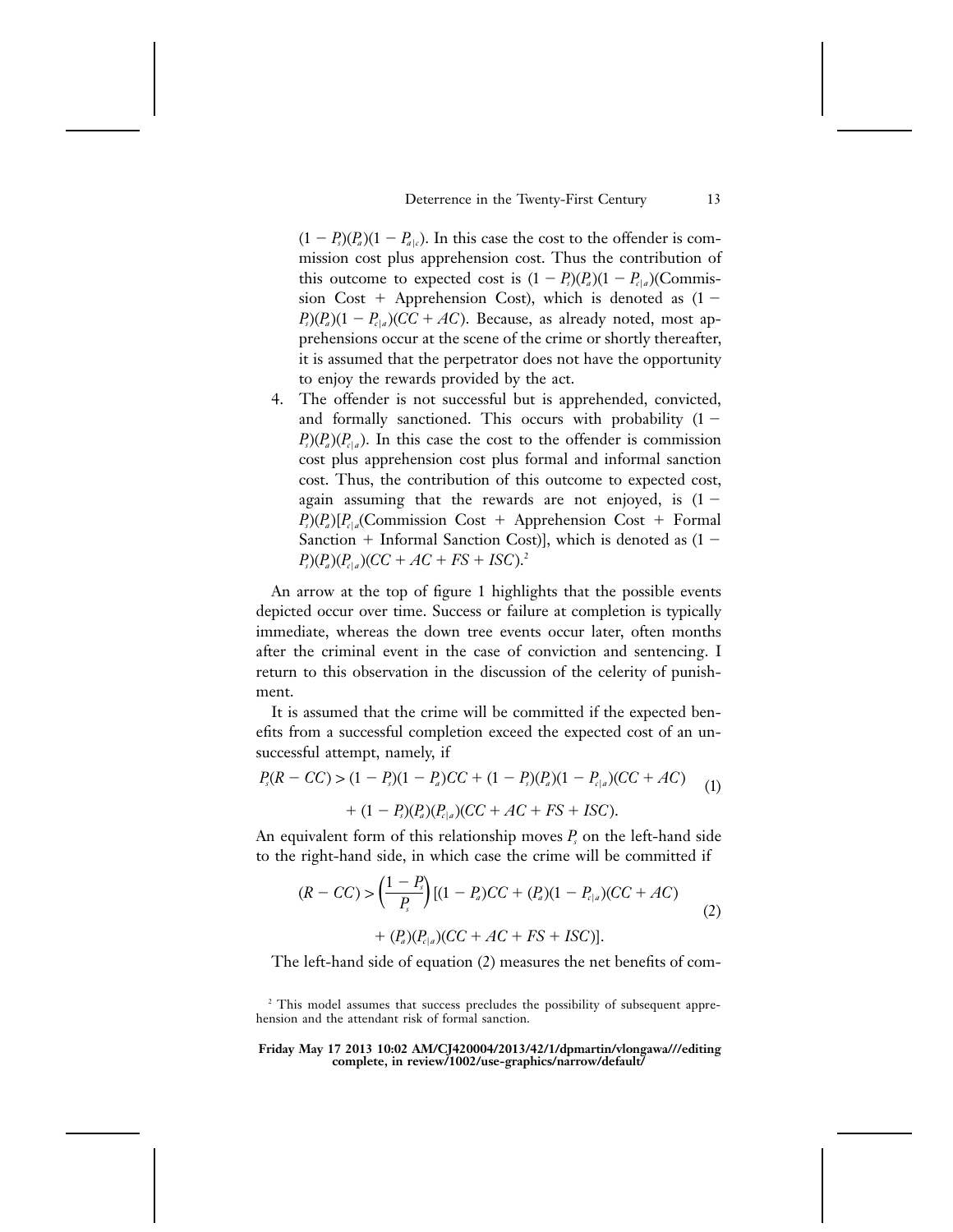mitting the crime and the right-hand side measures the costs. Several observations about this relationship are relevant to the remainder of the discussion.

First, unless the net benefit of crime commission is positive (i.e.,  $R - C > 0$ ,<sup>3</sup> the offense will not be committed regardless of the formal and informal sanction costs specified on the right-hand side of equation (2). Particularly if commission cost is understood to include the shame of committing an act that involves taking another person's property or doing violence to that person, for most people sanction costs are irrelevant to the decision to refrain from crime. For example, Bachman, Paternoster, and Ward (1992) found in a study of sexual assault that sanction risk perceptions were relevant to self-reported intentions to offend only for the least morally committed. The absence of an effect for those with higher levels of moral commitment, however, should not be construed as their being impervious to incentives but to their moral commitment being a sufficient basis for refraining from sexual assault.4 This elementary but fundamental point has been made repeatedly in the discussion about to the degree to which sanction threats affect behavior among different individuals. See, for example, Zimring and Hawkins (1973) and more recently Piquero et al. (2011) and Wikström et al. (2012). I return to this point in the discussion of sanction risk perceptions and their influence on behavior in Section VI.

Second, the bottom three branches of the tree pertain to the consequences of failure to complete the crime. Commission cost contributes to the total cost of all three of these branches, apprehension cost contributes to two of the three branches—apprehension with and without conviction—and informal and formal sanctions costs contribute only to the final branch, apprehension with conviction. This implies that increases in perceived commission cost will have a greater deterrent effect than equal increases in either perceived apprehension cost or perceived formal and informal sanction costs. In turn the structure of the tree implies that increases in apprehension cost will have a greater deterrent effect than equal increases in either formal or informal sanction cost. This observation helps to explain the longstanding conclusion from the perceptual deterrence literature that shame, a key component of commission cost and apprehension cost, plays a more

<sup>&</sup>lt;sup>3</sup> Rewards and commission cost may also be affected by risk preferences.

<sup>4</sup> Knowledge of potential punishment may also reinforce a normative sense of wrongfulness.

**Friday May 17 2013 10:02 AM/CJ420004/2013/42/1/dpmartin/vlongawa///editing complete, in review/1002/use-graphics/narrow/default/**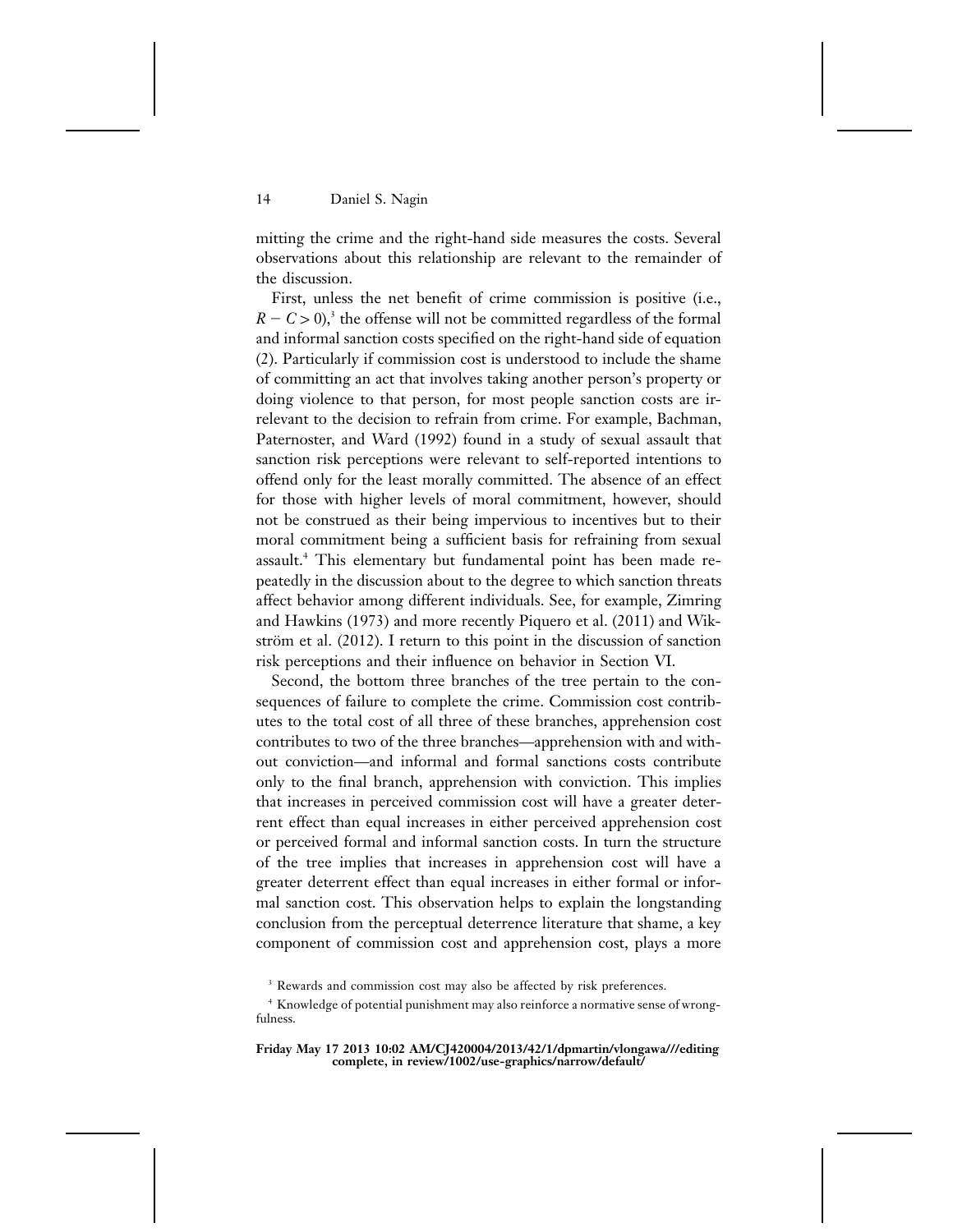decisive role in the deterrence process than sanction cost. This issue is discussed further in Section III. It also explains the seeming effectiveness of situational crime prevention tactics, a topic I allude to in Section V.

Third, the structure of the tree also implies that decreases in  $P_s$  will have larger deterrent effects than equal-sized increases in either  $P_a$  or  $P_{s|a}$  and that increases in  $P_a$  will have a bigger deterrent impact than an equal increase in  $P_{s|a}$ . This observation is consistent with the longstanding belief dating back to Beccaria that the certainty of punishment is a more effective deterrent than the severity of punishment. However, I earlier noted that the evidence suggests that a more precise statement of the certainty conclusion pertains to the certainty of apprehension. The decision model laid out here provides a still more precise statement of that conclusion. Decreases in  $P_s$  provide more effective deterrence than equal increases in  $P_a$ . Concerning the distinction between police serving as sentinels or as apprehension agents, when serving in their role as sentinels, they affect  $P_s$ , whereas when serving as apprehension agents, they affect  $P_a$ . This implies that the sentinel role of policing is more effective in deterring crime than their apprehension agent role. This observation is relevant to the discussion in Section V of the varying findings on police effectiveness in preventing crime.

#### II. Deterrence Research to the 1990s

Empirically based deterrence research began in earnest in the late 1960s. There were three major instigators. One was technological: the growing availability of computers and statistical software for analyzing crime data, which were also growing in availability. The second was social: the steady growth of crime rates during the 1960s. The third was intellectual, especially within economics, with the publication in 1968 of Becker's seminal article "Crime and Punishment: An Economic Approach."

Deterrence studies up to the 1990s are usefully grouped into three categories: experimental and quasi-experimental studies, aggregate studies, and perceptual deterrence studies. My 1998 *Crime and Justice* review provided an extended discussion of the three types of studies (Nagin 1998). This section summarizes conclusions of the experimental and quasi-experimental studies and aggregate studies of this research era that are most relevant to this review. Because of the persistence of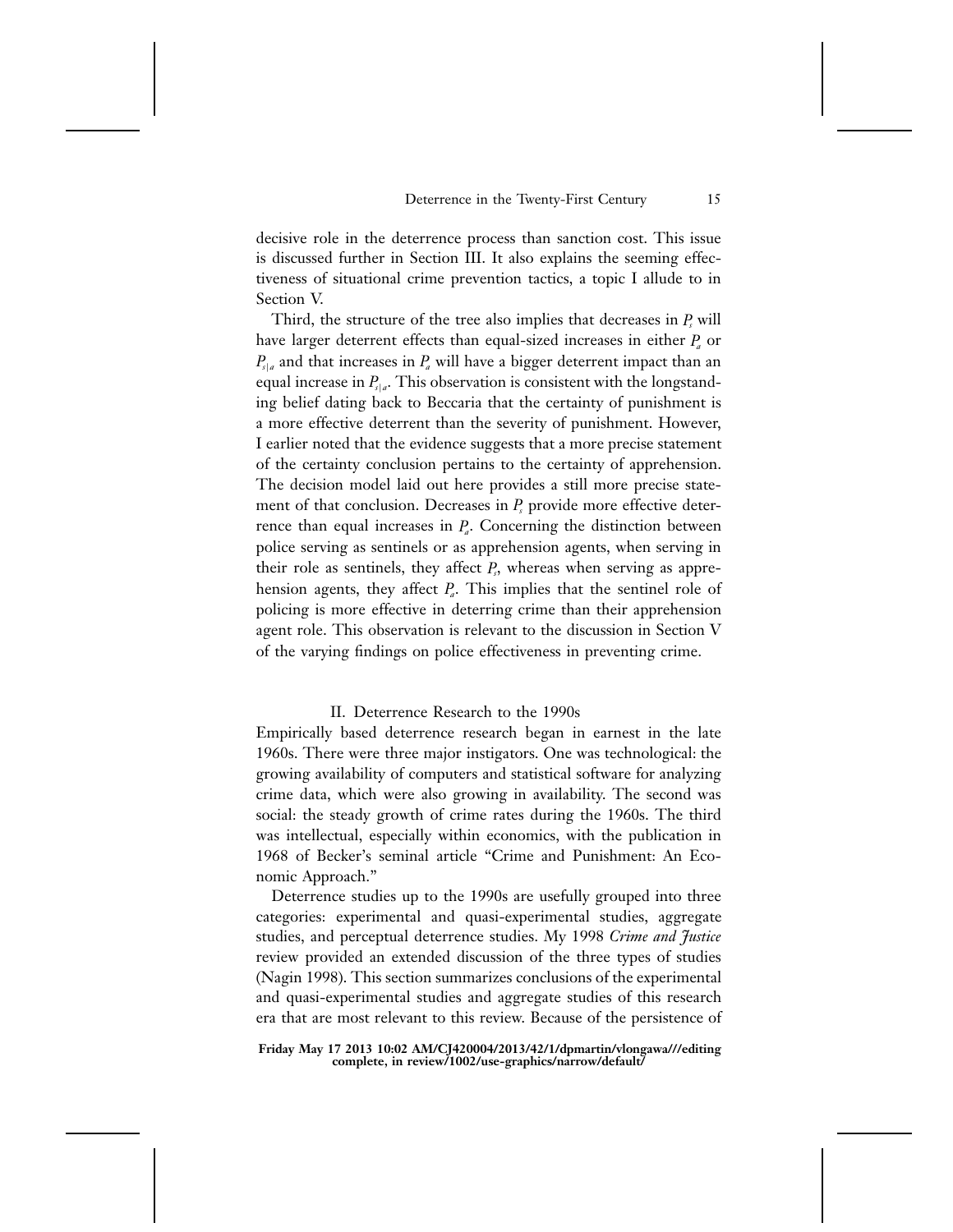themes in the pre- and post-1990s perceptual deterrence research and the continuity of the research methods used, I discuss this body of research without reference to era in Section VI.

# *A. Experimental and Quasi-Experimental Studies*

This category of studies examines the effect of targeted policy interventions such as police crackdowns or implementation of statutes changing penalties. In the experimental studies the intervention and control treatments are randomly assigned. A classic example is the Minneapolis Domestic Violence Experiment (Sherman and Berk 1984) in which police responded to misdemeanor incidents of domestic violence with one of three randomly chosen responses. The arrest response was found to be most effective in preventing recidivism, but as discussed in Section V, this finding was not consistent across replications of the experiment in other localities.

True experiments, however, compose only a small fraction of the studies in this category. Most are quasi experiments. The best-designed quasi-experimental studies attempt to incorporate important features of a true experiment: a well-defined treatment regime, measurement of response before and after treatment, and a control group. Two classic studies of this genre are Ross's studies of the effects on drunk driving of the British Road Safety Act (Ross 1973) and of Scandinavianstyle drunk driving laws. Most studies in this group examine the effects of police crackdowns on drug markets, disorderly behavior, and drunk driving. Excellent reviews of these studies are available in Sherman (1990) and Ross (1982). Both Sherman and Ross conclude that the interventions were generally successful in generating an initial deterrent effect. For instance, in drunk-driving interventions, this was evidenced by a reduction in fatalities in which the driver was intoxicated or in drug market crackdowns by reduced dealing. However, they also concluded that the effect was generally only transitory: the initial deterrent effect typically began decaying even while the intervention was in effect. One exception to this finding of at least initial deterrent effectiveness concerned studies of increases in sentence severity. Ross (1982) discusses the ineffectiveness of severity enhancements in three very different places: Finland, Chicago, and New South Wales, Australia. Evidence even of an initial effect is less consistent than in studies of interventions that increased the certainty of apprehension.

I take away three important lessons from this literature. First, the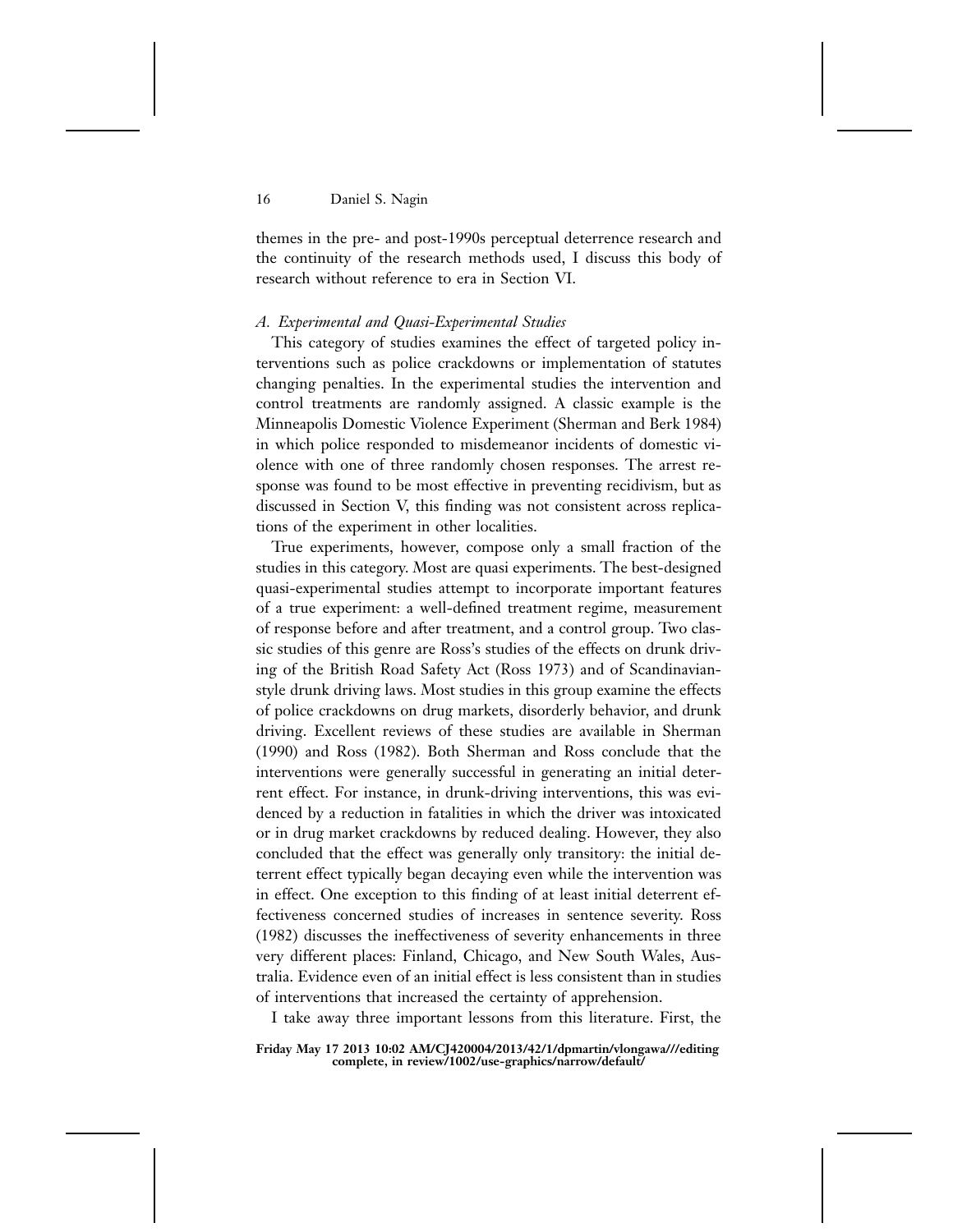generally more consistent findings of initial effectiveness in the apprehension-based interventions, compared to the severity-based interventions, provide more evidence in support for my modified version of the certainty effect, namely, that certainty of apprehension is a more effective deterrent than the severity of the ensuing legal consequences, but with an important proviso. Ross (1982) attributed the ineffectiveness of severity-enhancing policies to the fact that they trigger a system response that reduced certainty of punishment. He pointed out that if judges or juries believed the penalties too harsh, they may have responded by refusing to convict guilty defendants. Police and prosecutors may respond similarly. Thus, any potential deterrent effect of the severity enhancement may be canceled by the reduction in certainty. This result is a reminder not only of the difficulty of enforcing penalties that are deemed unjust but also that certainty and severity do not operate independently—they interact. Tonry (2009) forcefully elaborates on many of these points.

Second, Sherman (1990) offers useful nomenclature for describing the finding of only transitory effects. He uses the term "initial deterrence decay" to describe the decline in the deterrent response as "potential offenders learn through trial and error that they had overestimated the certainty of getting caught at the beginning of the crackdown" and "residual deterrence," which is a crime suppression effect that extends beyond the intervention until offenders learn by experience or word of mouth that "it is once again 'safe' to offend" (p. 10). Sherman's observations are a reminder that deterrence is a perceptual phenomenon. In Sherman (1990) and Nagin (1998), we both discuss the decay of initial deterrence as a possible response to what behavioral economists call ambiguity aversion. People consistently prefer gambles in which the risks are clearly comprehensible compared to equivalent gambles in which the risks are less transparent. Initial deterrence may be a response to perceptions of uncertainty about true risk rather than to any change in the true risk of apprehension. Thus, unless policy can affect perceptions, there will be no behavioral response. It is also a reminder that perceptions may be updated in response to cues from the environment and therefore will not necessarily be stable. I return to this important issue in the discussion of the perceptions studies in Section VI.

Third, the findings from these studies have stood the test of time. In my judgment, well-conducted experimental and quasi-experimental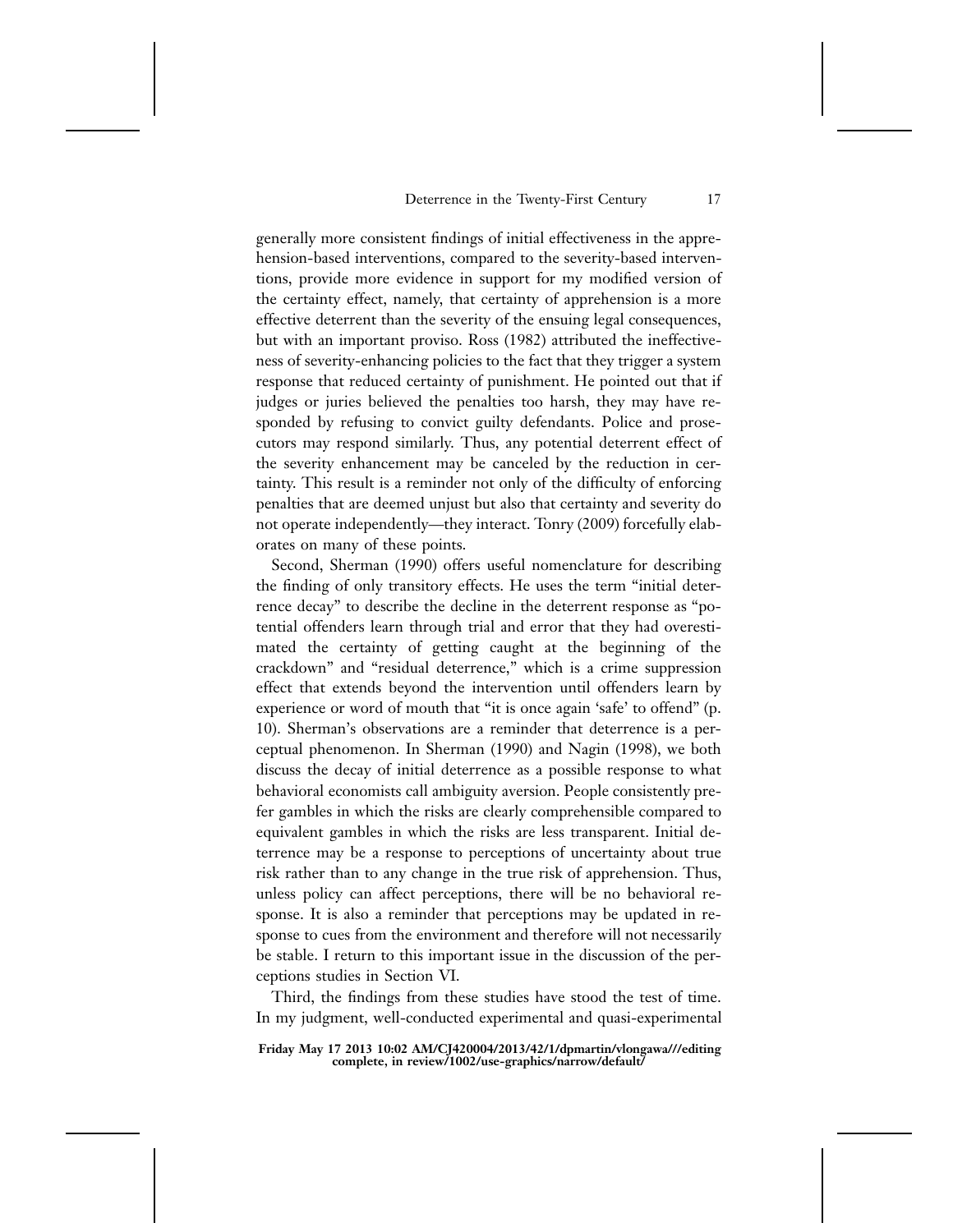studies of deterrence provide the most convincing evidence of the circumstances under which deterrence is and is not effective. This holds for both the post-1990s and the pre-1990s literatures.

#### *B. Aggregate Studies*

The pre-1990s aggregate studies generally analyzed the association of crime rates across geographic units, usually states, with measures of the certainty and severity of punishment. The most basic form of these analyses involved bivariate correlations across states of crimes rates for the crime categories composing the FBI part I crime index (e.g., murder and nonnegligent homicide, robbery, burglary) with certainty of punishment, measured by prison admissions per reported crime, and severity of punishment, measured by median time served. More elaborate analyses were conducted in a regression format. These analyses added various state characteristics known to be correlated with crime (e.g., age and racial composition, urbanization) to the base regression model relating crime rate to the certainty and severity measures. Negative and significant associations were generally found between the crime rate and the certainty of imprisonment ratio. The association of time served with the crime rate was generally insignificant.

Reviews of these studies, including a high-visibility National Research Council (NRC) report (Blumstein, Cohen, and Nagin 1978), concluded that the aggregate studies suffered from such grave flaws that they did not provide a basis for valid inference about deterrent effects. Two flaws are particularly noteworthy because they remain relevant to the interpretation of a successor strand of post-1990 aggregate studies discussed in Section IV. The first is that the associations do not distinguish the behavioral response to sanction threats, deterrence, from incapacitation. The second is more fundamental—distinguishing cause from effect. All forms of nonexperimental data are vulnerable to the criticism that the outcome of interest, in this case the crime rate, is the cause of the predictor of interest, in this case sanctions, and not vice versa. High crime rates, for example, might prompt a police crackdown followed by crime rates declining for other reasons. Cross-polity studies of natural variations in crime rates and sanction levels are particularly vulnerable to this concern because there is generally no basis for assessing whether the variations in sanction levels are the result of factors independent of the crime rate. By contrast, for quasi-experi-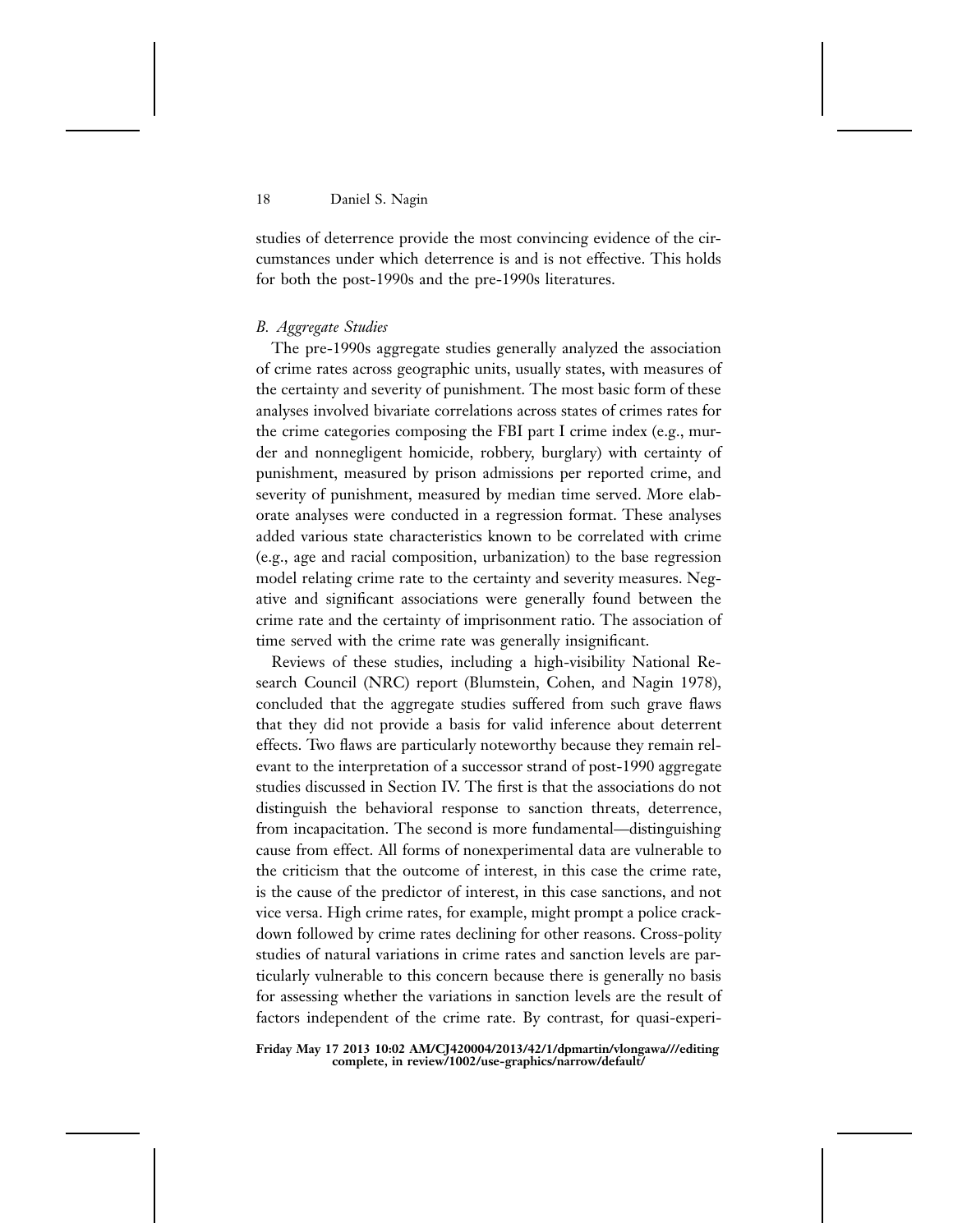mental studies, institutional research can reveal whether the intervention was prompted by rising crime rates.

# III. Capital Punishment

Studies of the deterrent effect of capital punishment have been and continue to be the source of bitter contention. Isaac Ehrlich's 1975 study, in which he concluded that each execution averted seven to eight homicides, is undoubtedly the most-cited study of this kind. The 1978 NRC report (Blumstein, Cohen, and Nagin 1978) and an accompanying commissioned paper (Klein, Forst, and Filatov 1978) laid out a lengthy list of criticisms of the Ehrlich analysis. The NRC report concluded that "available studies [including Ehrlich's] provide no useful evidence on the deterrent effect of capital punishment" (p. 9).

Coincidentally, that report was issued shortly after the 1976 Supreme Court decision *Gregg v. Georgia* ended the moratorium on execution in the United States. In the 35 years since publication of the 1978 report, and more especially in recent years, a considerable number of post-*Gregg* studies have attempted to estimate the effect of the legal status or the actual implementation of the death penalty on homicide rates. These studies have reached widely varying conclusions and have resulted in often bitter disagreement about their interpretation.

This more recent literature has been the subject of still another NRC report titled *Deterrence and the Death Penalty*, which I coedited (Nagin and Pepper 2012), as well as two reviews of the literature commissioned by the NRC committee (Chalfin, Haviland, and Raphael 2013; Charles and Durlauf 2013) and two valuable reviews by Donohue and Wolfers (2005, 2009). The NRC report and all of the reviews are highly critical of the post-*Gregg* research. The report concluded, "Research to date on the effect of capital punishment on homicide is not informative about whether capital punishment decreases, increases, or has no effect on homicide rates. Therefore, the Committee recommends that these studies not be used to inform deliberations requiring judgments about the effect of the death penalty on homicide. Consequently, claims that research demonstrates that capital punishment decreases or increases the homicide rate by a specified amount or has no effect on the homicide rate should not influence policy judgments about capital punishment" (Nagin and Pepper 2012, p. 3).

The NRC report leveled two key criticisms of the post-*Gregg* capital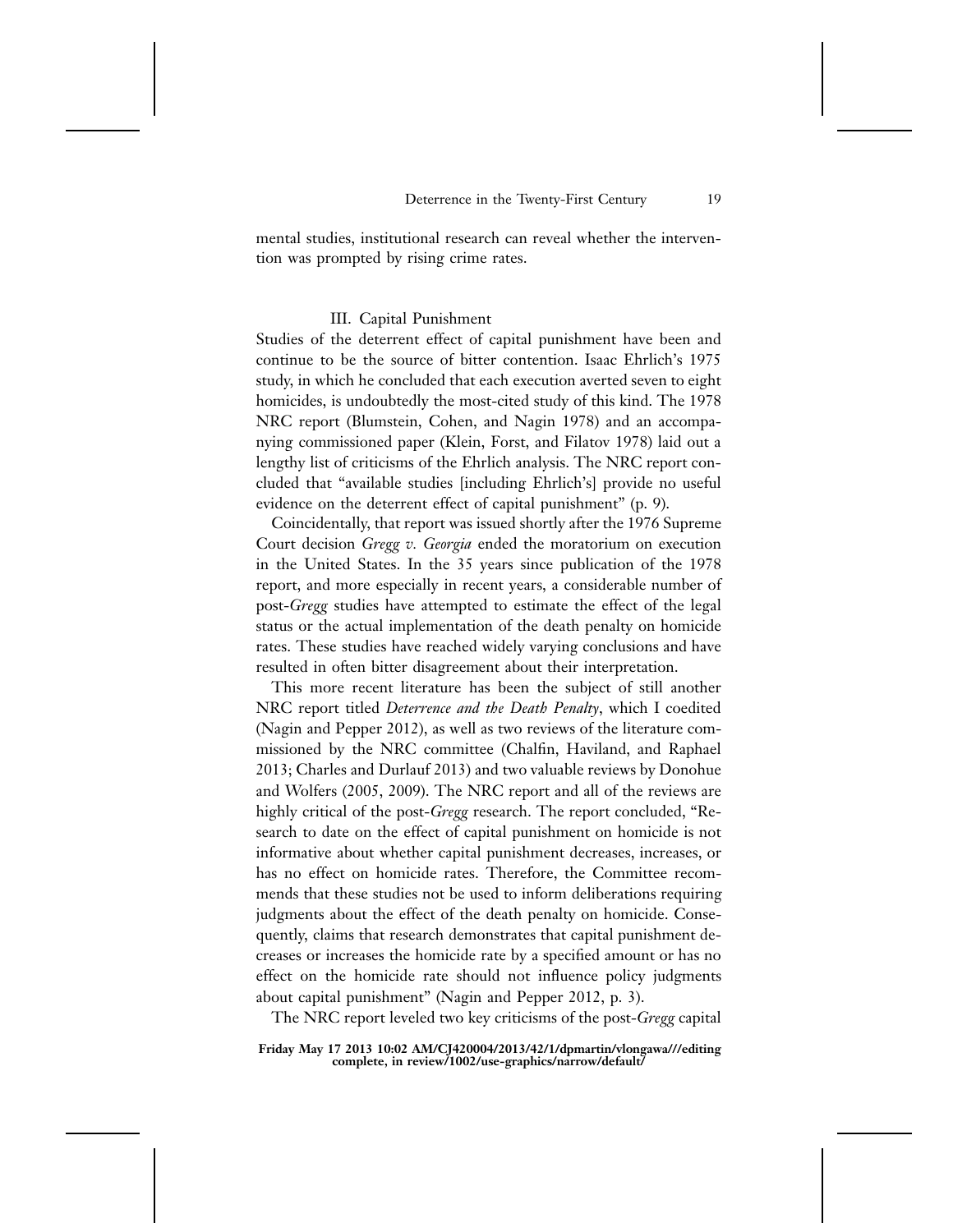punishment deterrence research that transcend the high-profile but still narrow issue of the deterrent effect of capital punishment. They also apply to studies of the deterrent effect of other forms of sanction prison, fines, and community control—that form the backbone of contemporary sanction policy in the United States and most other countries.

One criticism concerned the incomplete specification of the sanction regime for homicide. Even for capital-eligible convictions for homicide, only a minority of cases result in a sentence of death, let alone an execution (Nagin and Pepper 2012). This is true even for states such as Texas and Virginia that make the most intense use of capital punishment. Instead, most homicides result in a lengthy prison sentence, sometimes life without parole. A study by Cook (2009) illustrates this point. Of 274 cases prosecuted as capital cases, only 11 resulted in a death sentence. Another 42 resulted in dismissal or a verdict of not guilty, which left 221 cases resulting in conviction and sentences to a noncapital sanction.

None of the post-*Gregg* studies take into account the noncapital component of the sanction regime. As discussed in Nagin and Pepper (2012) and Chalfin, Haviland, and Raphael (2013), there are sound reasons for expecting that the severity of the noncapital sanctions for homicide varies systematically with the availability and the intensity of use of capital punishment. For example, the political culture of a state may affect the frequency of use of capital punishment and also the severity of noncapital sanctions for homicide. Thus, any effect that these noncapital sanctions have on homicide may contaminate the estimated effect of capital punishment on homicide. In capital punishment studies the potential for such bias is particularly strong because, as noted, noncapital sanctions remain the dominant sanction response to capital-eligible murders, even in states that make the most intense use of capital punishment.

Homicide is not the only criminal offense punishable by a range of qualitatively different sanction alternatives. Indeed the sanction regimes for most other criminal offenses, even felonies, include more than one sanction option for their punishment. This point is returned to in Section IV.

A second key criticism elaborated in the NRC report concerned the specification of perceptions of the capital punishment component of the sanction regime. Studies typically suppose that people who are con-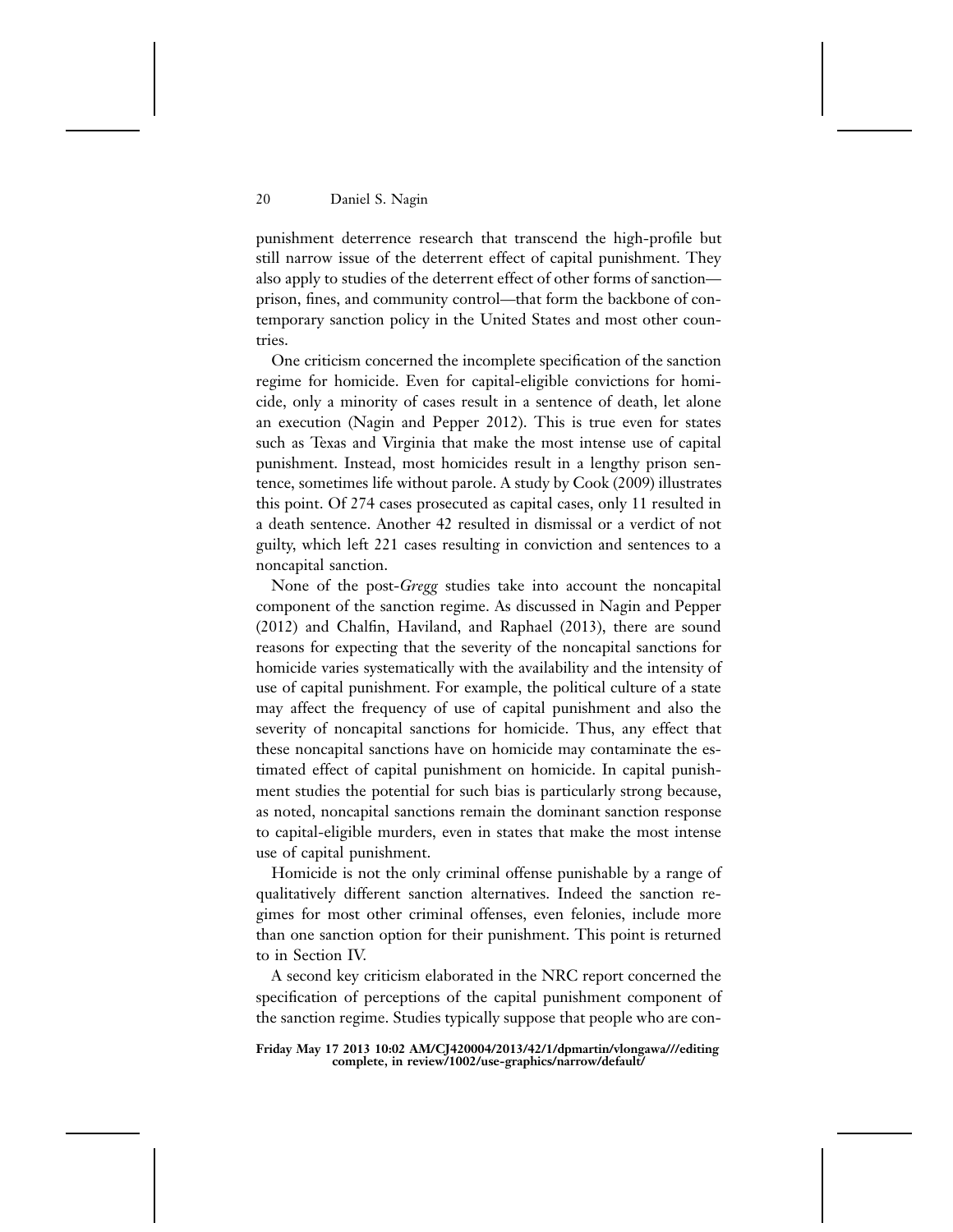templating murder perceive sanction risks as subjective probabilities of arrest, conviction, and execution. Lacking data on these subjective probabilities, researchers presume that they are somehow based on the observable frequencies of arrest, conviction, and execution.

The report concluded that several factors made the attempts by the panel studies to specify the capital component of state sanction regimes uninterpretable. First, the findings are very sensitive to the way in which the risk of execution is specified. For example, because of delays between the imposition of a death sentence and its being carried out, if ever, researchers routinely computed ratios in which the numerator was the number of executions in a given state and year divided by the number of death sentences imposed in that state in some prior year. Results are very sensitive to how that ratio is computed (Chalfin, Haviland, and Raphael 2013), and there is no logical basis for resolving disagreements about how the true risk of execution should be measured. Among the difficulties is that only 15 percent of those sentenced to death in the United States since 1977 have been executed, with close to 40 percent leaving death row for other reasons (vacated sentences or convictions, commutations, a successful appeal, or death by other causes) and 45 percent still awaiting execution (Snell 2010). Available information for calculating the risk depends on the size of the state: for large states such as Texas and California, there are far more data for calibrating risk than for small states such as Delaware and Montana. Further complicating matters, policies can change as a result of court decisions and administrative decrees of elected officials. This unpredictability calls into question the usefulness of prior data on the death penalty when calculating present and future risk. Because none of the measures used has any clear relationship with the correct measure, there is no reasoned basis for arbitrating competing claims about which study provides the better estimate of the deterrent effect of the death penalty.

Even if it were possible to judge which measure more closely corresponds to true risk, there is no evidence that the perceptions of potential murderers correspond to this risk. The above discussion concerns only one aspect of sanction regime, the risk of execution given conviction. Other relevant dimensions of the sanction regime are the risk of conviction given commission of a murder and the certainty and severity of the noncapital component alternatives to the death penalty. The assumption that potential murderers have accurate perceptions of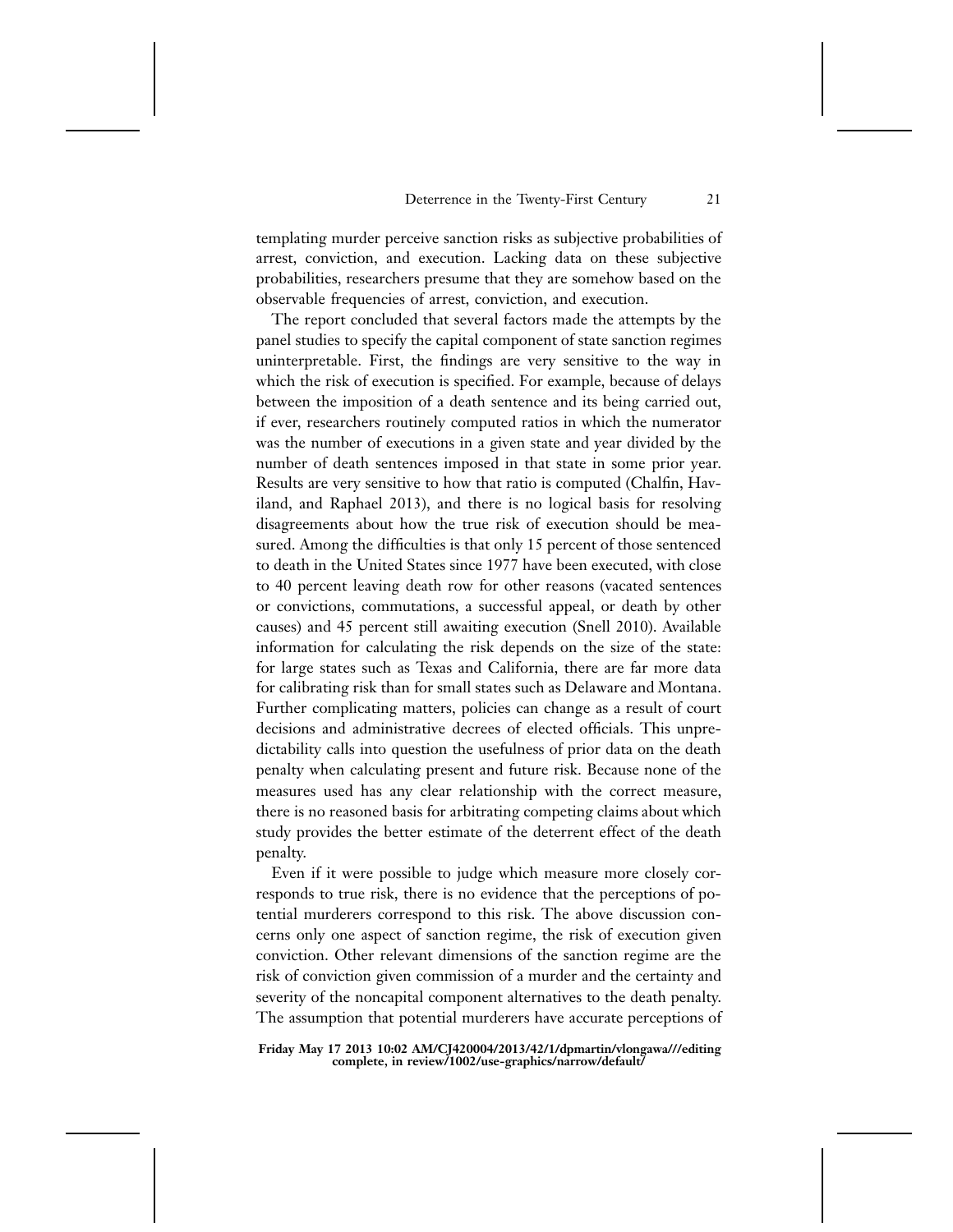these risks and consequences is not credible: indeed it is preposterous. I return to the issue of sanction risk perceptions in Section VI.

#### IV. Imprisonment and Crime

There have been two distinct waves of aggregate studies of the relationship between imprisonment and crime. Studies in the 1960s and 1970s described in Section II examined associations of state-level crime rates to state-level certainty of punishment, measured by the ratio of prison admissions to reported crimes, and to state-level severity of punishment as measured by median time served. These studies suffered from fundamental deficiencies laid out in the 1978 NRC report (Blumstein, Cohen, and Nagin 1978) and elsewhere. As a consequence, aggregate-level deterrence research went largely "silent" for more than a decade.

#### *A. Post-1990s Aggregate Studies*

By the mid-1990s, a second generation of studies emerged. Unlike the first-generation studies, which primarily involved cross-sectional analyses of states, second-generation studies had a longitudinal component in which data were analyzed across states and over time. Another important difference in the second-generation studies is that they did not attempt to estimate certainty and severity effects separately. Instead they examined the relationship between the crime rate and the rate of imprisonment as measured by prisoners per capita.

A review by Donohue (2009) identifies six studies of the relationship of crime rates to imprisonment rates. All find statistically significant negative associations between imprisonment rates and crime rates, implying a crime prevention effect for imprisonment. However, the magnitude of the estimate varied widely: from nil for a study that allowed for the possibility that prevention effects decline as the scale of imprisonment increases (Liedka, Piehl, and Useem 2006) to  $-0.4$  percent for each 1 percent increase in the imprisonment rate (Spelman 2000).

Apel and Nagin (2009), Donohue (2009), and Durlauf and Nagin (2011*a*, 2011*b*) discuss important flaws in these studies. One is that they are necessarily measuring the combined effect of deterrence and incapacitation on crime rates and thus cannot be interpreted as measuring the deterrent effect of imprisonment. At best they can be said to estimate the upper bound of that effect.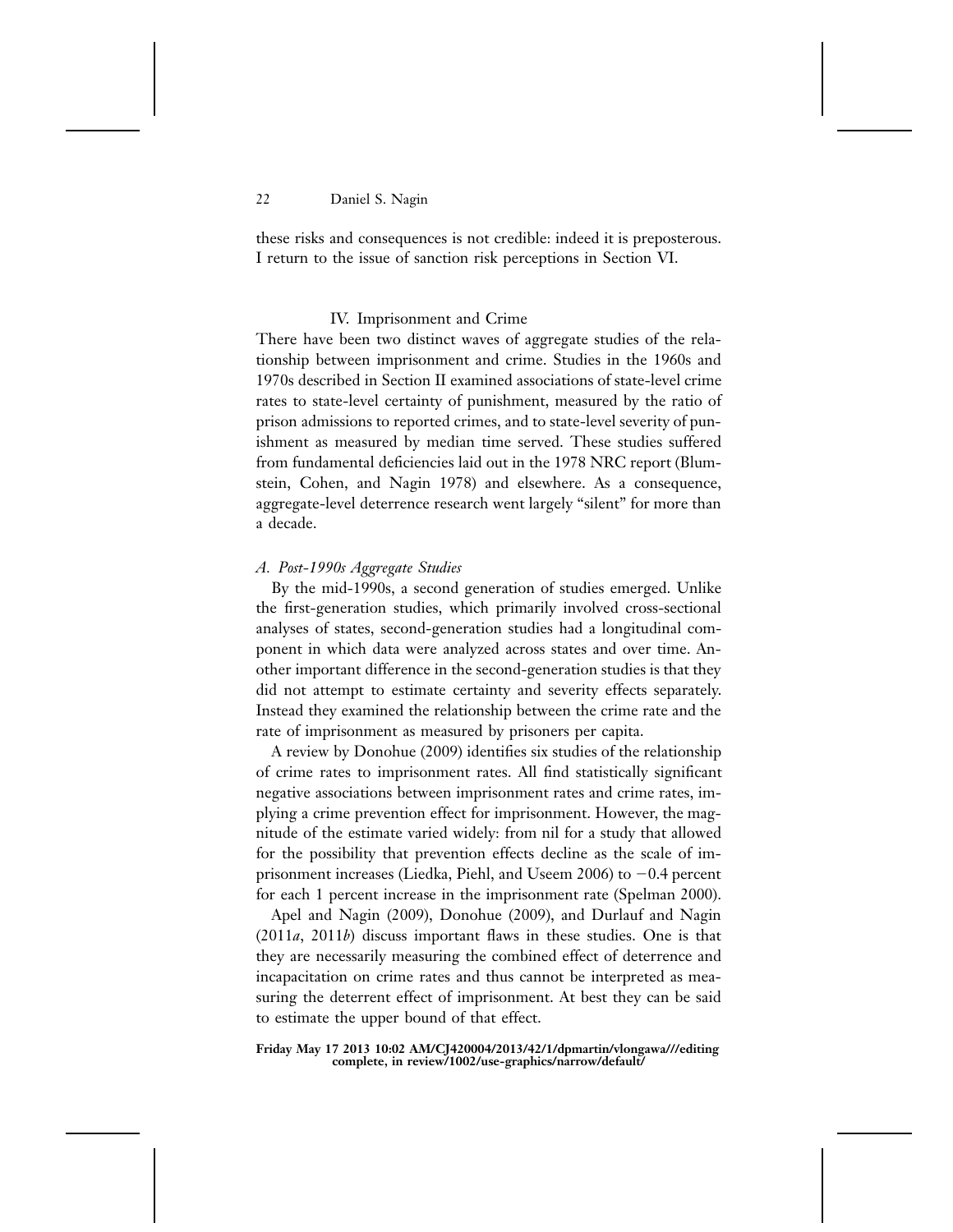#### Deterrence in the Twenty-First Century 23

Other shortcomings are even more fundamental. One concerns the same fundamental flaw of the first-generation studies—distinguishing cause from effect. While imprisonment prevents crime through a combination of deterrence and incapacitation, crime also generates the prison population. The object of interest is the effect of the imprisonment rate on the crime rate, but data available for estimation of that effect also reflect the effect of the crime rate on the imprisonment rate. Thus, statistical isolation of the crime prevention effect requires properly accounting for the effect of crime on imprisonment.

The shortcomings in the statistical strategies used in these studies to identify the crime prevention effect of imprisonment are discussed at length in Durlauf and Nagin (2011*a*, 2011*b*). To summarize, with the exception of Levitt (1996) and Johnson and Raphael (2012), the conclusions of the studies rest on a form of statistical analysis pioneered by the Nobel laureate Clive Granger (1969). Granger's method is often mistakenly interpreted as providing estimates with a causal interpretation, which in the context of the aggregate imprisonment studies would be the expected change in the crime rate resulting from a policy that changes the imprisonment rate by a specified amount. In fact, the results are not in general amenable to this interpretation. Instead, application of Granger's method provides only a basis for forecasting future changes in the crime rate as a function of prior changes in the imprisonment rate and the crime rate. While valid forecasts can be based on correlations alone, valid causal interpretation requires more than establishing correlation.

Figure 2 illustrates the problem. Panel *A* depicts hypothetical crime and imprisonment functions. The crime function  $C(I)$  describes the crime rate as a function of the imprisonment rate, *I*, and the imprisonment function  $I(C)$  measures the imprisonment rate as a function of the crime rate, *C*. The function  $C(I)$  is shown to be downward sloping in *I* to reflect the crime reduction effects of imprisonment via some combination of deterrence and incapacitation. Studies of the relationship of the crime rate to the imprisonment rate aim to measure whether this line is in fact downward sloping and, if so, by how much. The function  $I(C)$  is depicted as upward sloping because for any fixed set of policies determining the certainty and severity of punishment, imprisonment rates will be a rising function of the crime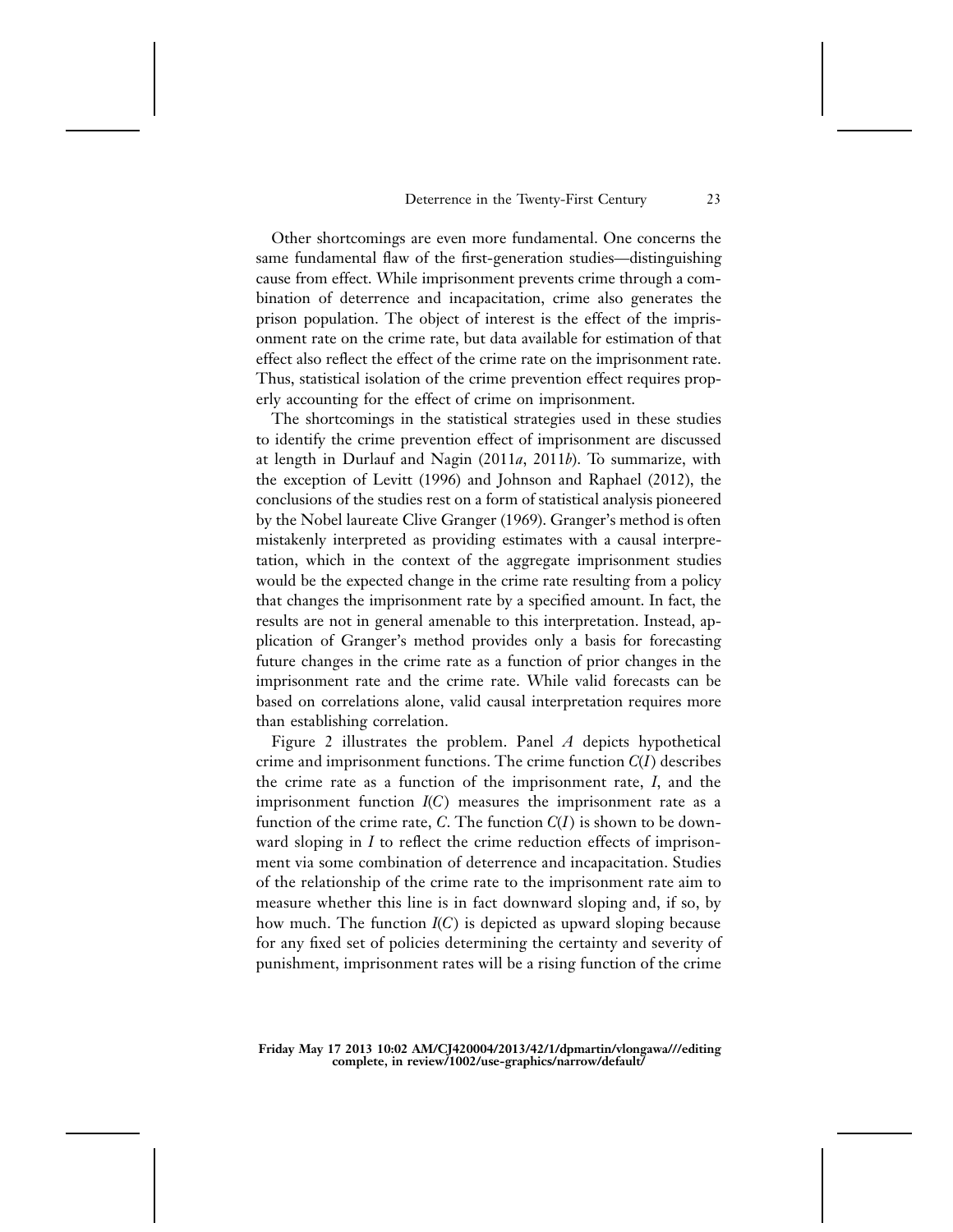



FIG. 2.—The challenge of identifying the effect of the imprisonment rate on the crime rate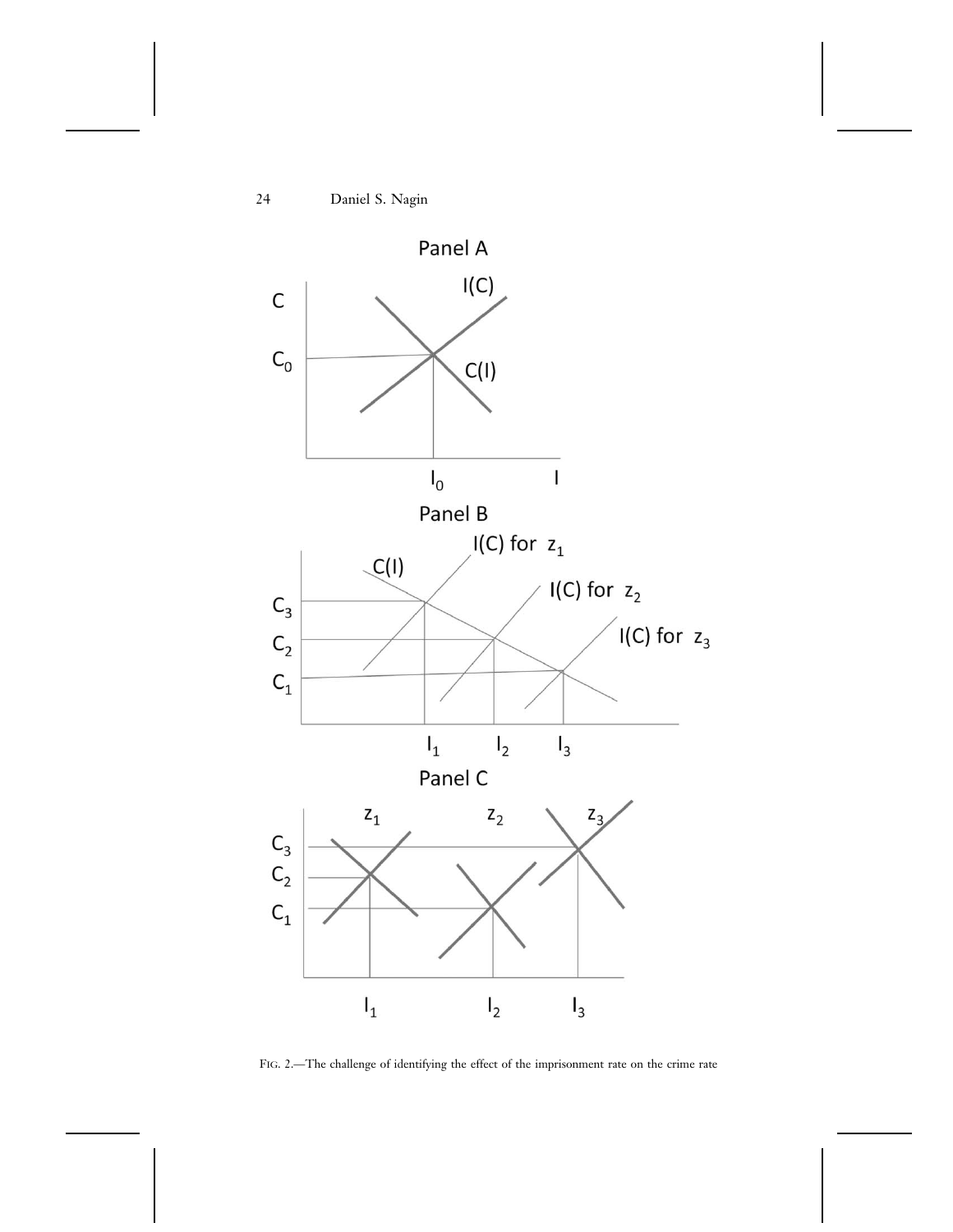rate.<sup>5</sup> The intersection of the  $C(I)$  and  $I(C)$  functions at  $I_0$  and  $C_0$ measures the observed level of crime and imprisonment.

Crime rates and imprisonment rates are, of course, affected by a multitude of other factors beyond their mutual interaction as depicted in panel *A*. The key to estimating  $C(I)$  is identifying some factor, called an instrumental variable (IV), that is thought to affect the imprisonment rate but that affects the crime rate only via its effect on shifting the location of imprisonment rate function. Suppose that such an IV were identified and denoted by *z*. Panel *B* demonstrates how changing values of *z* from  $z_1$  to  $z_2$  to  $z_3$  shifts the  $I(C)$  function and, in so doing, traces out the  $C(I)$  function. Connecting the points  $(I_1, C_1), (I_2, C_2),$ and  $(I_3, C_3)$  estimates  $C(I)$ . In this fashion, IV regression models can be said to identify  $C(I)$  and thereby the crime reduction effect of the imprisonment rate on the crime rate. However, the key to IV regression successfully isolating this effect is that  $C(I)$  is not directly affected by *z*. Panel *C* illustrates the failure of this assumption. If *z* also shifts *C*(*I*), the changing equilibrium values of the imprisonment rate and crime rate no longer trace out the  $C(I)$  function.

Only Levitt (1996) and Johnson and Raphael (2012) use an IV regression approach to identify the causal effect of imprisonment on crime. Levitt uses court-ordered prison releases to form a set of IVs. He argues that such court orders meet the test for providing a valid estimate of the effect of the imprisonment rate on the crime rate: the orders have no direct effect on the crime rate and affect it only insofar as the court orders affect the imprisonment rate, which in turn affects the crime rate.

Even if one accepts this argument, the estimated effect has only limited policy value. By its construction, it is likely measuring the effect on crime of the early release of selected prisoners, probably those nearing the end of their sentenced terms. It may also be reflecting the effect of diversion of individuals convicted of less serious crimes either to local jails or to community supervision. In either case, the estimates are not informative about the crime prevention effects, whether by deterrence or incapacitation, of sentence enhancements related to the

<sup>&</sup>lt;sup>5</sup> As in the entire imprisonment and crime literature, I too assume that sanction policies are unaffected by either the crime rate or the imprisonment rate. This is not a tenable assumption. However, all the points I make in the ensuing discussion would continue to hold if the model were generalized to allow sanction policy to be affected by crime rates and imprisonment rates.

**Friday May 17 2013 10:02 AM/CJ420004/2013/42/1/dpmartin/vlongawa///editing complete, in review/1002/use-graphics/narrow/default/**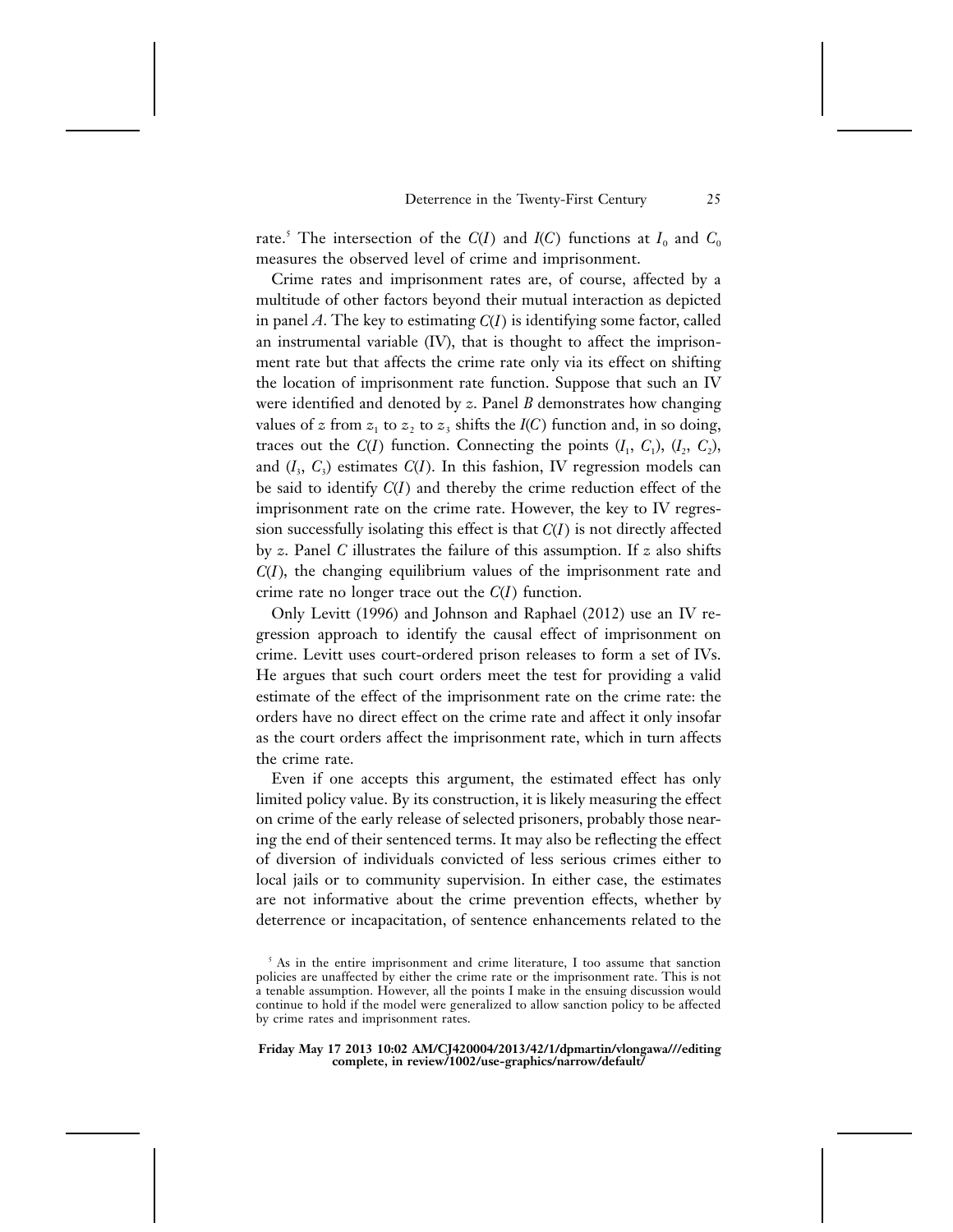manner in which a crime is committed (e.g., weapon use), the characteristics of the perpetrator (e.g., prior record), or policies affecting the likelihood of incarceration. More generally, the uncertainty about what is actually being measured inherently limits the value of the estimated effects for both policy and social science.

A more recent study by Johnson and Raphael (2012) is based on a technically complex IV regression model. Identification is based on the assumption that prison populations do not change instantaneously in response to changes in the size of the criminal population. Similarly to the non-IV-based analysis of Liedka, Piehl, and Useem (2006), Johnson and Raphael conclude that the crime prevention effect of imprisonment has diminished with the scale of imprisonment, which was rising steadily over the period of their analysis, 1978–2004.

One explanation for the Johnson and Raphael finding is that the states and the federal government over this period collectively implemented policies with steadily declining average deterrent effectiveness. Given that knowledge of the deterrent effectiveness of alternative sanction policies is so limited, this explanation is not credible. An alternative explanation involving incapacitation is more credible. If the crime reduction effect of incarceration primarily stems from incapacitation, the Johnson and Raphael finding is consistent with the concept of "stochastic selectivity" (Canela-Cacho, Blumstein, and Cohen 1997), whereby high-rate offenders are more likely to be apprehended and incarcerated than low-rate offenders. Thus, as the scale of imprisonment increases, higher-rate offenders will be less likely to be at large committing crimes. Johnson and Raphael's finding is replicated by Vollaard (2013) in an analysis of the Netherlands' Habitual Offender Law. Vollaard attributes the entirety of the crime prevention effect that he estimates to incapacitation. Also of note, Owens (2009) in her analysis of 2003 data from Maryland finds modest incapacitation effects.

The incapacitation interpretation of the Johnson and Raphael finding of decreasing crime prevention returns with the scale of imprisonment is more credible than the deterrence interpretation. This interpretation also implies that the study is not useful for learning about deterrence. However, even the incapacitation interpretation is cast in doubt by the aging of the US prison population. Between 1991 and 2010, the percentage of prisoners in state and federal prisons over 45 years old has nearly tripled from 10.6 percent to 27.4 percent (Bureau of Justice Statistics 1999, 2011). Thus, the seeming decline in the in-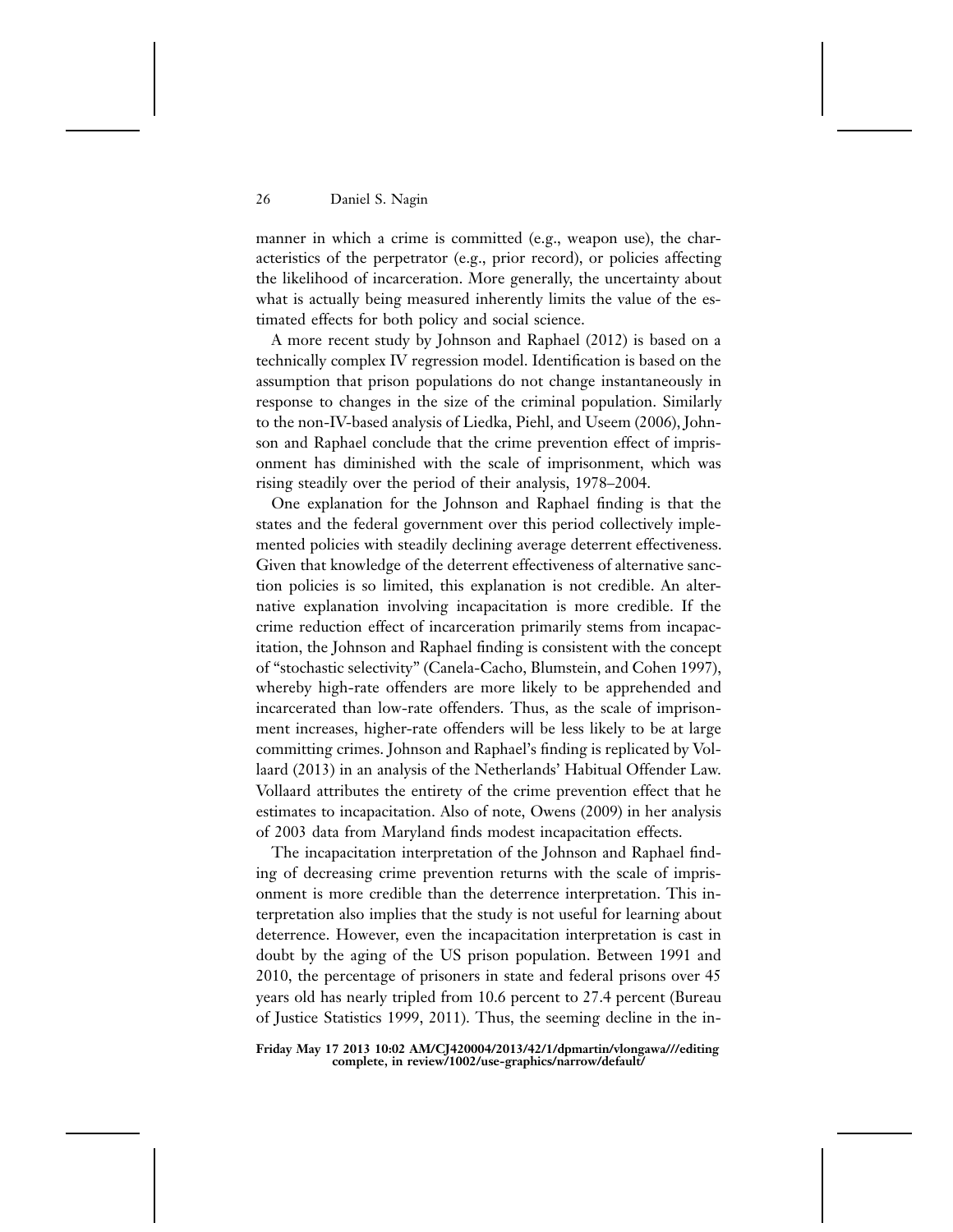capacitative effectiveness of prison with scale may be reflecting only the aging of the prison population, which coincides with rising imprisonment rates. Further complicating the decreasing returns interpretation is the changing composition of the prison population in terms of the composition of prisoner conviction offense. Over the past four decades, the percentage of prisoners incarcerated for non–part I FBI index crimes has increased substantially (Blumstein and Beck 1999, 2005). Thus, the reduction in crime prevention effectiveness may be due to the types of prisoners incarcerated, not to scale effects.

All of these studies, whether IV based or not, also suffer from an important conceptual flaw that limits their usefulness in understanding deterrence and devising crime control policy. Prison population is not a policy variable per se; rather, it is an outcome of sanction policies dictating who goes to prison and for how long, namely, the certainty and severity of punishment. In all incentive-based theories of criminal behavior, in the tradition of Bentham and Beccaria, the deterrence response to sanction threats is posed in terms of the certainty and severity of punishment, not in terms of the imprisonment rate. Therefore, to predict how changes in certainty and severity might affect the crime rate requires knowledge of the relationship of the crime rate to certainty and severity as separate entities, which is not provided by the literature that analyzes the relationship of the crime rate to the imprisonment rate.

The studies are also conducted at a too-global level. In Nagin (1998), I describe the two-dimensional taxonomy of sanction policies affecting the scale of imprisonment. One dimension labeled "type" distinguishes three broad categories: policies regulating certainty of punishment such as laws requiring mandatory imprisonment, policies influencing sentence length such as determinate sentencing laws, and policies regulating parole powers. The second dimension of the taxonomy, "scope," distinguishes policies that cast a wide net, such as a general escalation of penalties for broad categories of crime, compared to policies that focus on targeted offenses (e.g., drug dealing) or offenders (e.g., threestrikes laws).

The nearly 500 percent growth in prison population over the last two decades is attributable to a combination of policies belonging to all cells of this matrix. Parole powers have been greatly curtailed; sentence lengths increased, both in general and for particular crimes (e.g., drug dealing); and judicial discretion to impose nonincarcerative sanc-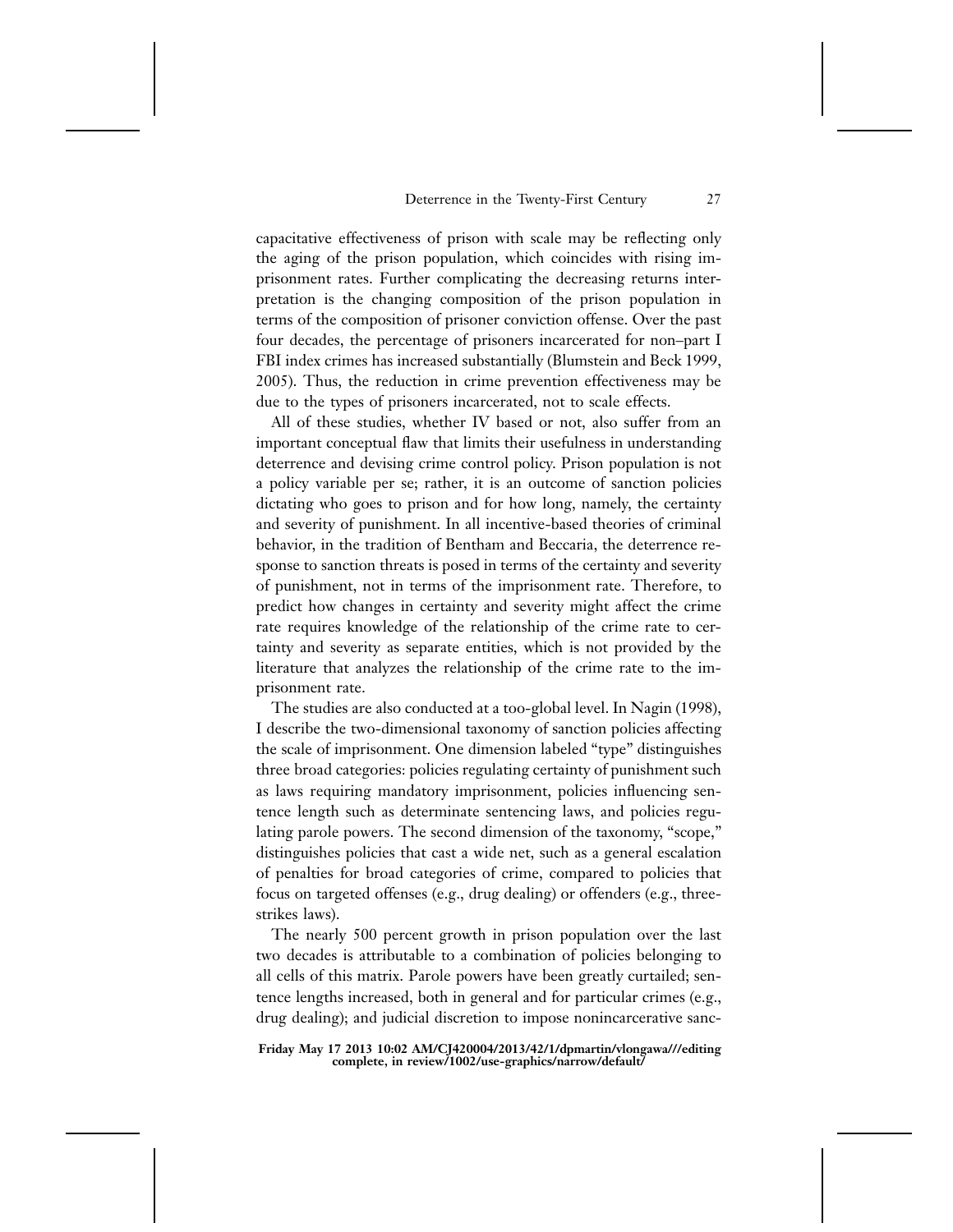tions has been reduced (Tonry 1996; Blumstein and Beck 1999, 2005; Raphael and Stoll 2009). Consequently, any effect on the crime rate of the increase in prison population reflects the effects of an amalgam of potentially interacting treatments.

There are good reasons for predicting differences in the crime reduction effects of different types of sanctions (e.g., mandatory minimums for repeat offenders vs. prison diversion programs for first-time offenders). Obvious sources of heterogeneity in offender response include factors such as prior contact with the criminal justice system, demographic characteristics, and the mechanism by which sanction threats are communicated to their intended audience. Indeed, available evidence on the deterrent effect of sentence enhancements, the next topic of discussion, demonstrates such heterogeneity.

#### *B. Policy Evaluation Studies of Sentence Enhancements*

There have been comparatively few studies of the deterrent effects of sentence enhancements, judged relative to their importance in contemporary crime control policy. The earliest post-1970s attempts to measure severity effects analyzed the deterrent impact of sentence enhancements for gun crimes. In a series of studies, Loftin, McDowell, and colleagues (Loftin and McDowall 1981, 1984; Loftin, Heumann, and McDowall 1983) examined whether sentence enhancements for gun use in committing another type of crime such as robbery deter gun use in the commission of crime. While the findings are mixed, this body of research has generally failed to uncover evidence of a deterrent effect (but see McDowall, Loftin, and Wiersema 1992).

However, one important caveat remains with respect to extrapolating these studies to understanding the link between deterrence and severity. The same literature that found that gun penalty enhancements were ineffective also found that these laws generally failed to increase the sentences actually received in gun-related crime prosecutions. Thus, gun-using criminals may not have responded because the real incentives were not changed. This again is a reminder of Tonry's (2009) commentary on the highly inconsistent administration of mandatory minimum sentencing.

Kessler and Levitt (1999) examine the deterrent impact of another California sentence enhancement law, Proposition 8, passed in 1982. Proposition 8 anticipated the three-strikes laws passed by many states in the 1990s. They estimate a 4 percent decline in crime attributable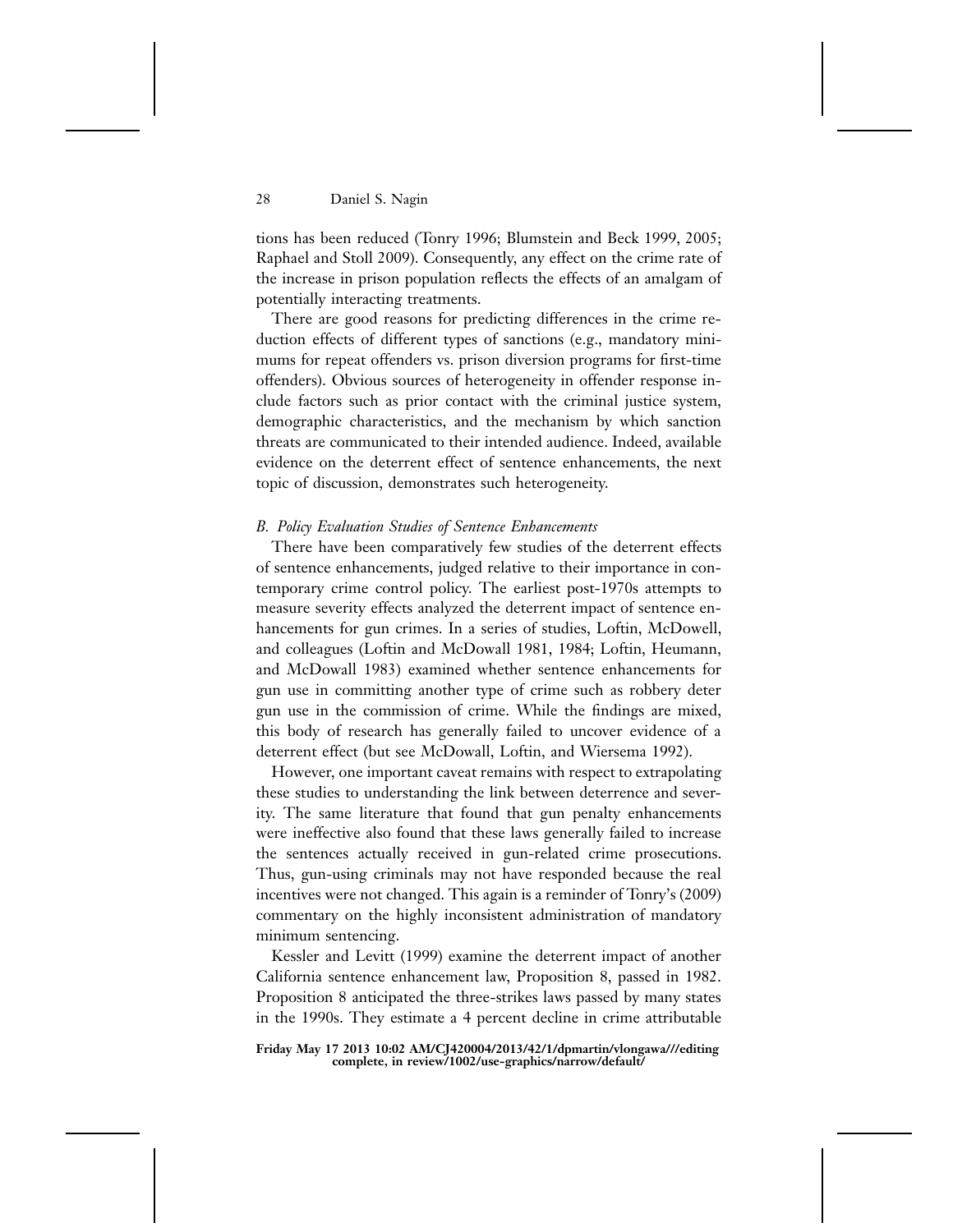to deterrence in the first year after enactment. Within 5–7 years, the effect grows to a 20 percent reduction. As acknowledged by Kessler and Levitt, the longer term estimate includes incapacitation effects.

Webster, Doob, and Zimring (2006) challenged the basic finding of any preventive effects. Kessler and Levitt examine data from every other year. When all annual data are used, Webster, Doob, and Zimring find that the decline in crime rates in the affected categories begins before Proposition 8's enactment, and the slope of this trend remains constant through implementation. But see Levitt (2006) for a response and commentary supporting Webster et al. by Raphael (2006).

One exception to the scarcity of studies on the crime prevention effects of sentence enhancements concerns analyses of the deterrent effect of California's "three strikes, you're out" law, which mandated a minimum sentence of 25 years upon conviction for a third-strike offense. Zimring, Hawkins, and Kamin (2001) concluded that the law reduced the felony crime rate by at most 2 percent. They also conclude that only those individuals with two convictions for two offenses qualifying as "strikes" showed any indication of reduced offending. Other studies by Stolzenberg and D'Alessio (1997) and Greenwood and Hawken (2002), who like Zimring, Hawkins, and Kamin (2001) examine before and after trends, conclude that the crime prevention effects were negligible.

I turn now to six studies that in my judgment report particularly convincing evidence on the deterrent effect of incarceration. They also nicely illustrate heterogeneity in the deterrence response to the threat of imprisonment.6 Weisburd, Einat, and Kowalski (2008) and Hawken and Kleiman (2009) study the use of imprisonment to enforce fine payment and conditions of probation, respectively, and find substantial deterrent effects; Helland and Tabarrok (2007) analyze the deterrent effect of California's third-strike provision and find a modest deterrent effect; Raphael and Ludwig (2003) examine the deterrent effect of prison sentence enhancements for gun crimes and find no effect; and Hjalmarsson (2009) and Lee and McCrary (2009) examine the heightened threat of imprisonment that attends coming under the jurisdiction of the adult courts at the age of majority and find no deterrent effect.

Weisburd, Einat, and Kowalski (2008) report on a randomized field

<sup>6</sup> For further discussion of heterogeneity in deterrence response, see Paternoster (2010) and Piquero et al. (2011).

**Friday May 17 2013 10:02 AM/CJ420004/2013/42/1/dpmartin/vlongawa///editing complete, in review/1002/use-graphics/narrow/default/**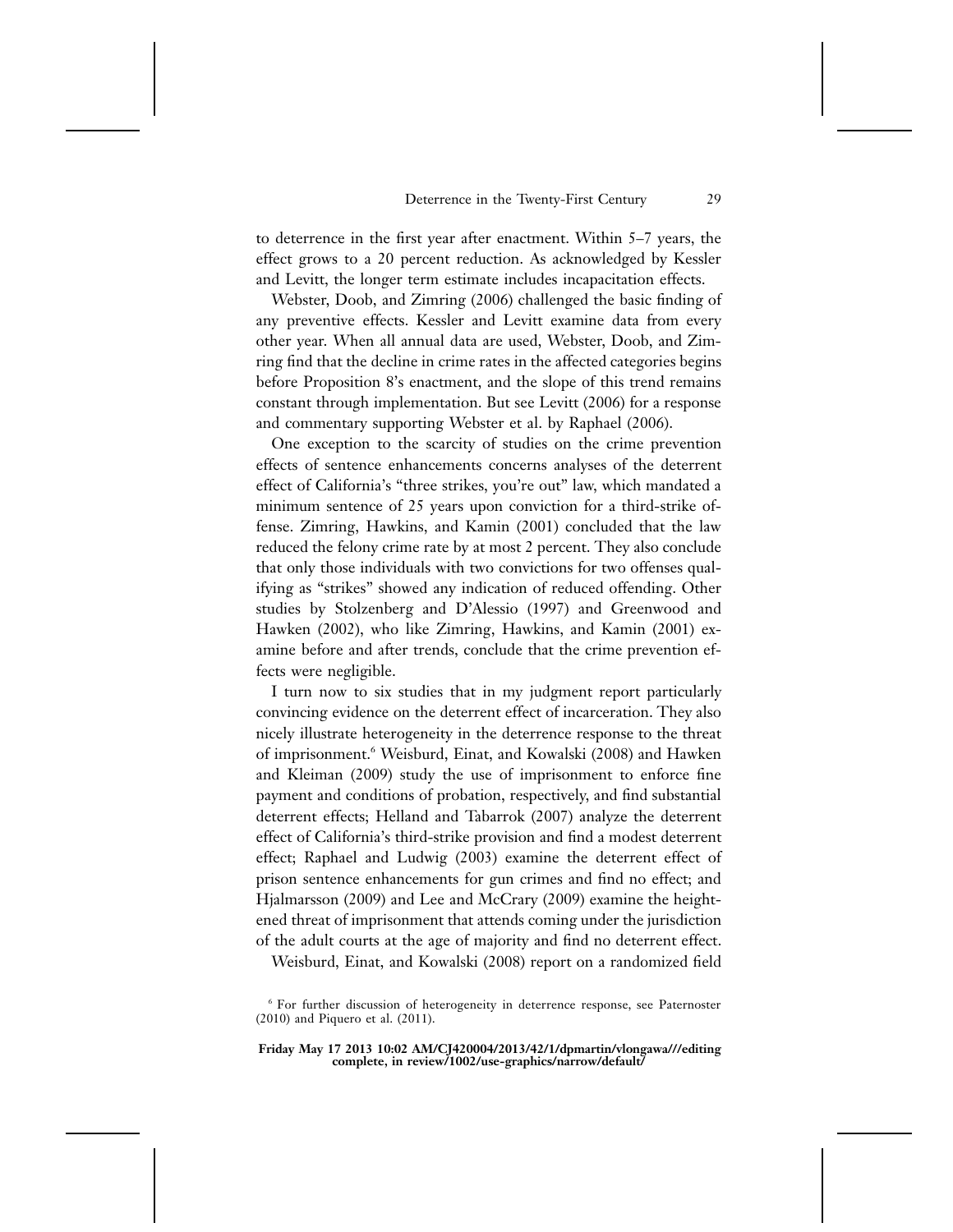trial of alternative strategies for incentivizing the payment of courtordered fines. The most salient finding involves the "miracle of the cells," namely, that the imminent threat of incarceration provides a powerful incentive to pay delinquent fines, even when the incarceration is for only a short period. The miracle of the cells provides a valuable perspective on the conclusion that the certainty, rather than the severity, of punishment is the more powerful deterrent. Consistent with the "certainty principle," the common feature of treatment conditions involving incarceration is a high certainty of imprisonment for failure to pay the fine. However, that Weisburd et al. label the response the "miracle of the cells" and not the "miracle of certainty" is telling. Their choice of label is a reminder that certainty must result in a distasteful consequence in order for it to be a deterrent. The consequences need not be draconian, just sufficiently costly, to deter the proscribed behavior.

The deterrence strategy of certain but nondraconian sanctions has been applied with apparently great success in Project HOPE, an intervention heralded in Hawken and Kleiman (2009), Kleiman (2009), and Hawken (2010). Project HOPE is a Hawaii-based probation enforcement program. In a randomized experiment, probationers assigned to Project HOPE had much lower rates of positive drug tests and missed appointments and—most importantly—were significantly less likely to be arrested and imprisoned. The cornerstone of the HOPE intervention was regular drug testing, including random tests, and certain but short punishment periods of confinement (e.g., 1–2 days) for positive drug tests or other violation of conditions of probation. Thus, both the Weisburd, Einat, and Kowalski (2008) fine experiment and Project HOPE show that highly certain punishment can be an effective deterrent in cases in which deterrence has previously been ineffective in averting crime.

Helland and Tabarrok (2007) examine whether California's "three strikes, you're out" law deters offending among individuals previously convicted of strike-eligible offenses. The future offending of individuals convicted of two previous eligible offenses was compared with that of individuals who had been convicted of only one eligible offense but who, in addition, had been tried for a second eligible offense but were ultimately convicted of a noneligible offense. The two groups of individuals were comparable on many characteristics such as age, race, and time in prison. Even so, Helland and Tabarrok find that arrest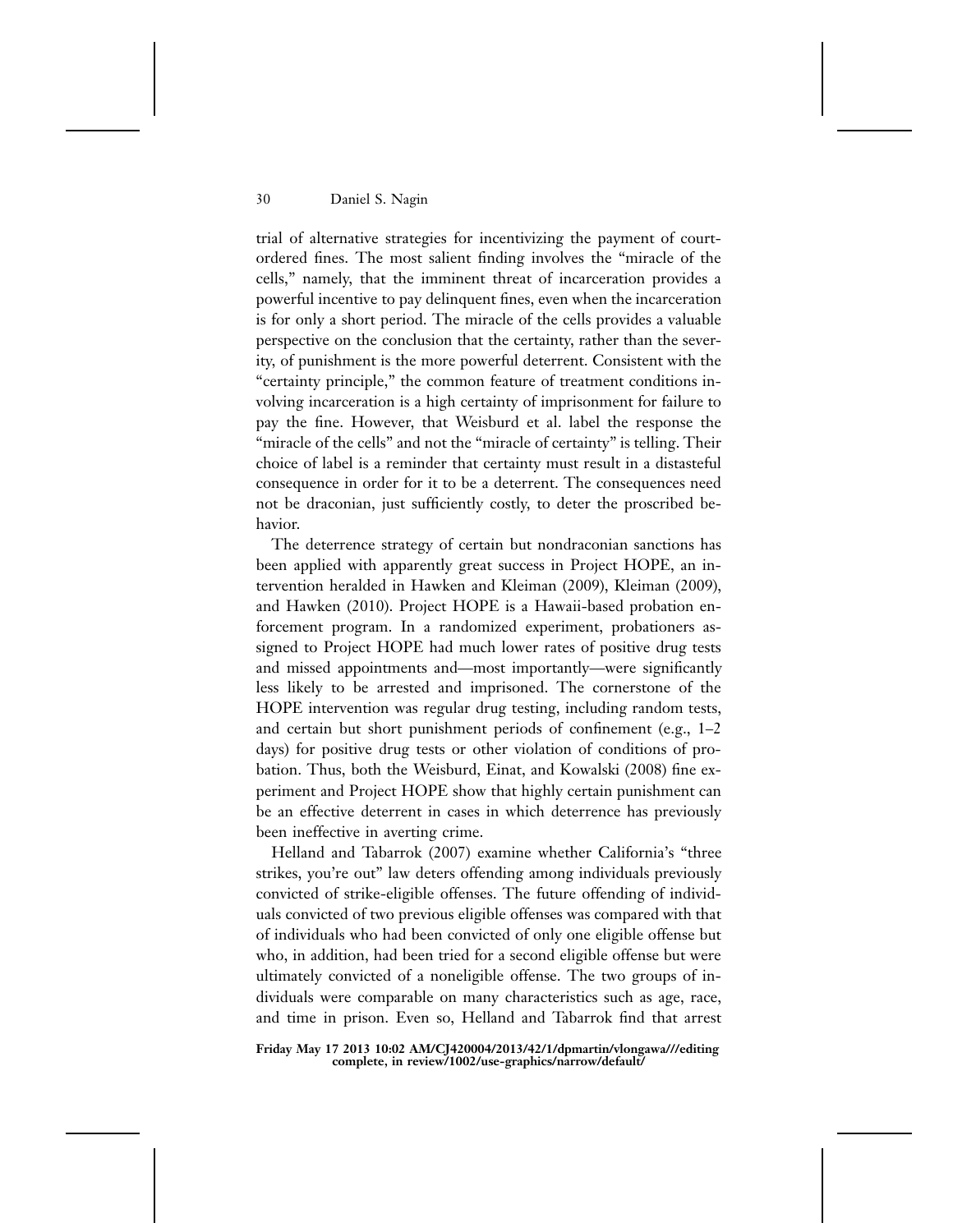rates were about 20 percent lower for the group with convictions for two eligible offenses. The authors attribute this to the greatly enhanced sentence that would have accompanied conviction for a third eligible offense.

Raphael and Ludwig (2003) examine the deterrent effect of sentence enhancements for gun crimes that formed the basis for a much publicized Richmond, Virginia, federal program called Project Exile. Perpetrators of gun crimes, with a particular emphasis on those with a felony record, were the targets of federal prosecution that provided for far more severe sanctions for weapon use than were provided by Virginia state law. In a careful and thorough analysis involving comparisons of adult homicide arrest rates with juvenile homicide arrest rates within Richmond and comparisons of gun homicide rates between Richmond and other cities with comparable pre-intervention homicide rates, Raphael and Ludwig conclude that the threat of an enhanced sentence had no apparent deterrent effect.

For most crimes, the certainty and severity of punishment increase discontinuously upon reaching the age of majority, when jurisdiction for criminal wrongdoing shifts from the juvenile to the adult court. In an extraordinarily careful analysis of individual-level crime histories from Florida, Lee and McCrary (2009) attempt to identify a discontinuous decline in offending at age 18, the age of majority in Florida. Their point estimate of the discontinuous change is negative as predicted but is minute in magnitude and not even remotely close to achieving statistical significance.<sup>7</sup>

Another analysis of the effect, if any, of moving from the jurisdiction of the juvenile to adult courts by Hjalmarsson (2009) uses the 1997

<sup>7</sup> The finding that the young fail to respond to changes in penalties associated with the age of majority is not uniform across studies. An earlier analysis by Levitt (1998) finds a large drop in the offending of young adults when they reach the age of jurisdiction for adult courts. For several reasons, Durlauf and Nagin (2011*a*, 2011*b*) judge the null effect finding of Lee and McCrary (2009) more persuasive in terms of understanding deterrence. First, Levitt focuses on differences in age measured at annual frequencies, whereas Lee and McCrary measure age in days or weeks. At annual frequencies, the estimated effect is more likely to reflect both deterrence and incapacitation; hence Levitt's results may be driven by incapacitation effects rather than by deterrence per se. Second, the Lee and McCrary analysis is based on individual-level data and so avoids problems that can arise because of aggregation (Durlauf, Navarro, and Rivers 2008; Durlauf and Nagin 2011*a*). On their own terms, the individual-level data studied by Lee and McCrary are unusually informative since they also contain information on the exact age of arrestees, which allows for the calculation of very short-run effects of the discontinuity in sentence severity, e.g., effects within 30 days of turning 18.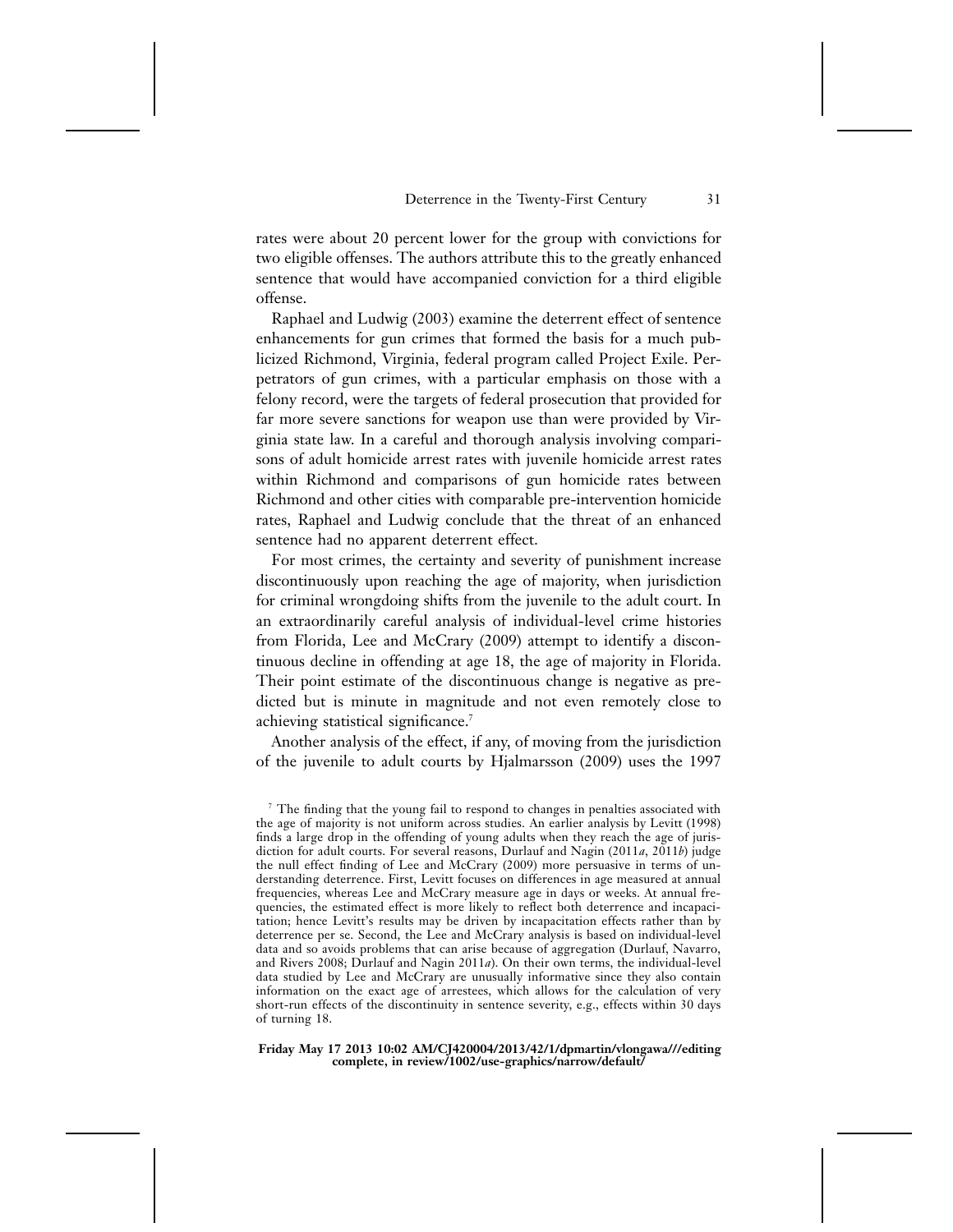National Longitudinal Survey of Youth to examine whether young males' perception of incarceration risk changed at the age of criminal majority. Youths were asked, "Suppose you were arrested for stealing a car; what is the percent chance that you would serve time in jail?" She found that subjective probabilities of being sent to jail increased discontinuously on average by 5.2 percentage points when youths reached the age of majority in their state of residence. While youths perceived an increase in incarceration risk, she found no convincing evidence of an effect on their self-reported criminal behavior.

# *C. Summary*

In combination, these six studies demonstrate that debates on the effectiveness of deterrence are poorly conceived. Instead, the discussion should be framed in terms argued by Beccaria and Bentham more than two centuries ago: Does the specific sanction deter or not, and if it does, are the crime reduction benefits sufficient to justify the costs of imposing the sanction? Helland and Tabarrok's (2007) study is an exemplar of this type of analysis. They conclude that California's thirdstrike provision does indeed have a deterrent effect, a point even conceded by Zimring, Hawkins, and Kamin (2001). However, Helland and Tabarrok also conclude, on the basis of a cost-benefit analysis, that the crime-saving benefits are so much smaller than the increased costs of incarceration that the lengthy prison sentences mandated by the thirdstrike provision cannot be justified by means of a cost-benefit criterion.

The six exemplar studies suggest several important sources of the heterogeneity of the deterrent effect of imprisonment. One concerns the length of the sentence itself. Figure 3 depicts two alternative forms of the response function relating crime rate to sentence length. Both are downward sloping, which captures the idea that increases in severity deter crime. At the status quo sentence length,  $S_1$ , the crime rate,  $C_1$ , is the same for both curves. The curves are drawn so that they predict the same crime rate for a zero sanction level. Thus, the absolute deterrent effect of the status quo sanction level is the same for both curves. But because the two curves have different shapes, they also imply different responses to an incremental increase in sentence level to  $S<sub>2</sub>$ . The linear curve (A) is meant to depict a response function in which there is a material deterrent effect accompanying the increase to  $S_2$ , whereas the nonlinear curve  $(B)$  is meant to depict a small crime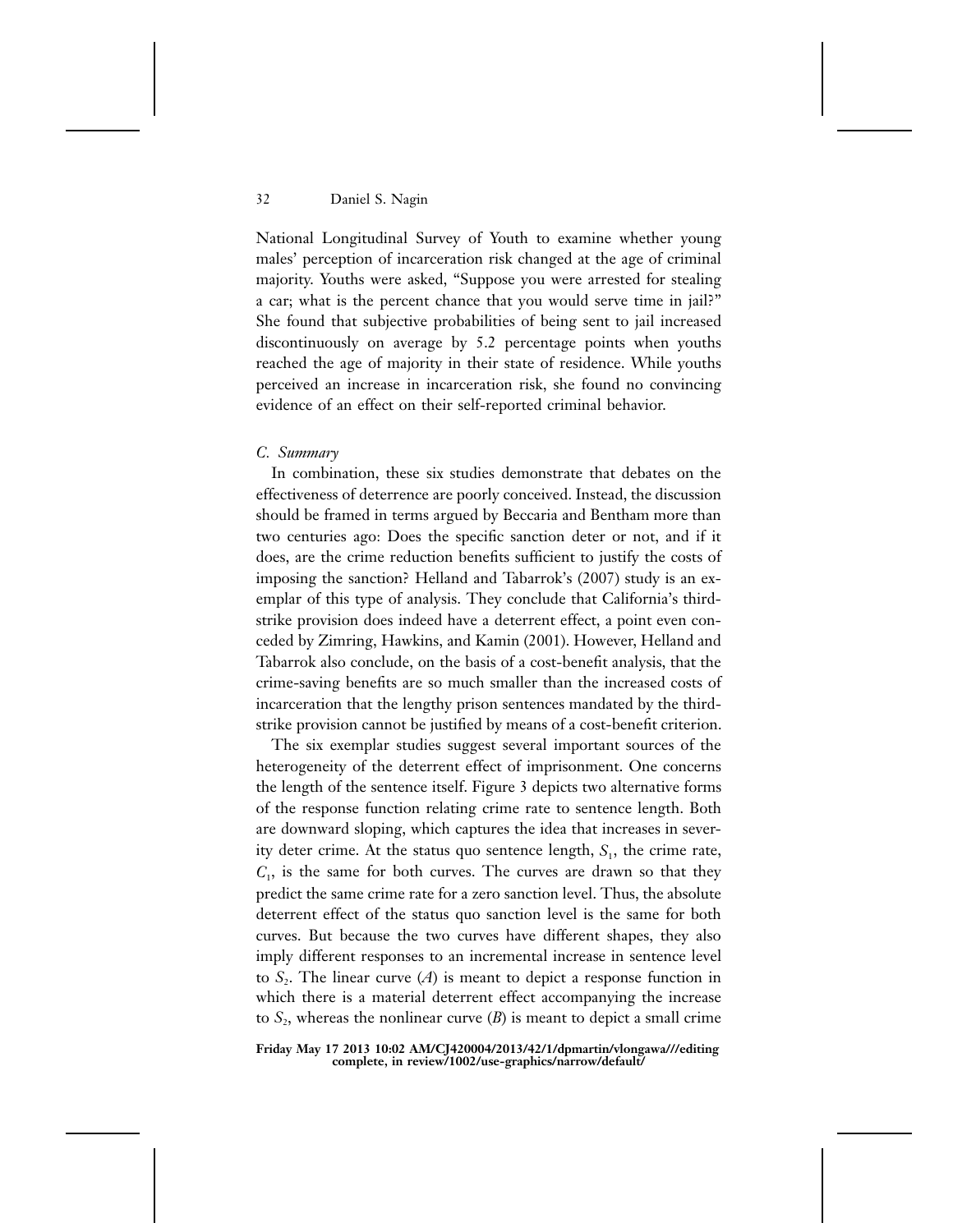

FIG. 3.—Marginal versus absolute deterrent effects

reduction response due to diminishing deterrent returns to increasing sentence length.

My reading of the evidence on the deterrent effect of sentence length is that it implies that the relationship between crime rate and sentence length more closely conforms to curve *B* than to curve *A*. Raphael and Ludwig (2003) find no evidence that gun crime enhancement deters, Hjalmarsson (2009) and Lee and McCrary (2009) find no evidence that the greater penalties that attend moving from the juvenile to the adult justice systems deter, and Helland and Tabarrok (2007) find only a small deterrent effect from California's third strike. As a consequence, the deterrent return to increasing an already long sentence is small, possibly zero. This interpretation forms the basis for my conclusion that mandatory minimum sentencing is unlikely to have a material deterrent effect.

The fine payment and Project HOPE experiments also suggest that curve *B*, not curve *A*, more closely resembles what in medical jargon would be described as the dose-response relationship between crime and sentence length. While neither of these studies is directed at the deterrence of criminal behavior, both suggest that, unlike increments in long sentences, increments in short sentences do have a material deterrent effect on a crime-prone population.

Notwithstanding their strengths, these six exemplar studies do not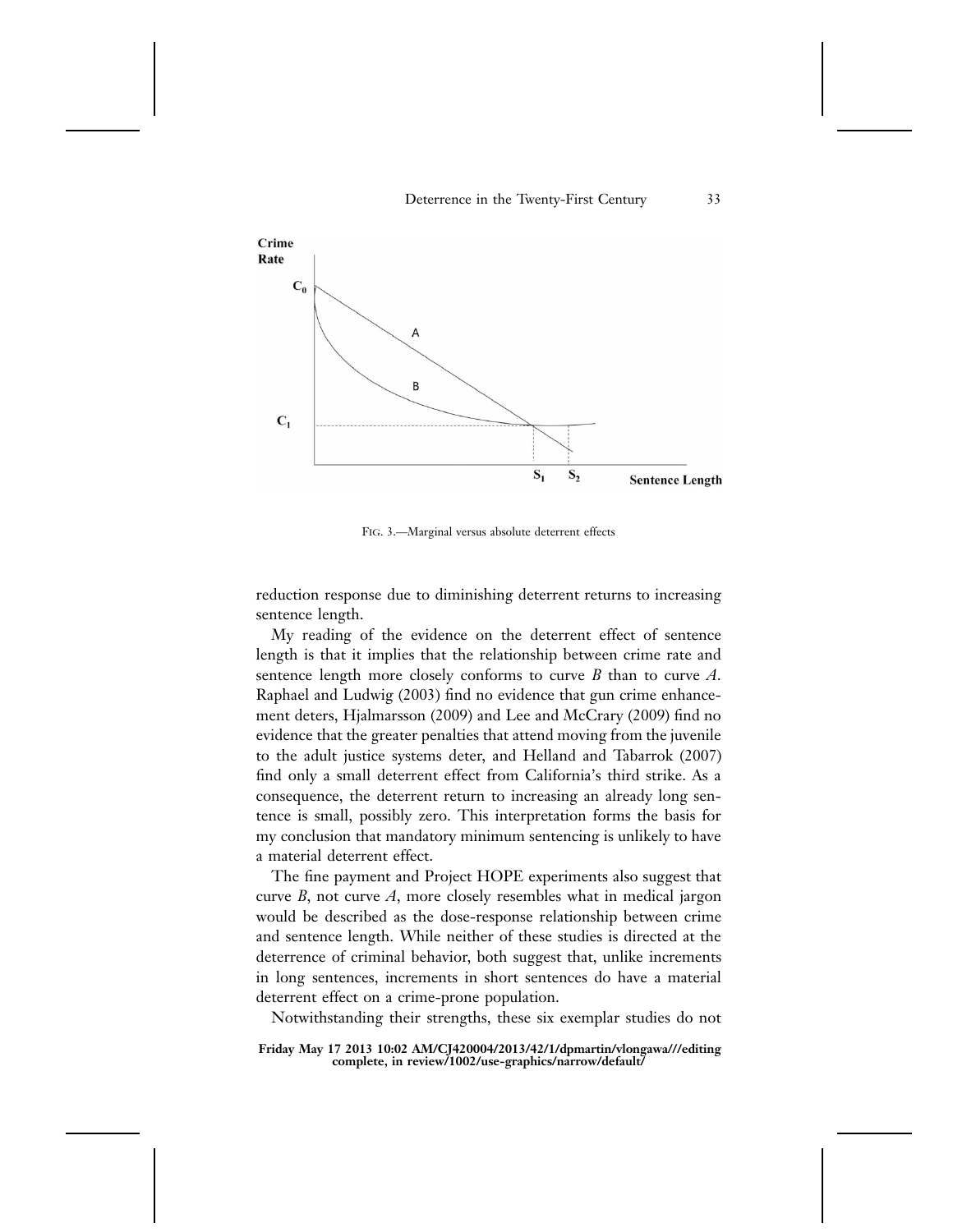address several important aspects of the offender response, if any, to the sanction regime. Except for the most trivial offenses, the question at hand is not the deterrent effect of some particular sanction compared to no sanction whatsoever. Instead, it is the deterrent effectiveness of a specified sanction relative to alternative sanction options. In the case of the death penalty, the alternative is a very lengthy prison sentence. For less serious crimes, sanction options to incarceration include fines and various forms of community supervision, or some combination that may also include a period of incarceration. In 2006, for example, 10 percent of felony defendants were diverted to programs such as mandatory drug treatment prior to adjudication. Of those convicted, 29 percent did not receive a jail or prison sentence (Bureau of Justice Statistics 2010) but instead were sentenced to some form of community control, paid a fine, or both.

Theories of deterrence need to be generalized to specify how offenders perceive and respond to the multiplicity of sanction options available for the punishment of most crimes. The theories also need to account for the possibility that offender perceptions of the severity of sanction options may differ. For example, some may view the possibility of life without parole as worse than execution, and still others may view strict community supervision as more onerous than a short period of incarceration (Wood and May 2003). The multiplicity of sanction options and heterogeneity in the response to these options greatly complicate the specification of a deterrence model, but both features are essential to the deterrence phenomenon.

I also note that testing such generalized models of deterrence will require a major expansion of the criminal justice data collection infrastructure at least in the United States. It is currently not possible to measure the availability and frequency of use of sanction alternatives at the state level because the required data are not available. Available data include those from the Bureau of Justice Statistics, which publishes nationwide statistics on sentences for prison admissions and time served for prison releases, based on data collected as part of the National Corrections Reporting Program initiated in the early 1980s. More than 40 states now report annual data on sentences for admissions and time served for releases. Individual-level demographic characteristics are also reported. In principle, these data could be used to measure the administration of the legally authorized dimensions of most state sanction regimes by type of crime. The difficulty is that the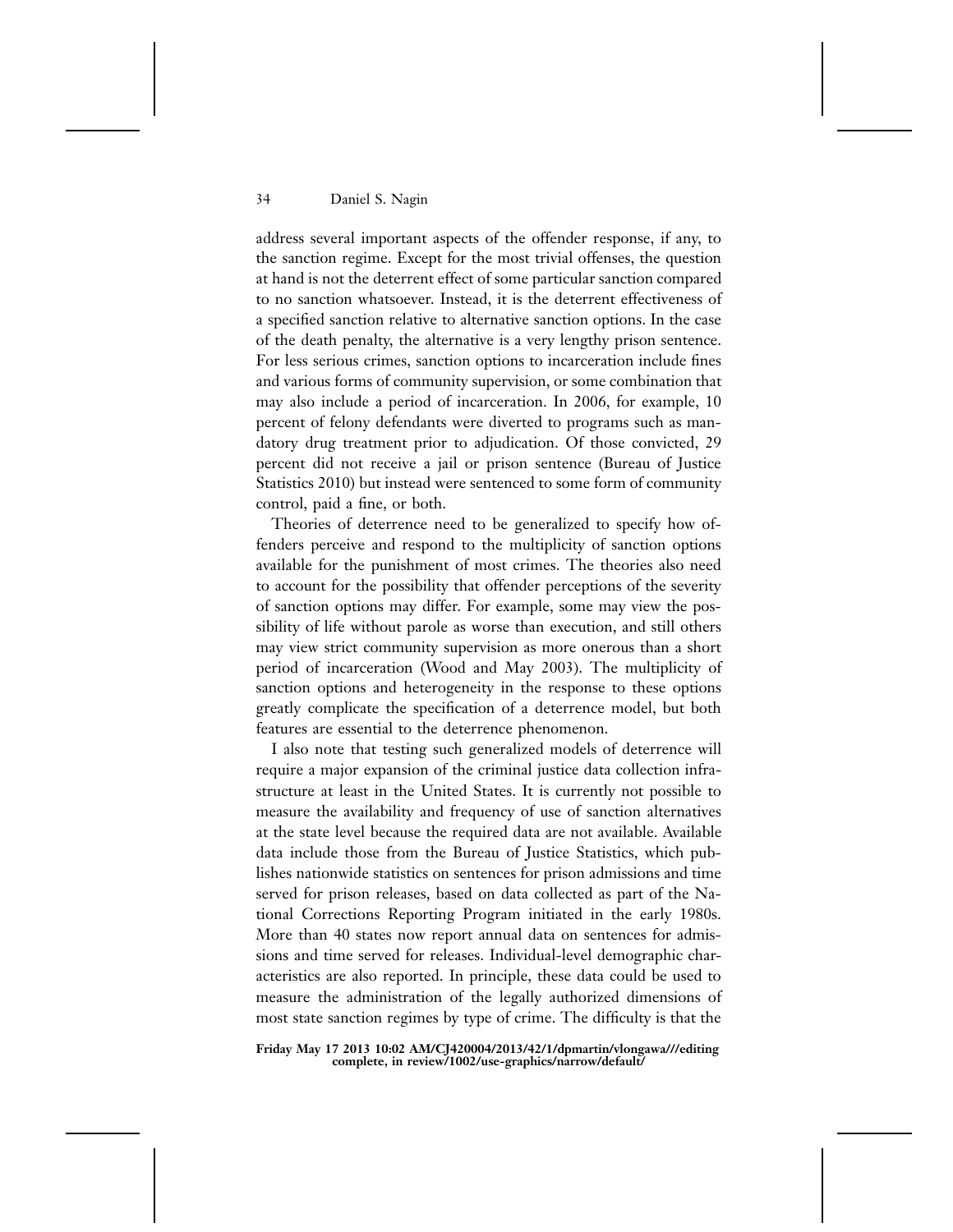data are often extremely incomplete. In some years, some states fail to report any data, and the data that are sent to the bureau are often so incomplete that it is impossible to construct valid state-level measures of the administration of the sanction regime.

# V. Police and Crime

The police may prevent crime through many possible mechanisms. Apprehension of active offenders is a necessary first step for their conviction and punishment. If the sanction involves imprisonment, crime may be prevented by the incapacitation of the apprehended offender. The apprehension of active offenders may also deter would-be criminals by increasing their perception of the risk of apprehension. Many police tactics, such as rapid response to calls for service at crime scenes or postcrime investigation, are intended not only to capture the offender but to deter others by projecting a tangible threat of apprehension. Police may, however, deter without actually apprehending criminals: their very presence may deter a motivated offender from carrying out a contemplated criminal act.

Research on the deterrent effect of police has evolved in two distinct literatures. One has focused on the deterrent effect of the level of police numbers or resources, for example, by examining the relationship between police per capita and crime rates. The other has focused on the crime prevention effectiveness of different strategies for deploying police.

# *A. Studies of Levels of Police Numbers and Resources*

Studies of the effect of police numbers and resources come in two forms. One is an analogue of the imprisonment rate and crime rate studies described in the preceding section. These studies are based on panel data sets, usually of US cities over the period circa 1970–2000. They relate crime rates to the resources committed to policing as measured by police per capita or police expenditures per capita. The second form of study is more targeted. These studies analyze the effect on crime from abrupt changes in the level of policing due, for example, to terror alerts.

1*. Panel Studies.* Panel studies include Marvell and Moody (1994), Levitt (1997, 2002), McCrary (2002), and Evans and Owens (2007). With the exception of McCrary's study, these studies consistently find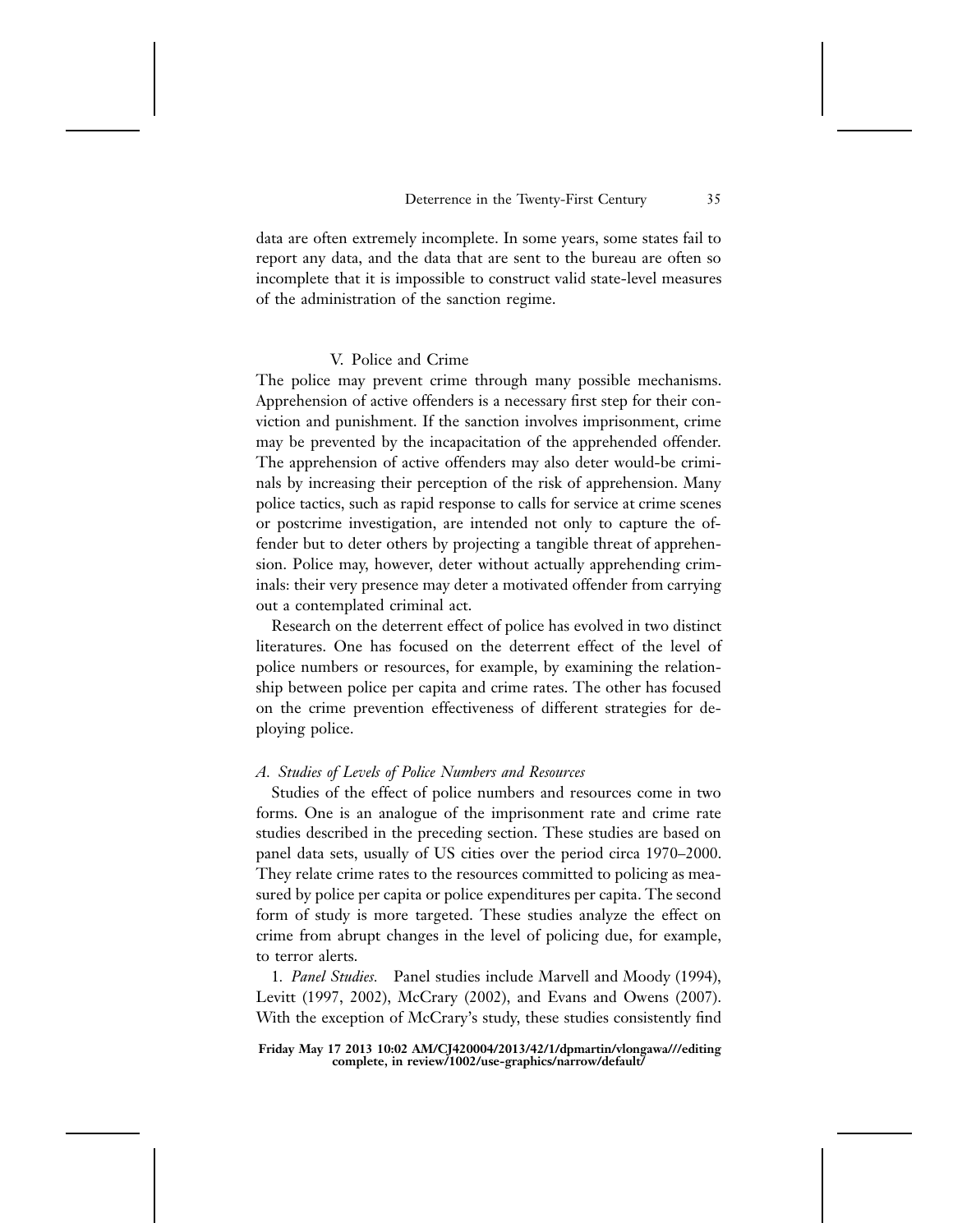evidence that larger resource commitments to policing are associated with lower crime rates.<sup>8</sup>

The studies use different statistical strategies for estimating the effect of police resource levels on crime. For example, Marvell and Moody (1996) analyze two panel data sets and apply Granger-causality type statistical models to these data. Levitt (1997, 2002) uses IV-type regression models. In Levitt (1997), election cycles are used as an IV to untangle the cause-effect relationship between crime rates and police manpower. Levitt (2002) uses the number of firefighters and civil service workers as IVs for the same purpose.

The panel studies consistently find evidence that higher levels of police resources are associated with lower crime rates. Durlauf and Nagin (2011*a*, 2011*b*) discuss important qualifications to the interpretation and validity of this form of analysis. One is that the police panel studies, like the studies of imprisonment and crime, do not distinguish between incapacitation and deterrent effects. The negative associations between police numbers and crime rates identified in these studies may reflect increased effectiveness in apprehending and incarcerating active offenders rather than in deterring crime. More importantly, an underappreciated limitation of these analyses is the assumption that the effect of police levels on crime rates is the same across place and time. As the discussion of studies of the effects of police deployment strategies on crime makes clear, this assumption is not tenable. Nevertheless, the findings of these studies are consistent with those of studies of abrupt changes in police presence that police numbers do matter.

2*. Abrupt Change Studies.* Studies of this type, which are sometimes called "interrupted time series" or "regression discontinuity" studies, examine the effects of abrupt changes in police presence. If the change in police presence is attributable to an event unrelated to the crime rate, studies of this type can provide particularly convincing evidence of deterrence. For example, in September 1944, German soldiers occupying Denmark arrested the entire Danish police force. According to an account by Andenaes (1974), crime rates rose immediately but not uniformly. The frequency of street crimes such as robbery, whose

<sup>&</sup>lt;sup>8</sup> McCrary identified an error in the computation of standard errors in Levitt (1997) that when corrected nullified the finding of a crime prevention effect of police numbers. Levitt (2002) argues that McCrary's findings do not overturn his general claim that increased numbers of police reduce crime rates and presents new evidence to that effect.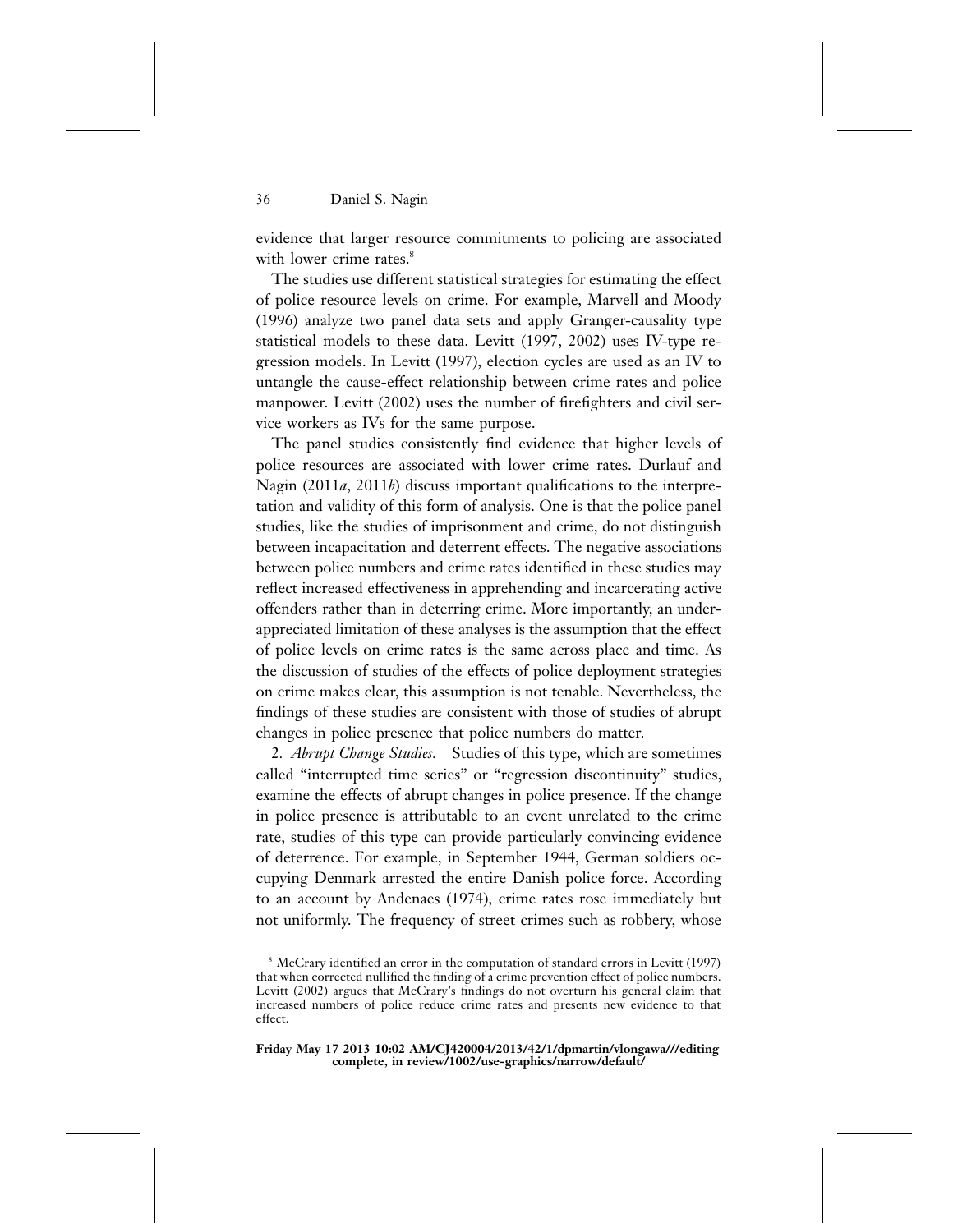control depends heavily on visible police presence, rose sharply. By contrast, crimes such as fraud were less affected. See Sherman and Eck (2002) and Sherman (in this volume) for other examples of crime increases following a collapse of police presence.

The Andenaes anecdote illustrates several important points. It provides a useful reminder of the difference between absolute and marginal deterrence. As shown in figure 3, absolute deterrence refers to the difference in the crime rate between the status quo level of sanction threat,  $S_1$ , and a complete (or near) absence of sanction threat,  $S_0$ . The Andenaes anecdote is a compelling demonstration that the absolute deterrent effect is large. However, from a policy perspective, the issue is not the absolute deterrent effect posed by police presence. The question is whether, on the margin, crime can be prevented by incremental increases in police numbers or by changes in the way police are deployed. Also, the anecdote is another useful reminder that deterrent effects are heterogeneous: sanction threats (or the absence thereof) do not uniformly affect all types of crime or, more generally, all types of people.

Contemporary tests of the police-crime relationship based on abrupt decreases in police presence investigate the effect on the crime rate of reductions in police presence and productivity as a result of large budget cuts or lawsuits following racial profiling scandals. Such studies have examined the Cincinnati Police Department (Shi 2009), the New Jersey State Police (Heaton 2010), and the Oregon State Police (DeAngelo and Hansen 2008). Each concludes that decreases in police presence and activity substantially increase crime. Shi (2009) studies the fallout from an incident in Cincinnati in which a white police officer shot and killed an unarmed African American suspect. The incident was followed by 3 days of rioting, heavy media attention, the filing of a class action lawsuit, a federal civil rights investigation, and the indictment of the officer in question. These events created an unofficial incentive for officers from the Cincinnati Police Department to curtail their use of arrest for misdemeanor crimes, especially in communities with higher proportional representation of African Americans, out of concern for allegations of racial profiling. Shi finds measurable declines in police productivity in the aftermath of the riot and also documents a substantial increase in criminal activity. The estimated elasticities of crime to policing based on her approach were  $-0.5$  for violent crime and  $-0.3$  for property crime.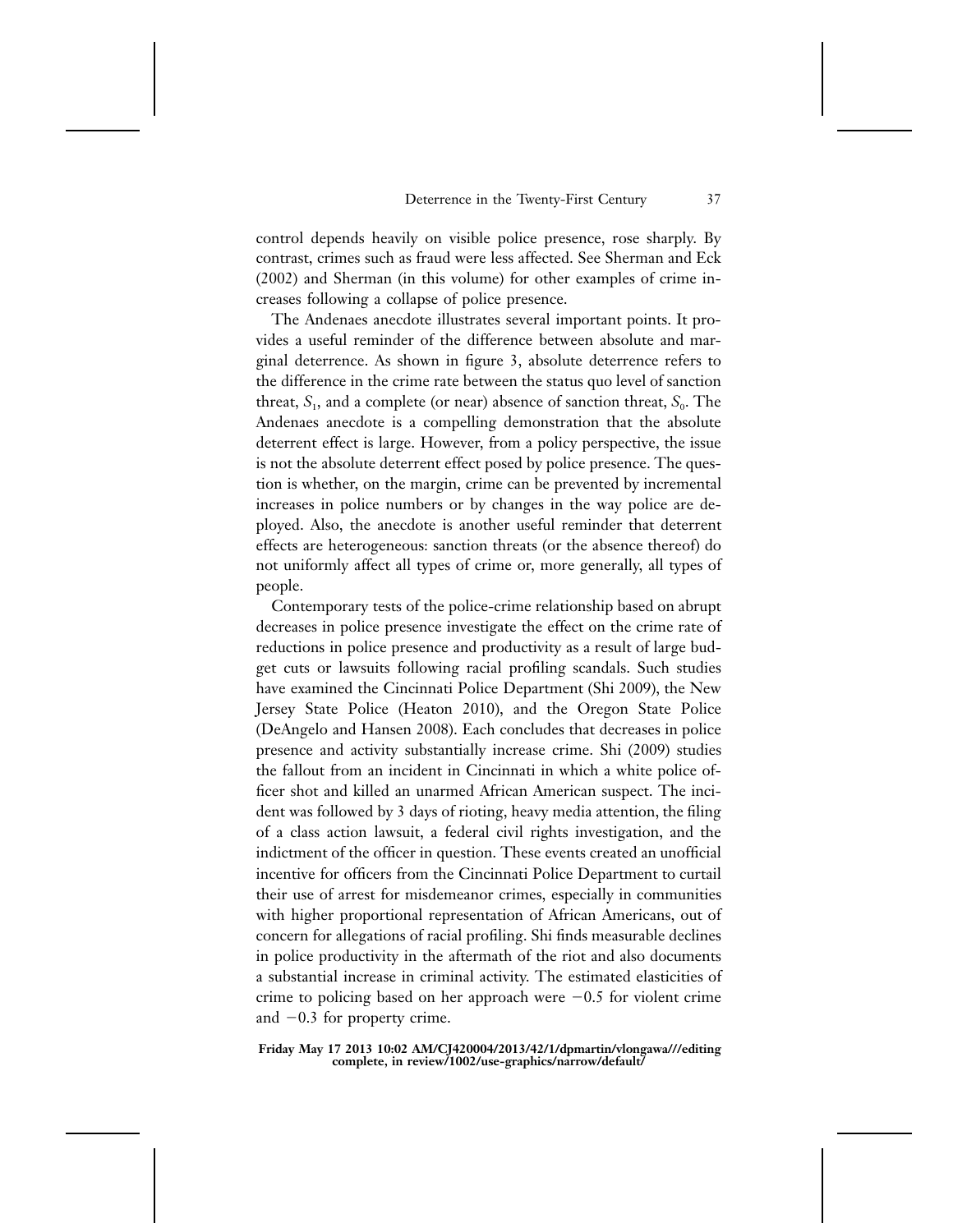The ongoing threat of terrorism has also provided a number of unique opportunities to study the effect of police resource allocation in cities around the world, including the District of Columbia (Klick and Tabarrok 2005), Buenos Aires (Di Tella and Schargrodsky 2004), Stockholm (Poutvaara and Priks 2006), and London (Draca, Machin, and Witt 2008). The Klick and Tabarrok (2005) study examines the effect on crime of the color-coded alert system devised by the US Department of Homeland Security in the aftermath of the September 11, 2001, terrorist attack. Its purpose was to signal federal, state, and local law enforcement agencies to occasions when it might be prudent to divert resources to sensitive locations. Klick and Tabarrok use daily police reports of crime collected by the district's Metropolitan Police Department for the period March 2002 to July 2003, when the terrorism alert level rose from "elevated" (yellow) to "high" (orange) and back down to "elevated" on four occasions. During high alerts, anecdotal evidence suggested that police presence increased by 50 percent. The authors estimate that each 1 percent increase in number of police during the terror alert reduced total crime by 0.3 percent.

To summarize, studies of police presence conducted since the mid-1990s consistently find that putting more police officers on the street either by hiring new officers or by reallocating existing officers to put them on the street in larger numbers or for longer periods of time has a substantial deterrent effect on serious crime. There is also consistency with respect to the size of the effect. Most estimates reveal that a 10 percent increase in police presence yields a reduction in total crime of about 3 percent. Yet these police manpower studies speak only to the number and allocation of police officers and not to what police officers actually do on the street beyond making arrests.

#### *B. Police Deployment and Crime*

Much research has examined the crime prevention effectiveness of alternative strategies for deploying police resources. This research has mostly been conducted by criminologists and sociologists. Among this group of researchers, the preferred research designs are quasi experiments involving before-and-after studies of the effect of targeted interventions as well as true randomized experiments. The discussion that follows draws heavily on two excellent reviews of this research by Weisburd and Eck (2004) and Braga (2008).

For the most part, deployment strategies affect the certainty of pun-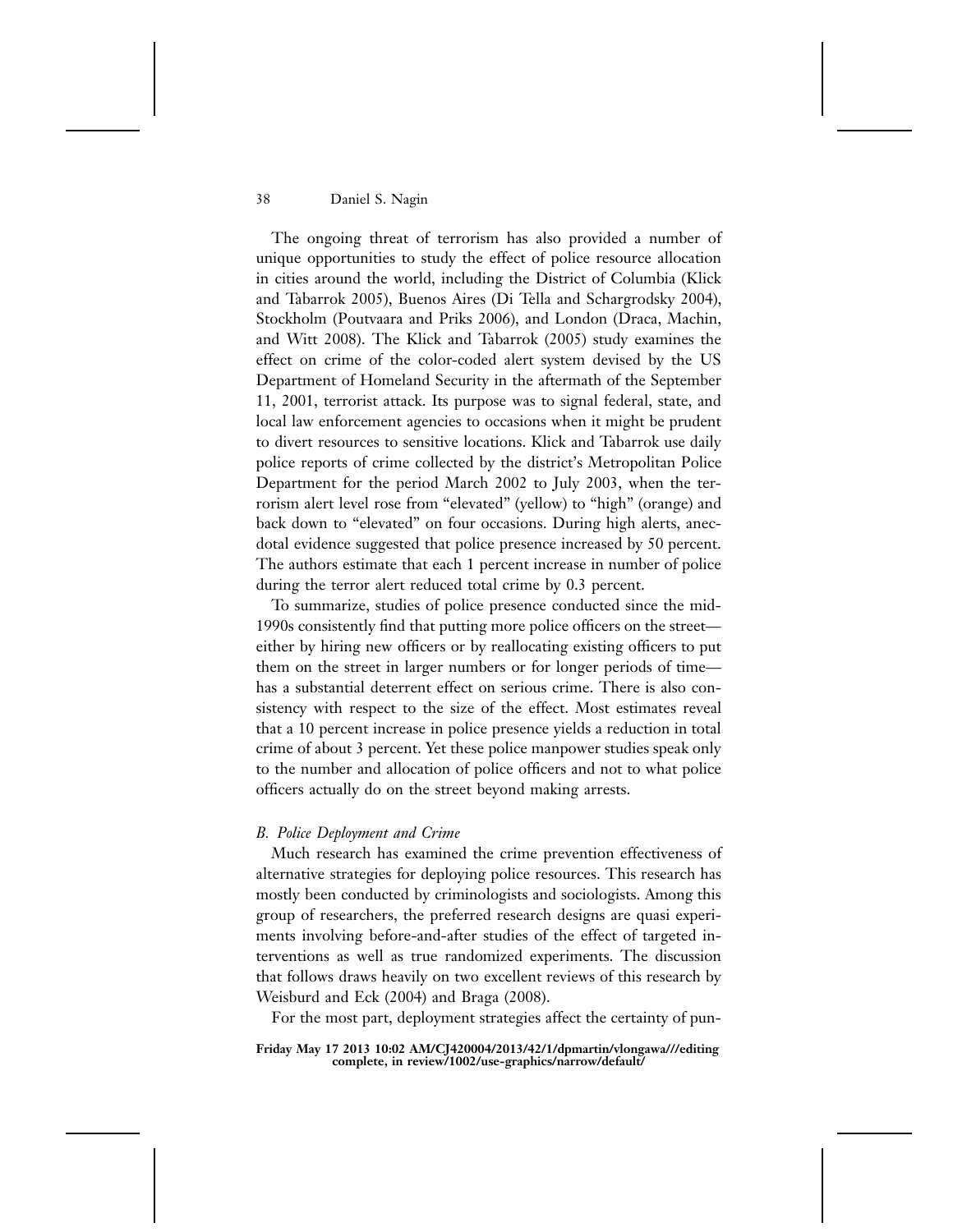ishment through their effect on the probability of apprehension. One way to increase apprehension risk is to mobilize police in a fashion that increases the probability that an offender is arrested after committing a crime. Strong evidence of a deterrent as opposed to an incapacitation effect resulting from the apprehension of criminals is limited. Studies of the effect of rapid response to calls for service (Kansas City Police Department 1977; Spelman and Brown 1981) do not directly test for deterrence but found no evidence of improved apprehension effectiveness. The reason may be that most calls for service occur well after the crime event, with the result that the perpetrator has fled the scene. Thus, it is doubtful that rapid response materially affects crime. Similarly, apprehension risk is probably not materially affected by improved investigations. Eck concluded that "it is unlikely that improvements in the way investigations are conducted or managed have a dramatic effect on crime or criminal justice" (1992, p. 33). The reason is that most crimes are solved either by the offender being apprehended at the scene or by eyewitness identification of the perpetrator (Greenwood, Chaiken, and Petersilia 1977). Modern forensic methods may ultimately improve the effectiveness of postcrime investigations, but as Braga et al. (2011) note, clearance rates have remained stubbornly stable over the period 1970–2007.

The second source of deterrence from police activities involves averting crime in the first place. In this circumstance, there is no apprehension because there was no offense. In my view, this is the primary source of deterrence from the presence of police. Thus, measures of apprehension risk based only on enforcement actions and crimes that actually occur, such as arrests per reported crime, are not valid measures of the apprehension risk represented by criminal opportunities not acted on because the risk was deemed too high (Cook 1979).

One example of a police deployment strategy for which there is good evidence of effectiveness is "hot spots" policing. The idea of hot spots policing stems from a striking empirical regularity uncovered by Sherman and colleagues. Sherman, Gartin, and Buerger (1989) found that only 3 percent of addresses and intersections ("places," as they were called) in Minneapolis produced 50 percent of all calls to the police. Weisburd and Green (1995) found that 20 percent of all disorder crime and 14 percent of crimes against persons in Jersey City, New Jersey, arose from 56 drug-related crime hot spots. Twenty-five years later in a study of Seattle, Weisburd et al. (2004) reported that between 4 and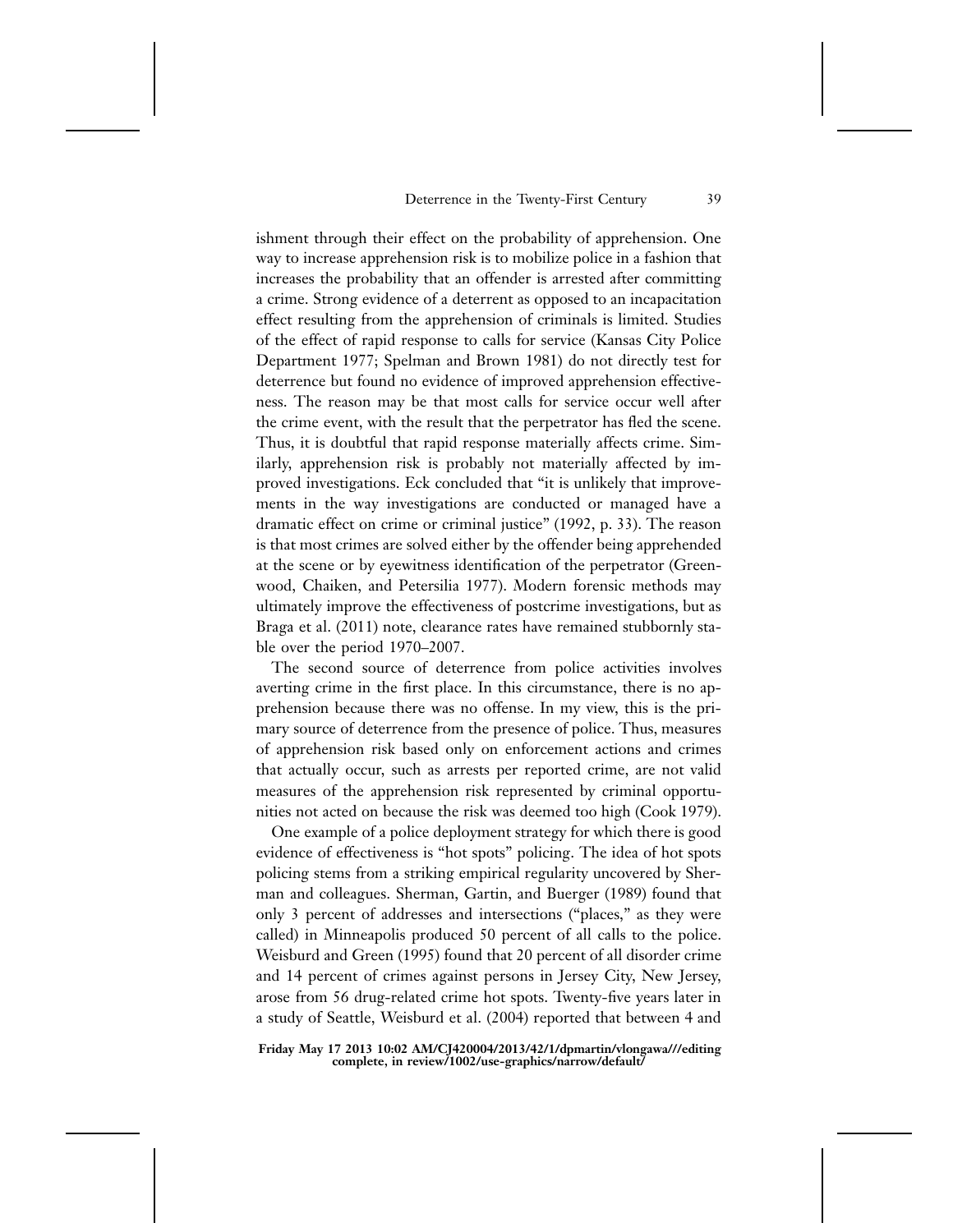5 percent of street segments in the city accounted for 50 percent of crime incidents for each year over a 14-year period. Other, more recent studies finding comparable crime concentrations include Brantingham and Brantingham (1999), Eck, Gersh, and Taylor (2000), and Roncek  $(2000).$ 

The rationale for concentrating police in crime hot spots is to create a prohibitively high risk of apprehension. The first test of the efficacy of concentrating police resources on crime hot spots was conducted by Sherman and Weisburd (1995). In this randomized experiment, hot spots in the experimental group were subjected to, on average, a doubling of police patrol intensity compared with hot spots in the control group. Declines in total crime calls ranged from 6 to 13 percent. In another randomized experiment, Weisburd and Green (1995) found that hot spots policing was similarly effective in suppressing drug markets.

Braga's (2008) informative review of hot spots policing summarizes the findings from nine experimental or quasi-experimental evaluations. The studies were conducted in five large US cities and one suburb of Australia. All but two found evidence of significant reductions in crime. Further, no evidence was found of material crime displacement to immediately surrounding locations. On the contrary, some studies found evidence of crime reductions, not increases, in the surrounding locations but a "diffusion of crime-control benefits" to nontargeted locales. Note also that the findings from the previously described econometric studies of focused police actions—for example, in response to terror alert level—buttress the conclusion that the strategic targeting of police resources can be very effective in reducing crime.

Another example of a police deployment strategy for which there is credible evidence of effectiveness, albeit less consistent than for hot spots policing, is problem-oriented policing. One of the most visible instances of problem-oriented policing is Boston's Operation Ceasefire (Kennedy et al. 2001). The objective of the collaborative operation was to prevent intergang gun violence using two deterrence-based strategies. The first strategy was to target enforcement against weapons traffickers who were supplying weapons to Boston's violent youth gangs. The second involved a more novel approach. The youth gangs themselves were assembled by the police on multiple occasions in order to send the message that the law enforcement response to any instance of serious violence would be "pulling every lever" legally available to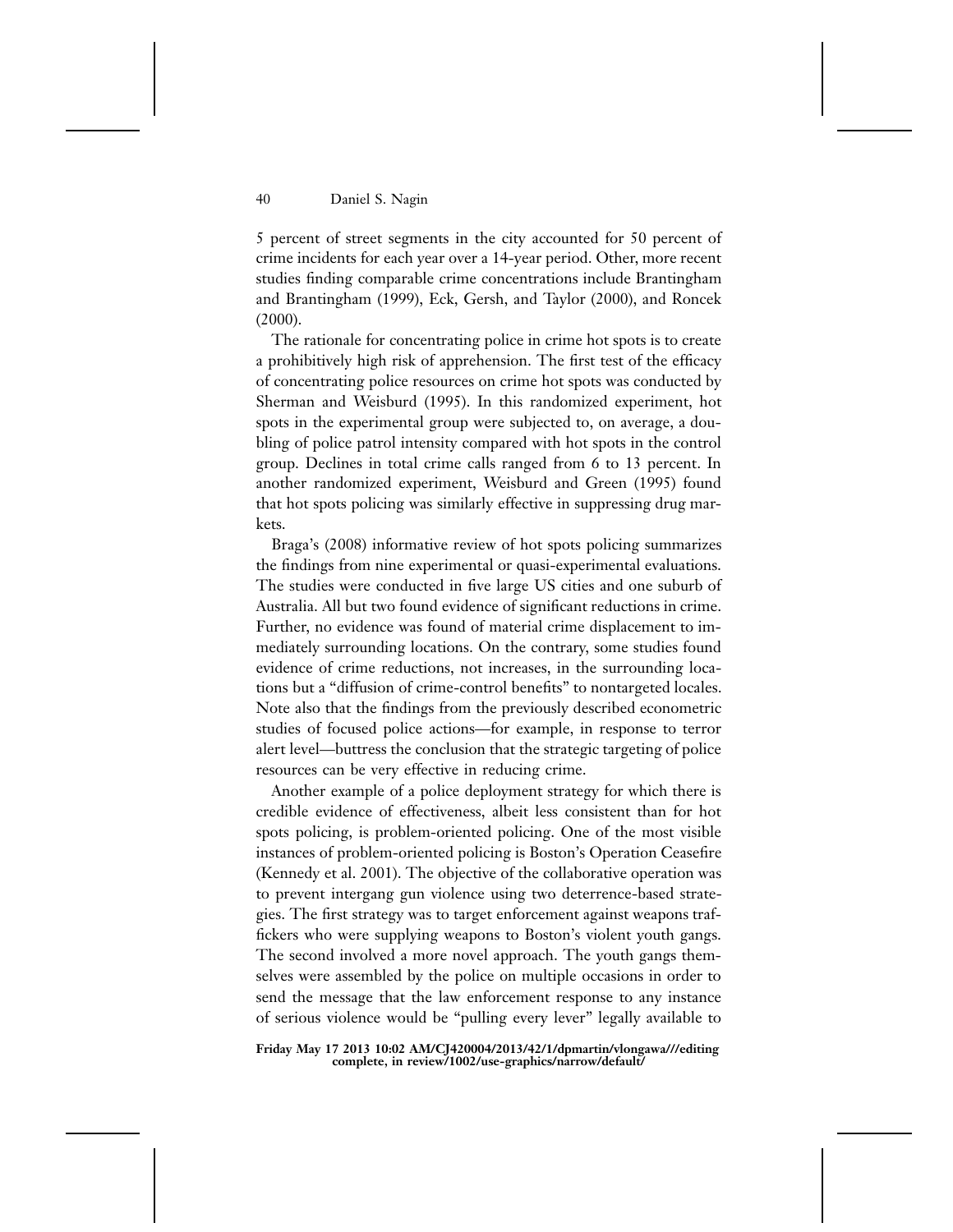punish gang members collectively. This included a salient severityrelated dimension: vigorous prosecution for unrelated, nonviolent crimes such as drug dealing. Thus, the aim of Operation Ceasefire was to deter violent crime by increasing the certainty and severity of punishment, but only in targeted circumstances—specifically, if the gang members commit a violent crime.

Since Operation Ceasefire, the strategy of "pulling every lever" has been the centerpiece of field interventions in many large and small US cities including Richmond, Virginia; Chicago; Stockton, California; High Point, North Carolina; and Pittsburgh. See Kennedy (2009), one of the architects of the pulling every lever strategy, for an extended description of these interventions and the philosophy behind them. Independent evaluations have also been conducted of many of these interventions.<sup>9</sup> As part of the Campbell Collaboration review process, Braga and Weisburd (2012) identified 10 studies of pulling levers focused policing strategies that met their criteria of rigor and relevance to be included in the review. Nine of these studies reported statistically significant reductions in crime. They concluded that "pulling levers focused deterrence strategies are associated with an overall statisticallysignificant, medium-sized crime reduction effect" (p. 7). However, they caution that focused deterrence has yet to be tested with a randomized control trial. Their caution is also shared by others. In Cook's (2012) commentary on the High Point focused deterrence intervention, he observes that initial conclusions of eye-catchingly large effects have been replaced with far more modest assessments of effect sizes and cautions about the generalizability of the results. Reuter and Pollack (2012) wonder whether a successful intervention in a small urban area such as High Point can be replicated in a large city such as Chicago. Ferrier and Ludwig (2011) point out the difficulty in understanding the mechanism that underlies a seemingly successful intervention that pulls many levers. Despite concerns, these interventions illustrate the potential for combining elements of both certainty and severity enhancements to generate a targeted deterrent effect. Additional evaluations of the efficacy of these multipronged strategies should be a high priority, with the proviso that any designs implemented be amenable to rigorous evaluation as emphasized by commentators. For a useful

<sup>9</sup> For Boston, see Cook and Ludwig (2006); for Richmond, see Raphael and Ludwig (2003); for Chicago, see Papachristos, Meares, and Fagan (2007); for Pittsburgh, see Wilson and Chermak (2011); and for High Point, see Corsaro et al. (2012).

**Friday May 17 2013 10:02 AM/CJ420004/2013/42/1/dpmartin/vlongawa///editing complete, in review/1002/use-graphics/narrow/default/**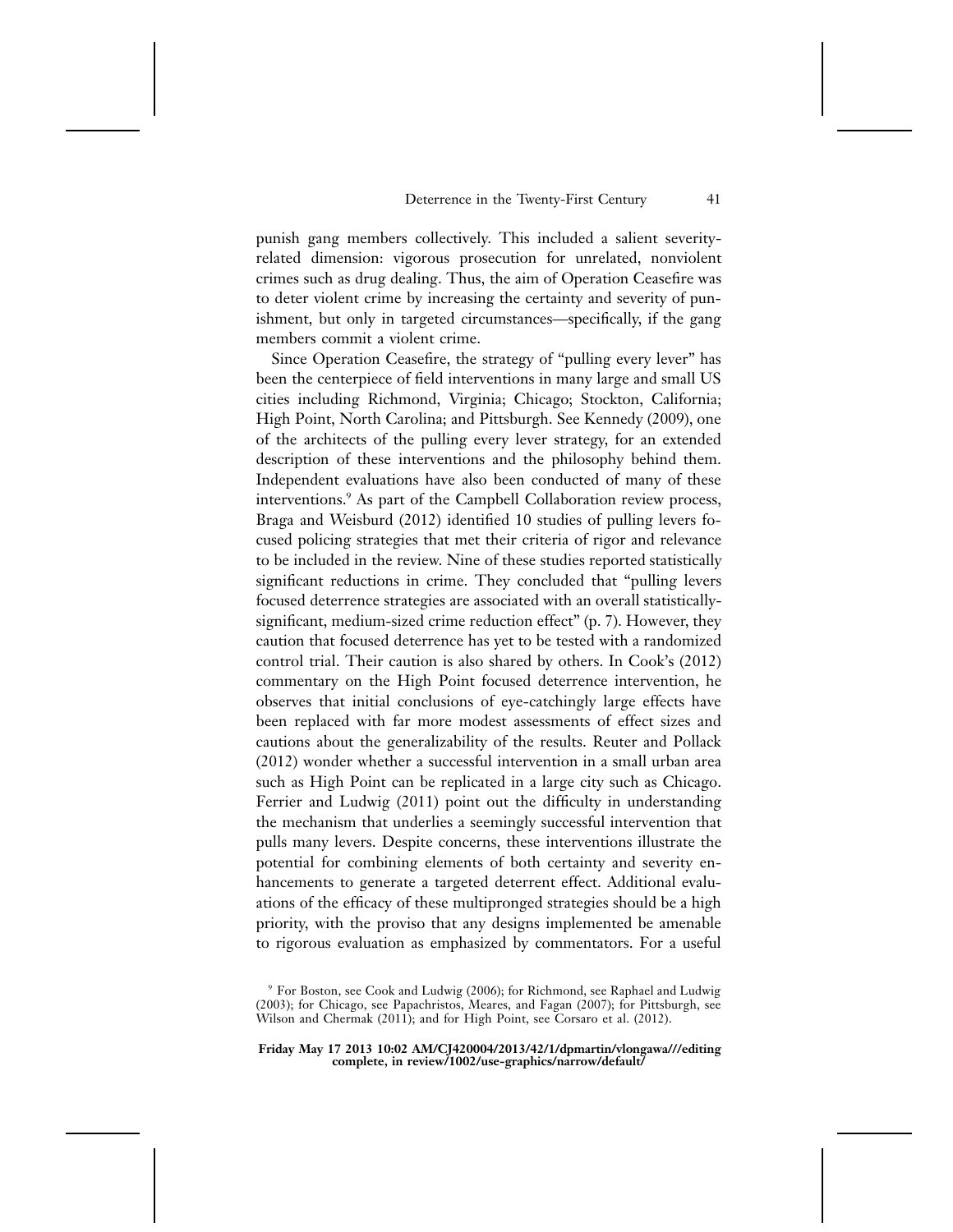discussion of the importance of understanding mechanisms, see Ludwig, Kling, and Mullainathan (2011). The theory behind focused deterrence interventions includes attention to, among other things, deterrence, police legitimacy, informal social control, police/community relations, the provision of social services, and addressing situational factors. Existing evaluations do not address either the contribution (in any) of individual elements or their likely interplay.

#### *C. Summary*

The evidence is clear that large changes in police presence do affect crime rates. The change in presence may be the result of an unplanned event, such as a terror alert that triggers a large increase in police officers in public spaces, or it may be a strategic response to a known crime problem, such as in hot spots policing deployments. In either case, crime rates are reduced in places where police presence has been materially increased. While far from definitive, there is no evidence of displacement of crime to places contiguous to the heightened police presence, at least in the short run. Indeed, there is some evidence of crime reductions in the areas immediately surrounding the heightened presence. By contrast, there is no evidence that the rapidity of the response to crime or the thoroughness of the postcrime investigation has a material influence on crime rates. Combined, these two sets of findings suggest that how police are deployed is as important as the number of police deployed in their influence on crime rates.

Notwithstanding these important findings, some additional issues about police presence remain unresolved. The finding from the hot spots policing evaluations that crime is not displaced to adjacent places may not hold up in the long run. The seeming diffusion of crime control benefits may evaporate as offenders become aware that the heightened patrol activity is not present in adjacent places. More fundamentally, the hot spot itself may be displaced to some new location, for example, to a bar that had not previously been a crime hot spot. A longer-term perspective on the effectiveness of hot spots policing is required.

While the evaluations of hot spots policing provide important evidence that police presence can be a deterrent, overall crime control policy cannot be built around such a narrowly formulated tactic. Evaluations of problem-oriented policing suggest police effectiveness in a wider set of circumstances than intensive patrol of high crime micro-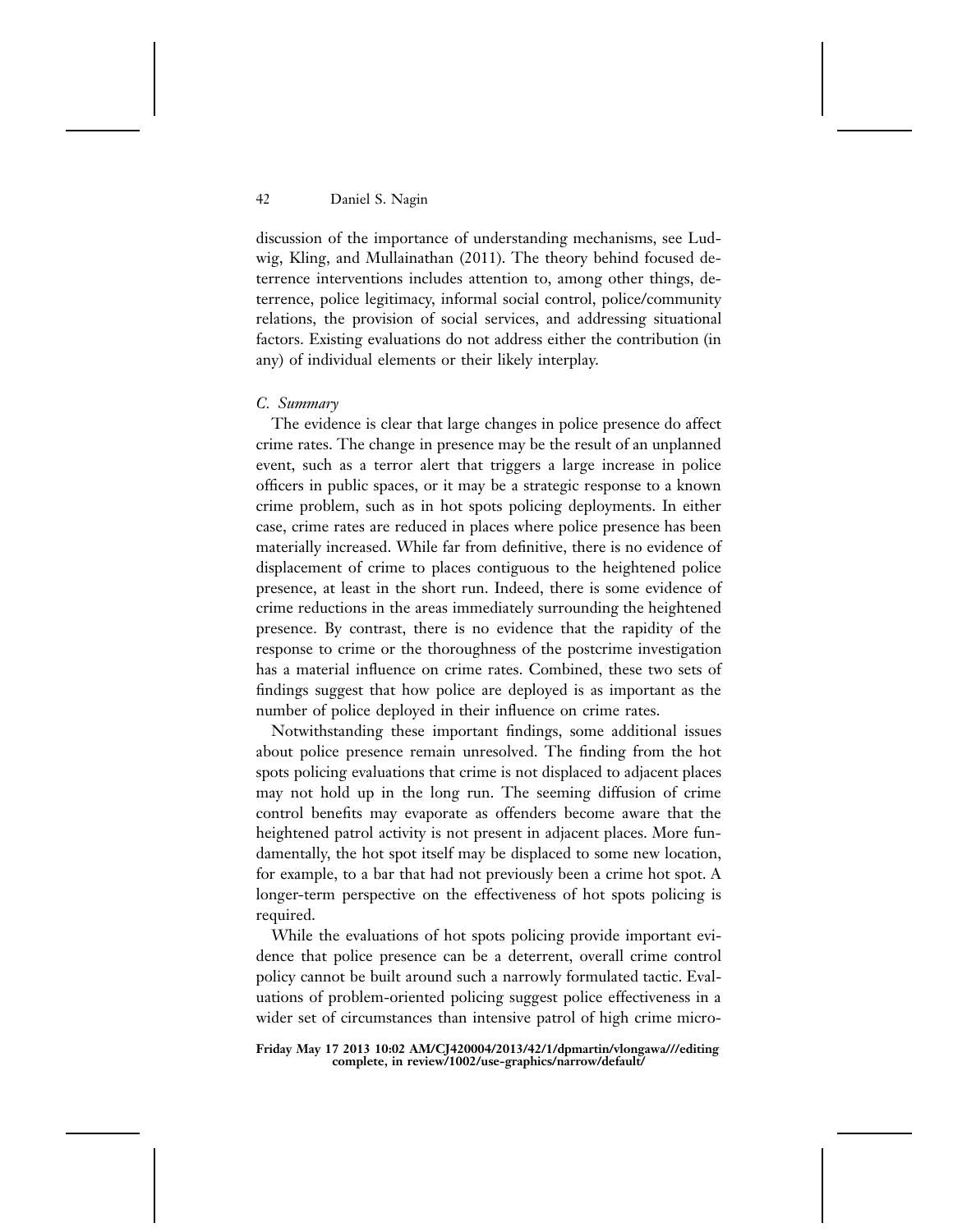places. However, these evaluations do not reveal the mechanism by which prevention is achieved.

The introduction distinguished two distinct crime prevention functions of the police: their role as apprehension agents following the commission of a crime and their role as sentinels. In their sentinel role the police are acting, in the parlance of Cohen and Felson (1979), as "capable guardians." Capable guardians are persons whose presence discourages a motivated offender from victimizing a criminal opportunity. Capable guardians include persons with no official crime control authority who nonetheless are personally willing to intervene or to summon those with the authority to intervene. The police themselves also serve as capable guardians in their conventional patrol and monitoring functions.

For many reasons the apprehension agent role is the most scrutinized and recognized crime control function of the police. The apprehension agent function has been and continues to be glamorized by television in long-running programs such as *Dragnet* in the 1950s and 1960s, *Hawaii Five-0* in the 1970s, *Hill Street Blues* in the 1980s, *Homicide Life on the Streets* in the 1990s, and *CSI* and *Law and Order* in the present. The apprehension role is also salient because it involves the police response to real victims of sometimes horrendous crimes and the ensuing efforts to bring the perpetrators to justice. From a technocratic perspective, police effectiveness in this role can be measured with statistics like the clearance rate. From a crime control perspective, the apprehension agent function protects public safety by capturing and incapacitating sometimes dangerous and repetitive offenders. However, as yet there is no evidence that the apprehension agent role results in a material deterrent effect. By contrast, the evidence on police presence suggests that in their sentinel role police can have a very large deterrent effect. While the differential deterrent effect of the police in their apprehension and sentinel roles has not been demonstrated, there is sufficient evidence to characterize it as a hypothesis with sufficient empirical support to make it credible.

What then is the explanation for the differential deterrent effectiveness of the sentinel/guardian and apprehension roles of the police? The model of the decision to victimize a criminal opportunity laid out in the introduction, I believe, provides useful perspective on the answer. The model distinguishes two key probabilities: the probability that the opportunity can be successfully completed, P<sub>s</sub>, and the probability of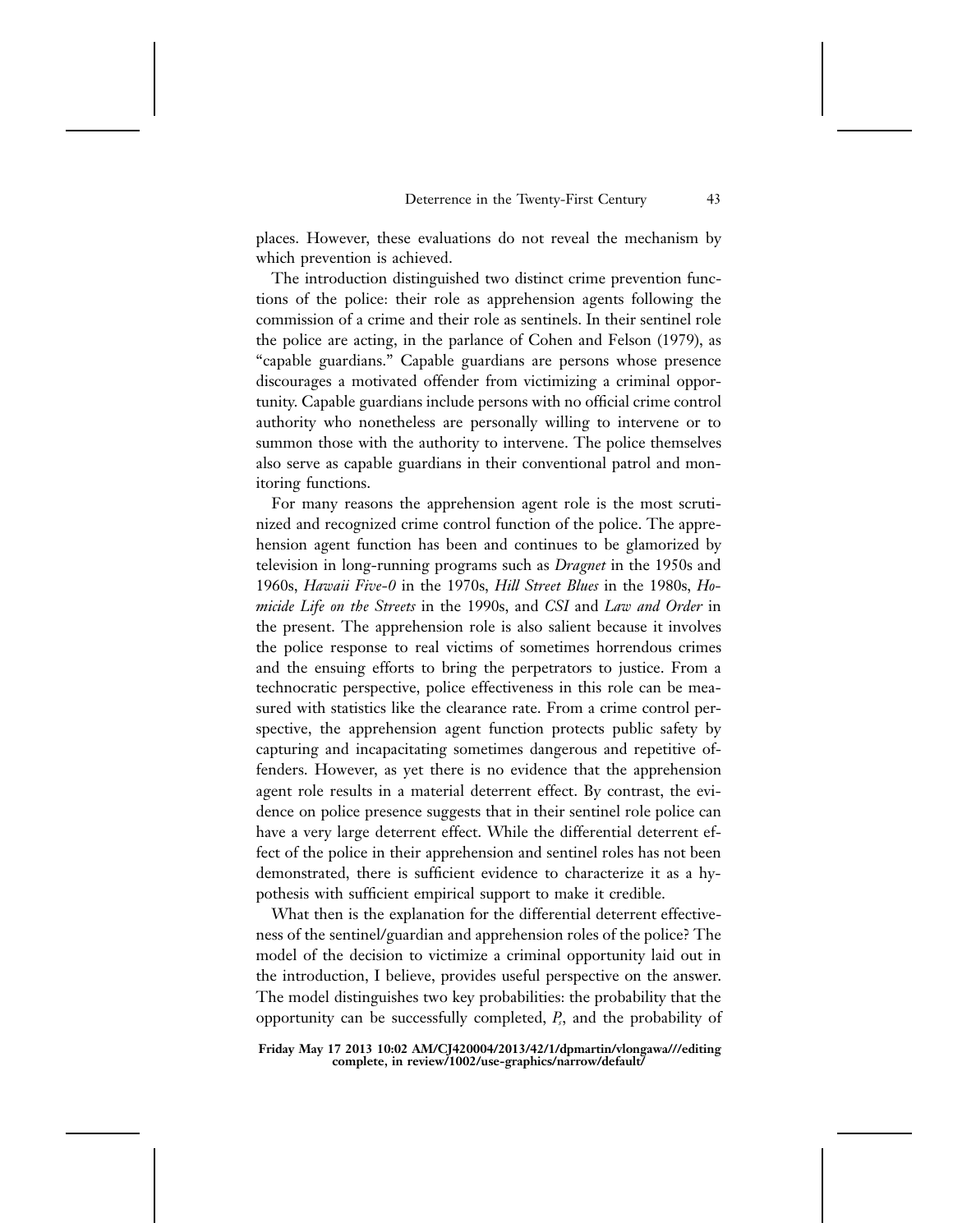apprehension conditional on the victimization of the target,  $P_a$ . In this model, activities that enhance police visibility, such as concentration of police at crime hot spots, affect  $P<sub>s</sub>$ , whereas actions such as rapid response to calls for service or improved investigation methods affect  $P_a$ . The sentinel role of police is distinct from the apprehension role because the latter comes into play only when deterrence has failed and a would-be offender becomes an actual offender. Thus, at one moment police can function as sentinels and in the next as apprehension agents.

The depiction of the decision to victimize a criminal opportunity in figure 1 provides an explanation for the greater deterrent effectiveness of the police in their sentinel role than in their apprehension role. The police in their sentinel role influence  $P_s$  and thereby the probability of all four outcome branches. In particular, improved guardianship reduces the probability that the target can be successfully victimized and increases the probability of the three outcomes that represent failure from the offender's perspective. In contrast, improved effectiveness in the apprehension agent role comes into play only after a crime is committed and can affect only the three branches of the tree related to failure. Thus, innovations that make police more effective sentinels will tend to be more influential in the decision process characterized by this model than innovations in apprehension effectiveness.

The model is also useful in clarifying the basis for the effectiveness of situational crime prevention (Clarke 1995), many forms of which can be construed as reducing  $P<sub>s</sub>$ . Just as police in their sentinel role reduce the attractiveness of a criminal opportunity, situational crime prevention works by affecting all four branches of the tree.

# VI. Perceptual Deterrence and Sanction Risk Perceptions Studies

Analyses of perceptual deterrence examine the association between perceptions of sanction risk, whatever their source, and self-reported illegal behavior or intent to engage in illegal behavior. Analyses of sanction risk perceptions examine the relationship of an individual's perceptions with experience (e.g., being arrested as well as factors external to the individual such as statutorily defined penalties). Some studies address both topics, but most emphasize one or the other.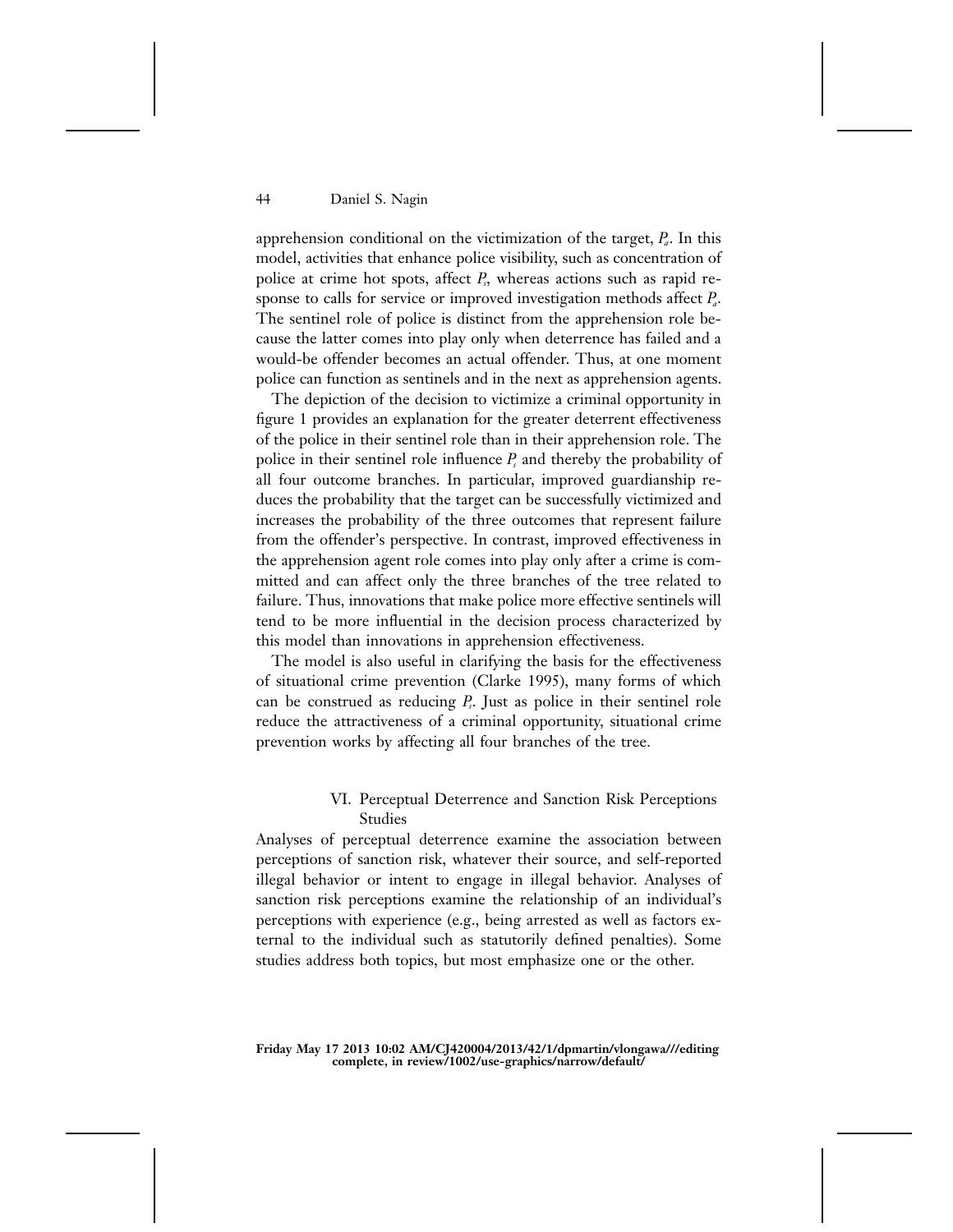#### *A. Perceptual Deterrence*

The perceptual deterrence literature was spawned by a cadre of researchers (Meier and Johnson 1977; Minor 1977; Tittle 1977, 1980; Grasmick and Bryjak 1980) interested in probing the perceptual underpinnings of the deterrence process.

Perceptual deterrence studies have been based on three types of data: cross-sectional survey studies, panel survey studies, and scenario-based studies. In cross-sectional survey studies, individuals are questioned about their perceptions of the certainty and severity of sanctions and about either their prior offending behavior or their future intentions to offend. For example, Grasmick and Bryjak (1980) queried a sample of city residents about their perceptions of the risk of arrest for offenses such as a petty theft, drunk driving, and tax cheating. They also asked respondents whether they thought they would commit any of these acts in the future. In panel survey studies the sample is repeatedly surveyed on risk perceptions and criminal behavior. For example, Paternoster et al. (1982) followed a sample of students through their 3 years in high school and surveyed them on the frequency with which they engaged in various delinquent acts and their perceptions of the risks and consequences of being caught. In scenario-based studies, individuals are questioned about their perception of the risks of committing a crime that is described to them in detail. They are also asked about their own behavior should they find themselves in that situation. Bachman, Paternoster, and Ward (1992), for instance, constructed a scenario describing the circumstances of a date rape. They then surveyed a sample of college males about their perceptions of the risk of the scenario male being arrested for sexual assault and what they themselves would do in the same circumstance.

Perceptional deterrence research has been faulted with some justification on a number of grounds. One is that the sampled populations are typically high school or college students who do not, by and large, engage in serious crime and delinquency. Other concerns are related to the veracity of the data collected. How well can respondents actually calibrate sanction risks? Do the ways in which questions about perceptions of morality and sanction cost are structured prime responses about actual or projected offending? Despite these questions, in my judgment this class of studies has provided enduring contributions to our understanding of deterrence processes.

One contribution is that, with the exception of the early panel stud-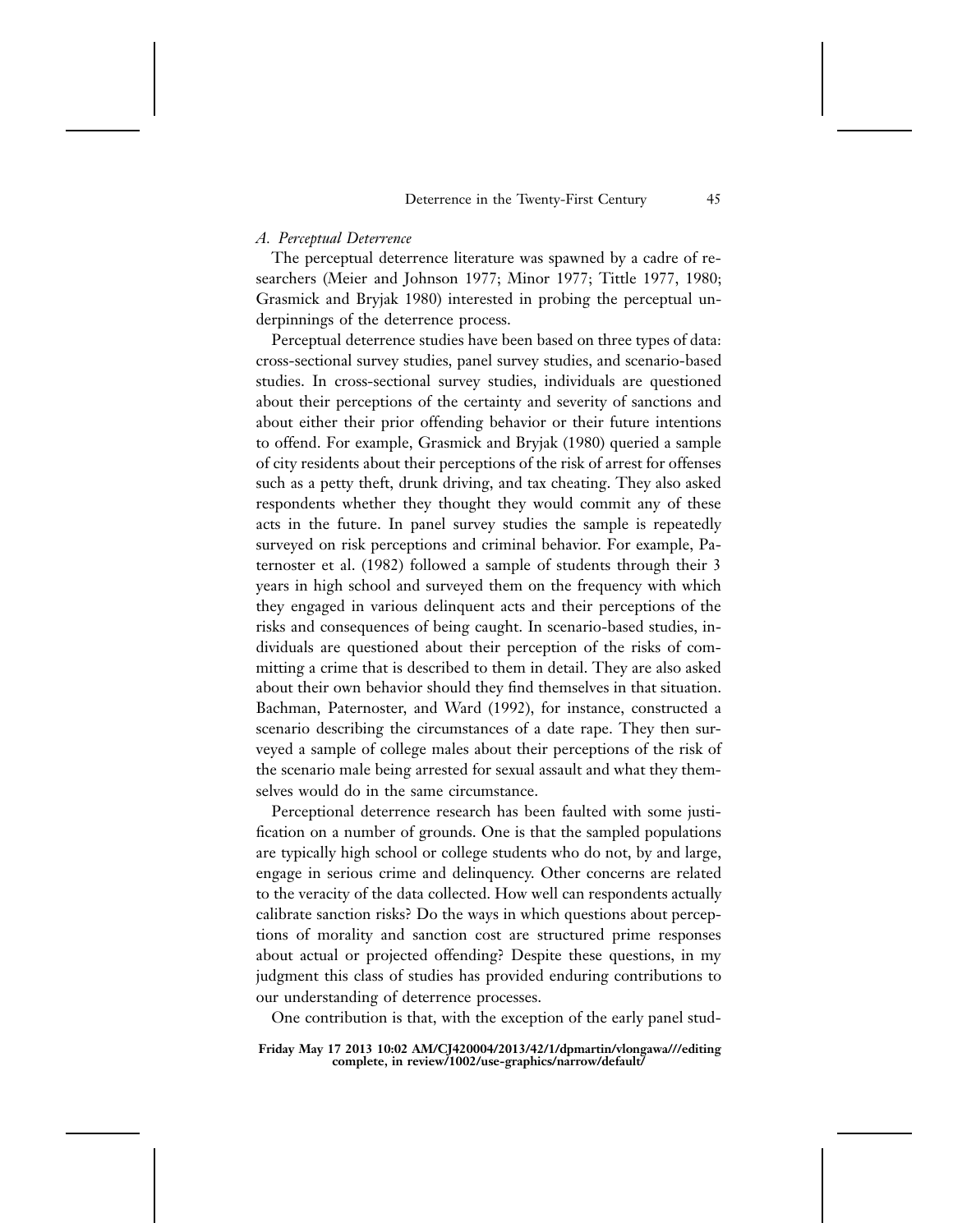ies, perception studies consistently find that actual or projected offending is negatively related to perceptions of sanction certainty. Findings of a deterrence-like relationship of self-reported offending with perceptions of sanction severity are less consistent. When combined, these two findings provide still further support for the "certainty" principal, but with a proviso that certainty results in a negative but not necessarily draconian consequence. Grasmick and Bryjak (1980) show that when respondents' assessments of the personal costs of the sanction are incorporated into the analysis, perceptions of severity are negatively associated with self-reported behavior.

A second contribution of the perceptual deterrence literature, which may also be its most important, does not involve the evidence it has amassed on deterrence effects per se. Rather it has focused its attention on the links between formal and informal sources of social control. Recognition of this connection predates the perceptual deterrence literature. Zimring and Hawkins (1973) observe that "official *actions* can set off societal *reactions* that may provide potential offenders with more reason to avoid conviction than the officially imposed unpleasantness of punishment" (p. 174; emphasis in original). See also Andenaes (1974), Gibbs (1975), Blumstein and Nagin (1976), and Williams and Hawkins (1986) for this same argument. Perceptual deterrence research has consistently found that individuals who report higher stakes in conventionality are more deterred by perceived risk of public exposure for lawbreaking.

A salient finding in this regard concerns my own research on tax evasion. Enforcement actions by tax authorities are private matters. Criminal prosecutions, however, are the exception to this rule. They necessarily involve public exposure. Thus, from the taxpayer's perspective, civil enforcement actions jeopardize money but not reputation whereas criminal prosecution jeopardizes both. In Klepper and Nagin (1989*a*, 1989*b*), we found that if respondents perceived no risk of criminal prosecution, a majority of respondents reported a material probability of taking advantage of noncompliance opportunities. However, the perception of a nonzero risk of criminal prosecution was sufficient to deter most of the middle-class respondents to the survey. Stated differently, if the tax evasion gamble also involved putting reputation and community standing at risk, the middle-class respondents to the survey were less likely to consider taking the gamble.

While my tax evasion research does not pin down the specific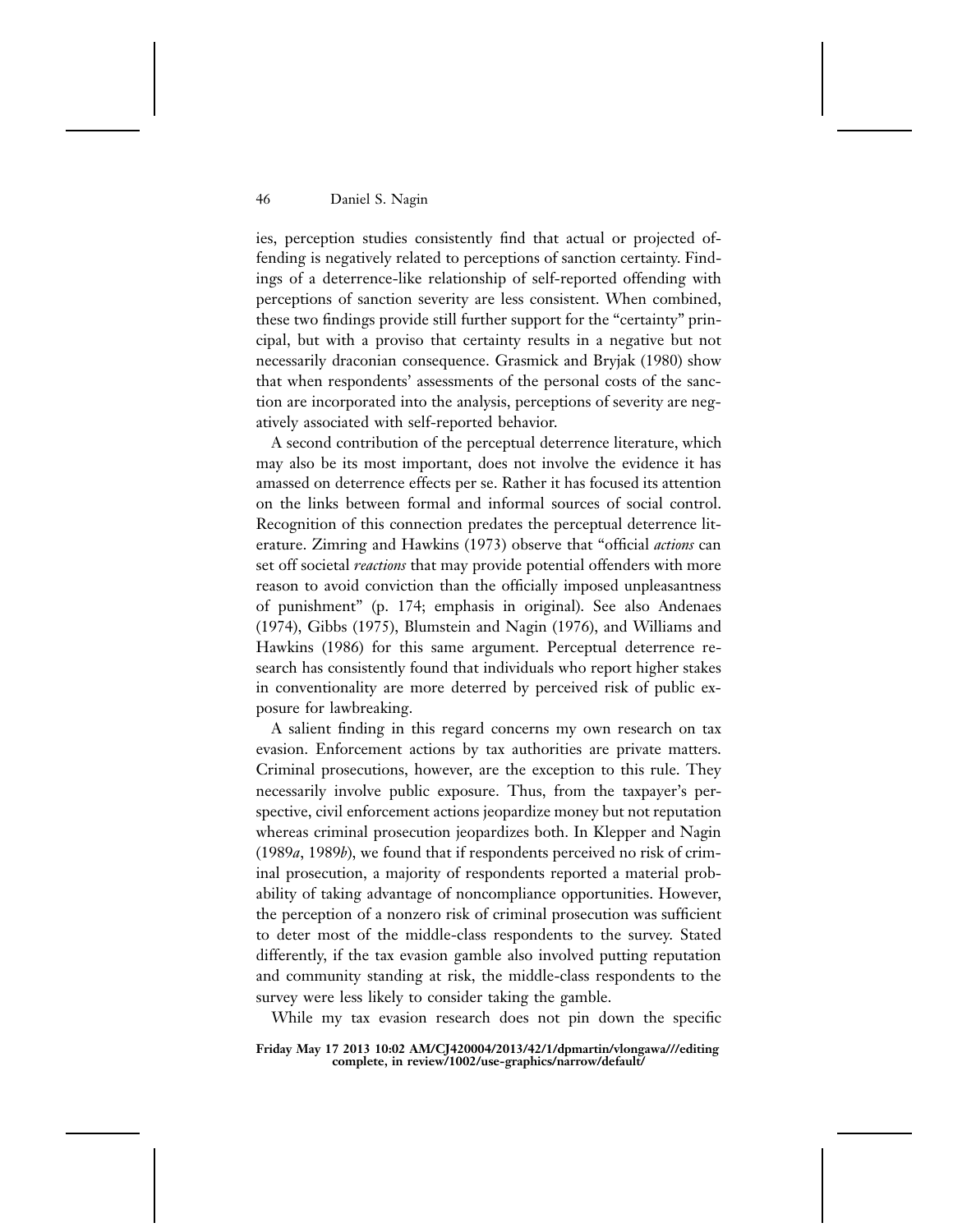sources of these costs, other research on the effects of a criminal record on access to legal labor markets suggests a real basis for the fear of stigmatization (Freeman 1991; Bushway 1996). Freeman estimates that a record of incarceration depresses probability of work by 15–30 percent, Waldfogel (1994) estimates that conviction for fraud reduces income by as much as 40 percent, and Bushway (1996) concludes that even an arrest for a minor offense impairs access to legal labor markets, at least in the short run.

The findings from the perceptual deterrence studies directly relate to two of the main themes of this essay. The first concerns the source of the "certainty" effect. In laying out the implications of the model of the decision to victimize a target, it was pointed out that the cost of apprehension appeared in two of the terms on the right-hand side of equation (2). This side of the equation measures the potential cost of offending: the term measuring the cost of apprehension without conviction and the term measuring the cost of apprehension with conviction. Formal and informal sanction costs appeared only in the second of these terms. Stated differently, apprehension cost is incurred regardless of whether a conviction ensues, whereas sanction costs can be incurred only if apprehension is followed by conviction. This structure formalizes the argument of Williams and Hawkins (1986) that what they call "fear of arrest" serves as a greater deterrent than formal sanction cost. It is also consistent with the conclusion of my own research with coauthors Paternoster (Nagin and Paternoster 1993, 1994) and Pogarsky (Nagin and Pogarsky 2001, 2003) that individuals with the greatest stakes in conformity were the most deterred by informal sanction costs.

The fourth branch of figure 3 is the total cost of formal and informal sanctions. The perceptions research combined with the criminal record research suggests that, for people without a criminal record, informal sanction cost makes a large contribution to this total. That contribution may be substantially reduced once an individual has had contact with the criminal justice system and obtains a criminal record. This observation relates back to a point I emphasized in Nagin (1998). If fear of stigma is a key component of the deterrence mechanism, punishment must be a relatively rare event. Just as the stigma of Hester Prynne's scarlet "A" depended on adultery being uncommon in Puritan America, a criminal record cannot be socially and economically isolating if it is commonplace. For that reason, policies that work well in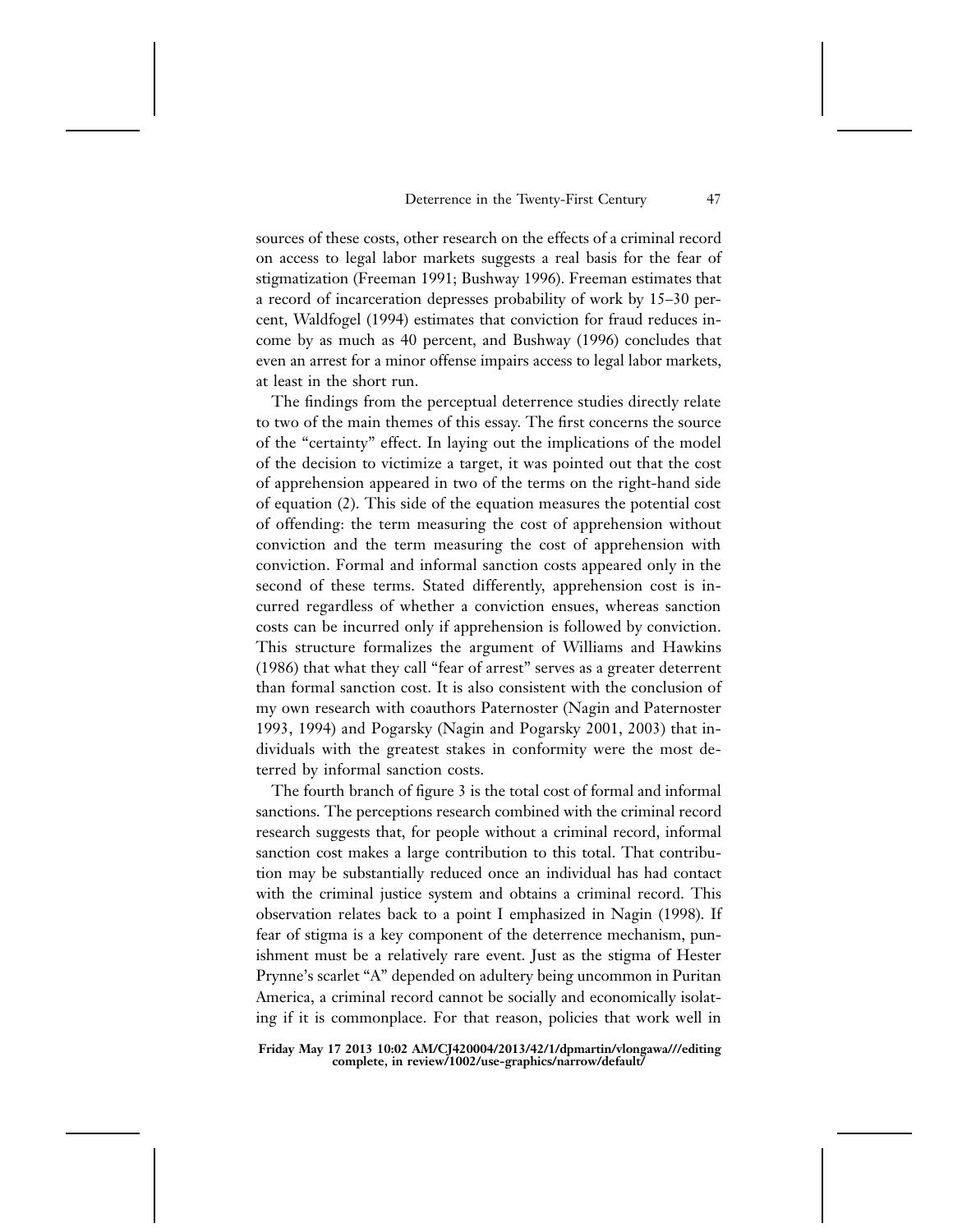the short term may erode their effectiveness over the long run if they increase the proportion of the population who are stigmatized.

This observation is also germane to the recommendation that future empirical research and theorizing should take account of whether and how the experience of punishment (which in my view is inappropriately referred to as specific deterrence) affects the response to the threat of punishment, or general deterrence. The experience of punishment may affect general deterrence in two distinct ways. First, it may affect perceptions of sanction risks. Second, it may affect the basic proclivity for offending. Proclivity could be reduced by effective rehabilitation programs or an individual's conclusion that prison is not an experience to be repeated. However, proclivity could also be increased by stigmatization, erosion of human capital during a spell of incarceration, or the social influence of close contact with a mostly crime-prone population. Nagin, Cullen, and Jonson (2009) provide a detailed discussion of this issue.

#### *B. Sanction Risk Perceptions Studies*

Studies of sanction risk perception come in three primary forms: surveys of the general public's knowledge of the sanction regime, studies of the effect of apprehension (or nonapprehension) on risk perceptions and subsequent behavior, and scenario-based studies in which respondents are questioned about their perceptions of the risk of apprehension and punishment in specific circumstances.<sup>10</sup>

1*. General Population Surveys.* Apel (2013) identifies only two surveys of the general public's knowledge of the statutory penalties for the types of crime that compose the FBI's crime index (e.g., murder, robbery). Both are dated. A survey of Tucson, Arizona, residents conducted in the 1970s suggests generally good knowledge of the types of sanctions (e.g., fine, prison) available for the punishment of the 14 types of crime surveyed (Williams, Gibbs, and Erickson 1980). Erickson and Gibbs (1979) also find that respondents were reasonably well calibrated on the relative severity of punishments across types of crime (e.g., punishment for robbery is generally more severe than for larceny). However, a 1960s study commissioned by the California Assembly Committee on Criminal Procedure (1968) found that the general

<sup>&</sup>lt;sup>10</sup> For an exhaustive and thoughtful review, on which this discussion draws heavily, see Apel (2013).

**Friday May 17 2013 10:02 AM/CJ420004/2013/42/1/dpmartin/vlongawa///editing complete, in review/1002/use-graphics/narrow/default/**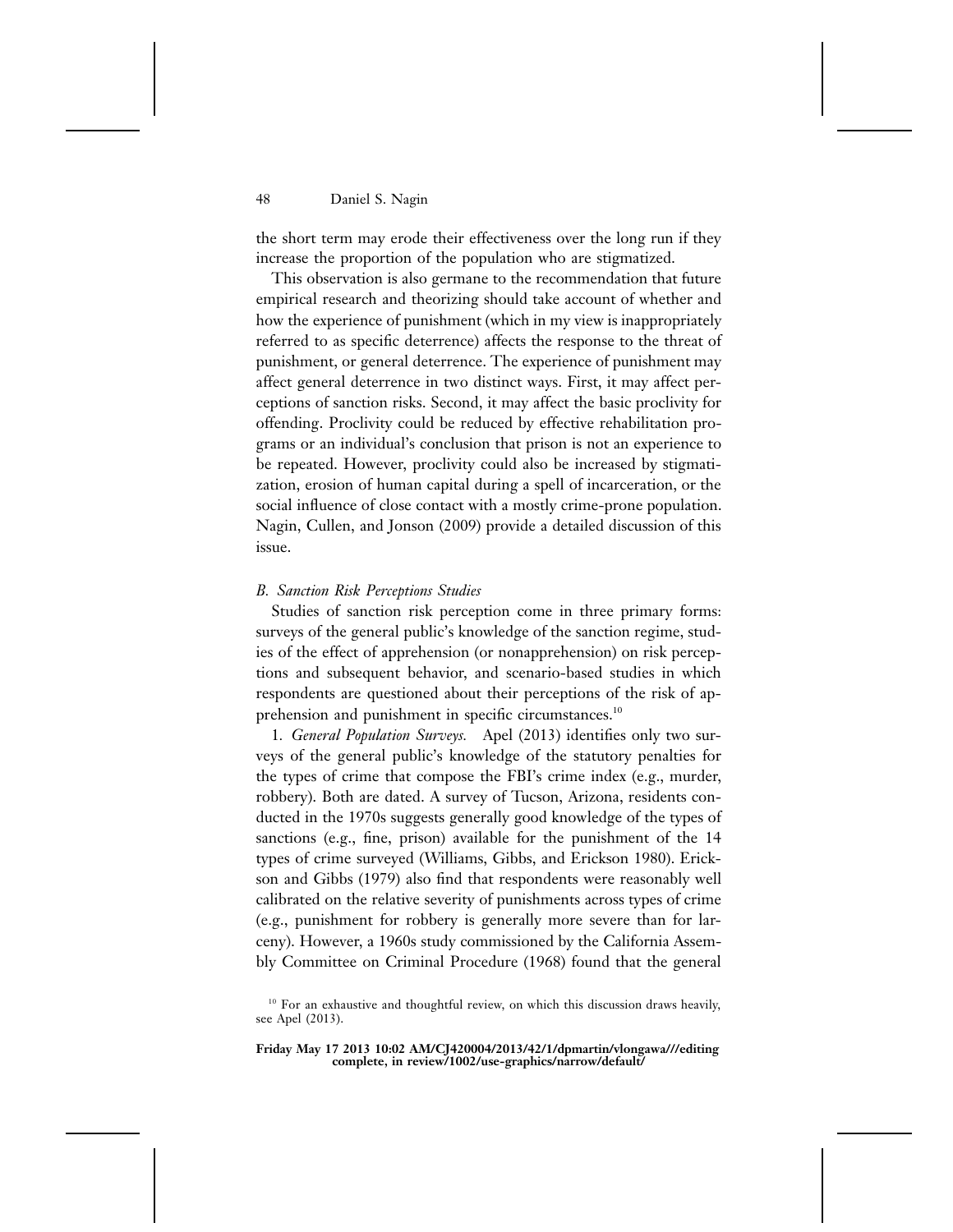public's knowledge of the statutorily prescribed level of punishment was poor. Only about a quarter of the sample correctly identified the maximum prison sentence available for the punishment of the various crimes included in the survey. However, 62 percent of incarcerated adults correctly identified the maximum. I return to the large difference in knowledge between the incarcerated and not-incarcerated samples below.

There have also been general population surveys of sanction perceptions for two types of crimes—marijuana use and drunk driving that are far more prevalent in the general population than crimes such as robbery or burglary. The surveys suggest far better, although hardly perfect, knowledge of the legally available sanctions for these two offenses. MacCoun et al. (2009) describe a study by Johnston Lloyd, O'Malley, and Bachman (1981) of student knowledge of punishment for marijuana possession. In states that decriminalized possession between 1976 and 1980, the percentage reporting a possible jail sentence declined from 58 percent to 18 percent. Corresponding changes for students living in states that did not decriminalize were not as large. This finding suggests that for populations in which there is greater need-to-know of sanction risks, knowledge of the risks is better but still crude. For example, MacCoun et al. (2009) also report that knowledge of the maximum penalties for marijuana use was not good. Surveys of knowledge among adults of drunk-driving penalties by Ross (1973) and Grube and Kearney (1983) also suggest greater awareness of the drunk-driving sanctions and available enforcement tools (e.g., Breathalyzers) than corresponding knowledge for street-type crimes.

The Tucson-based survey and more recent surveys by Kleck and colleagues (Kleck et al. 2005; Kleck and Barnes, forthcoming) attempt to assess the accuracy of sanction risk perceptions. Kleck et al. (2005), for example, survey adults residing in 54 large urban counties. For crimes such as homicide and robbery, they correlate respondent estimates of quantities such as arrests per crime and convictions per crime with ratios based on the actual data. They find that the correlation is close to zero.

The results of the surveys by Kleck and colleagues are not surprising on several counts. First, for the reasons elaborated long ago by Beccaria and Bentham and most recently by Wikström et al. (2012) and Apel (2013), most of the general public has no intention of committing the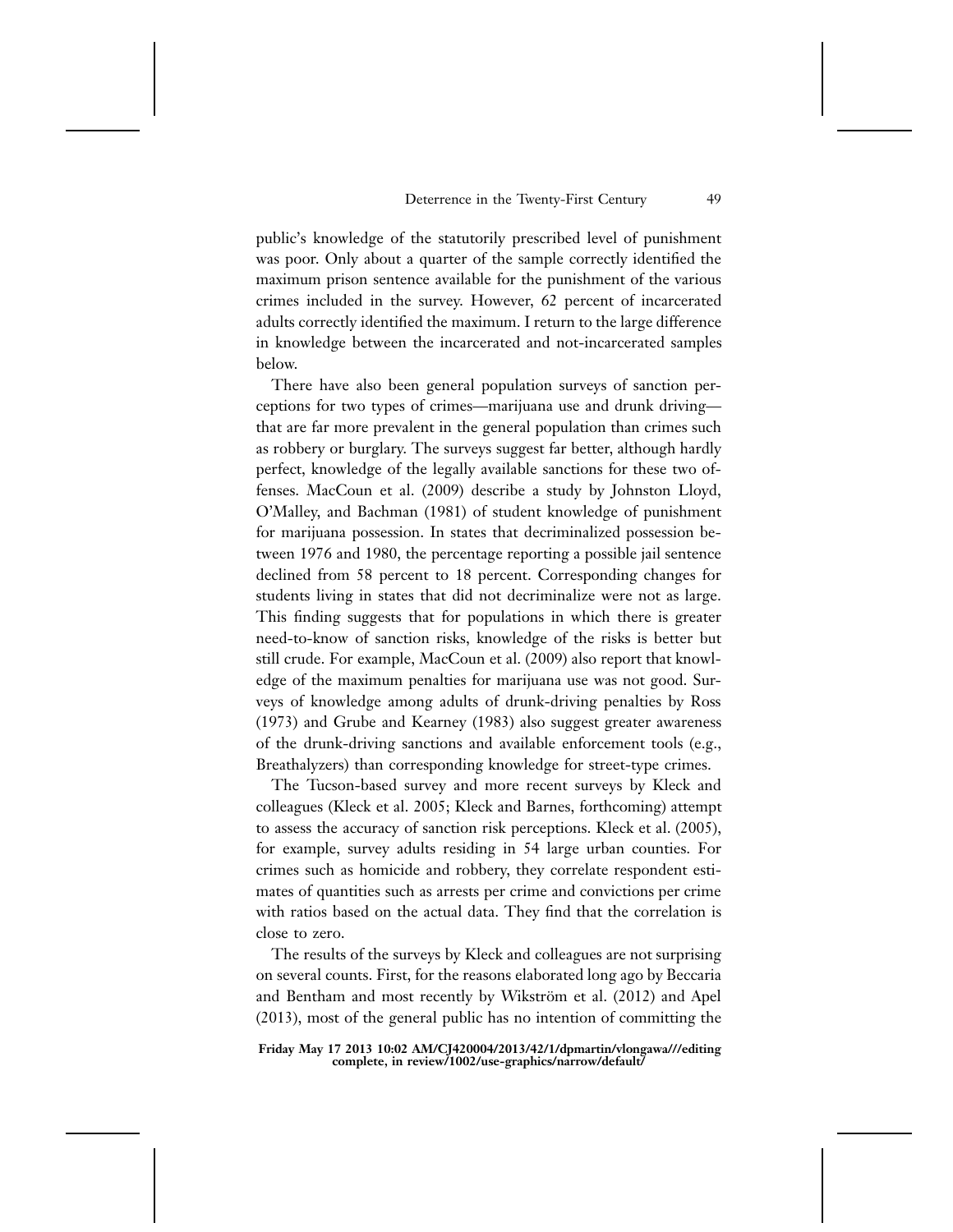types of crime surveyed in these studies.<sup>11</sup> Thus, there is no reason for them to be aware of the sanction regime for these types of crime. Consequently, their ignorance of the sanction regime is not informative about whether people who have a potential need-to-know of the sanction regime obtain that knowledge, however crudely, and take it into account in the decision whether or not to offend. Second, the ratios calculated by Kleck and colleagues pertain only to criminal opportunities that have actually been acted on. As first pointed out by Cook (1979), the ratio of arrest per crime is not a valid measure of the risk of apprehension for criminal opportunities that are not acted on. Third, statistics such as arrests per crime are calculated at the county or city level and may be very poor indicators of risk at the specific locations where would-be offenders are plying their trade (Apel 2013).

2*. Studies of the Effect of Experience on Perceptions.* Salient findings of the early panel perceptual deterrence studies include considerable instability in sanction risk perceptions and that nonoffenders and novice offenders have higher sanction risk perceptions than experienced offenders. Paternoster and colleagues (Paternoster et al. 1982; Paternoster 1983) called this an experiential effect whereby delinquent youths learned that sanction risks were lower than initially anticipated.

An important study by Horney and Marshall (1992) of serious offenders finds that subjects who had higher arrest ratios, that is, selfreported arrests to self-reported crime, reported higher risk perception. Since that time a large number of studies have used longitudinal data to analyze whether the effect of success or failure in avoiding apprehension influences sanction risk perceptions. The analytical strategy involves relating experience with success or failure in prior survey waves with perceptions of apprehension risk in later survey waves. Studies of this type by criminologists were prompted by an influential article by Stafford and Warr (1993), who distinguished between two sources of information on sanction risk: one's own experience and the experience of peers. A parallel literature has also appeared in economics based on the concept of "Bayesian updating."

The Bayesian updating model and the arguments of Stafford and Warr are complementary. Bayesian updating formalizes their arguments. The Bayesian updating model is designed to describe the pro-

<sup>&</sup>lt;sup>11</sup> In the context of the decision model laid out in Sec. I, these are individuals for whom the net reward of committing a crime is negative even without consideration of sanction costs.

**Friday May 17 2013 10:02 AM/CJ420004/2013/42/1/dpmartin/vlongawa///editing complete, in review/1002/use-graphics/narrow/default/**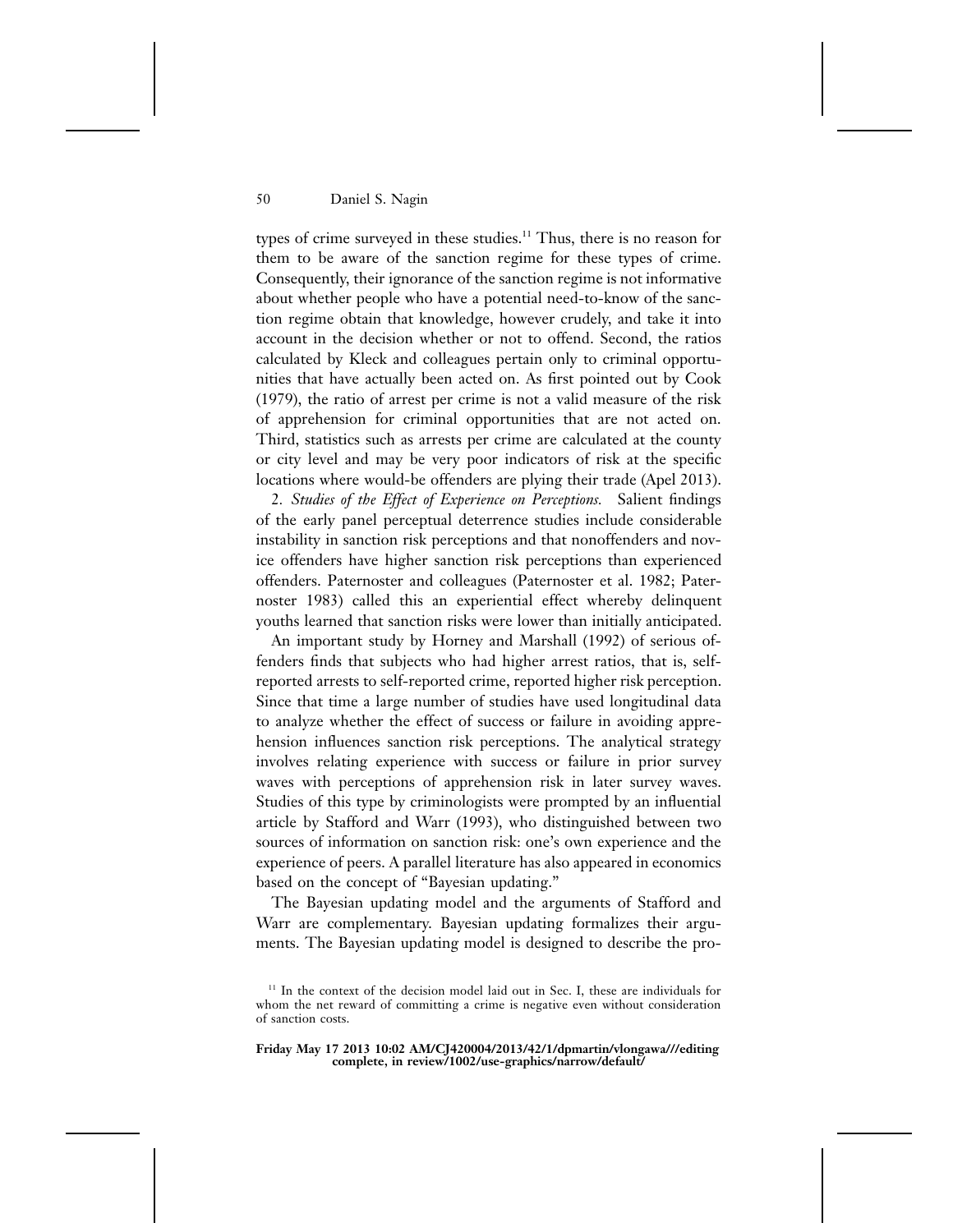cess by which people update their perceptions of a phenomenon of interest on the basis of new information about that phenomenon. In this case, individuals would update their perceptions of sanction risk with new information regarding success or failure of themselves or their peers in avoiding apprehension. The predictions of the model depend on the specifics of its mathematical specification, but models of this type make predictions about the updating process that are intuitively sensible. The models predict that people generally do not entirely abandon prior beliefs as a result of new information. Most commonly, they only incrementally adjust them.<sup>12</sup>

In the case of perception of apprehension risk, this implies that the experience of apprehension will result in an incremental upward shift in risk perception, and experience of what Stafford and Warr (1993) call "apprehension avoidance" will result in an incremental reduction in risk. A second prediction of the Bayesian updating model is that the magnitude of the change will depend on the depth of prior knowledge. Individuals with more prior knowledge will tend to adjust less to new information than individuals with less prior knowledge. In the context of sanction risk perceptions, this implies that individuals with more experience with offending will make smaller adjustments in their risk perceptions based on current experience with apprehension than will individuals with less experience. Both of these predictions are supported by studies of risk perception updating.

Concerning the first prediction, numerous studies find that increases (or decreases) in perceived apprehension risk are associated with failure (success) in avoiding apprehension (Bridges and Stone 1986; Piliavin et al. 1986; Paternoster and Piquero 1995; Pogarsky, Piquero, and Paternoster 2004; Pogarsky, Kim, and Paternoster 2005; Matsueda, Kreager, and Huizinga 2006; Lochner 2007; Hjalmarsson 2008). There are, however, exceptions to this finding. Apospori and Alpert (1993) and Pogarsky and Piquero (2003) report evidence that is the reverse of this prediction. Pogarsky and Piquero attribute this to a variant of what is called the "gambler's fallacy" whereby offenders believe that bad luck is not followed by bad luck. This is an interesting possibility, but the evidence is overwhelmingly consistent with the Bayesian updating model.

<sup>12</sup> Prior history may be ignored if a regime change (e.g., the occupying German army arresting the Danish police force) makes it irrelevant.

**Friday May 17 2013 10:02 AM/CJ420004/2013/42/1/dpmartin/vlongawa///editing complete, in review/1002/use-graphics/narrow/default/**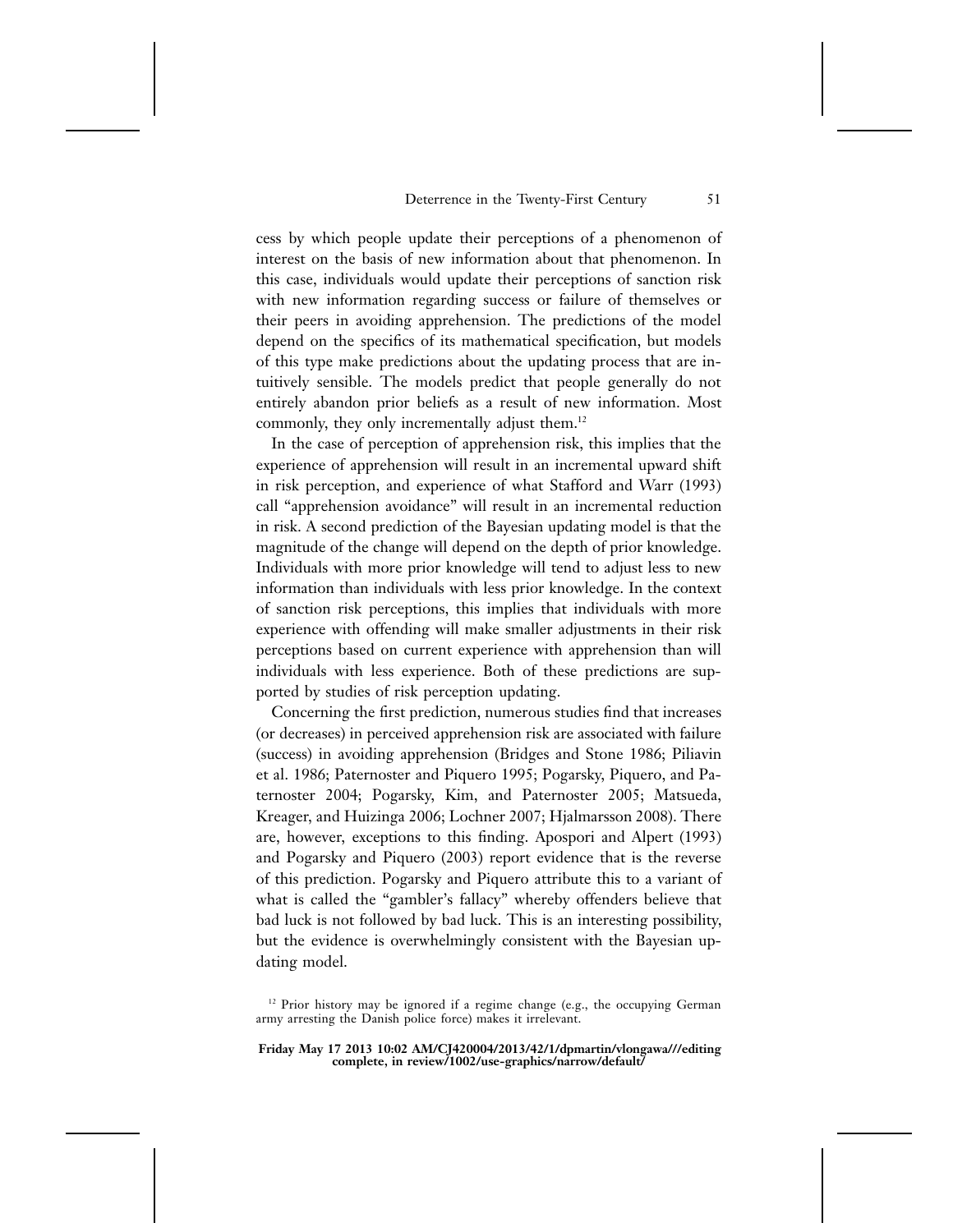Evidence consistent with the second prediction is reported in Pogarsky, Piquero, and Paternoster (2004), Matsueda, Kreager, and Huizinga (2006), and Anwar and Loughran (2011). Anwar and Loughran conducted a particularly thorough test of this prediction. They analyzed a sample composed of about 1,300 adjudicated/convicted youths from Arizona and Pennsylvania enrolled in the Pathways to Desistance study who were interviewed eight times in 5 years (Mulvey 2011). Being arrested significantly increased subjective probabilities (prediction 1), but the magnitude of the change was less for more experienced offenders (prediction 2). Specifically, they showed that experienced offenders placed relatively more weight on their prior subjective probabilities and therefore updated less in response to new arrests. Inexperienced offenders, by contrast, updated more by placing more weight on their current arrest ratios and less weight on their prior subjective probabilities. It is also noteworthy that they concluded that the effect of arrest on subjective probabilities was specific within classes of criminal behaviors: youths arrested for aggressive crimes did not update their subjective probabilities concerning income-generating crimes. This finding implies that there are not spillover effects across classes of crime.

3*. Studies of Situational Effects on Risk Perceptions.* This grouping of studies examines the effect of situational factors on risk perceptions. Particularly important in this regard are situational factors that can be manipulated by policy, such as official sanctions and police presence.

As already noted, knowledge of official sanctions seems to be strongly affected by the need-to-know principle. Knowledge is better, but hardly perfect, among populations with the greatest involvement in the illegal activity. On the basis of the California assembly study, for example, knowledge of maximum penalties for various FBI index-type crimes was far better for incarcerated sample members than for notincarcerated sample members.

Other interesting evidence of awareness of official sanctions is the previously discussed study by Hjalmarsson (2009) of the effect of reaching the age of majority on perceptions of the risk of incarceration for auto theft. She found that male respondents in the 1997 National Longitudinal Survey of Youth increased that risk by 5.2 percentage points upon reaching their age of majority. The increase, however, had no statistically significant effect on behavior.

Evidence on how police presence affects perceptions of apprehension risk is scant. In my own work with Paternoster, we constructed sce-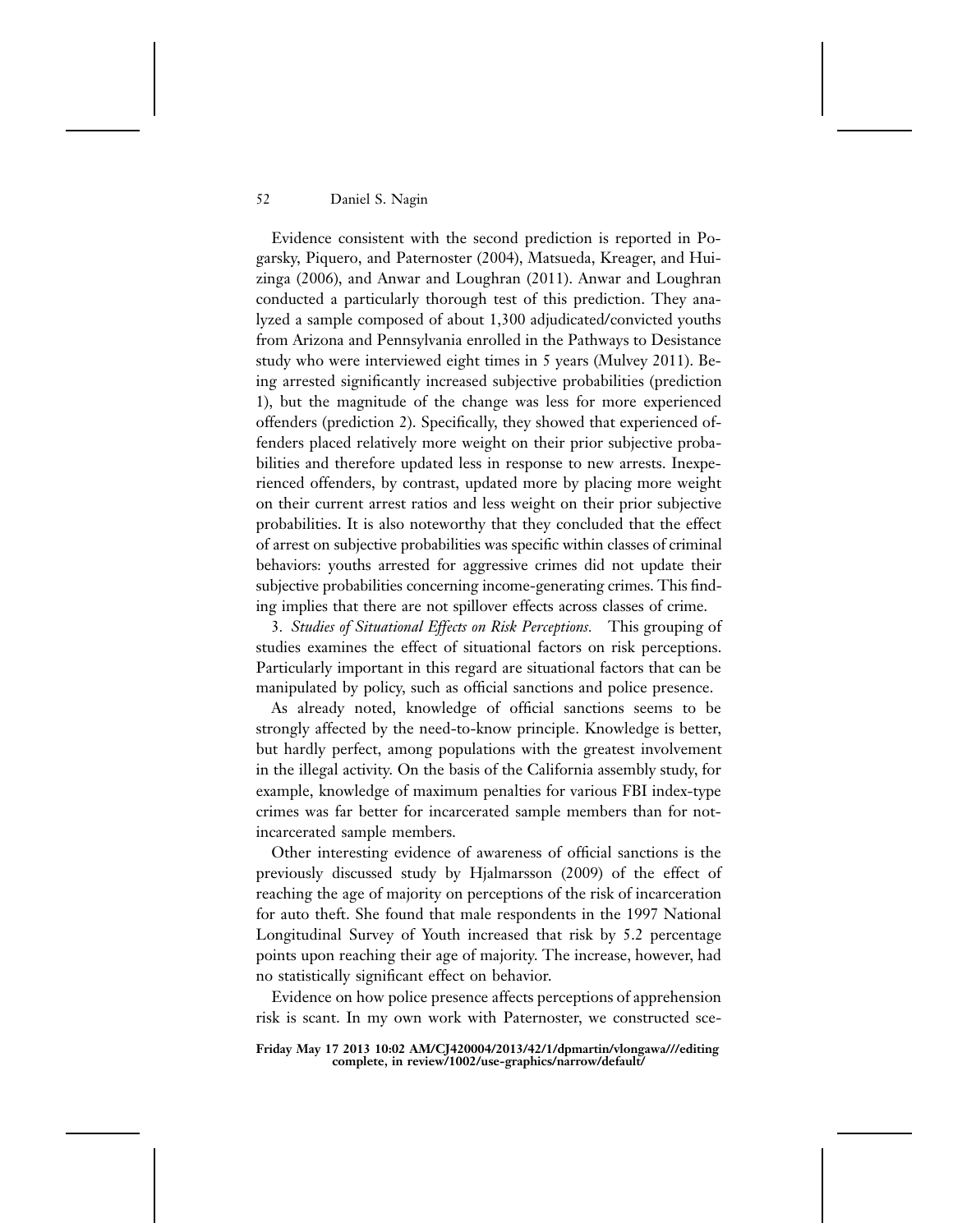narios and examined how respondent perceptions of sanction risks were affected by scenario conditions (Nagin and Paternoster 1993). We found that respondent perceptions of sanction cost in a drunk-driving scenario were higher in the scenario condition involving a police crackdown on drunk driving versus a scenario condition described as involving state police cutbacks. In addition, perceptions of sanction cost were lower if surveillance could be avoided by driving on back roads. In scenarios concerning peer provocation, Wikström et al. (2012) found that adolescents reported a lower likelihood of violent response in scenario conditions in which adult monitors were present. Evidence from ethnographic studies suggests that offenders are very conscious of police presence when selecting targets. Wright and Decker (1994) report that burglars avoid neighborhoods with a heavy police presence and that robbers prefer to target individuals unlikely to report the crime to the police, such as drug dealers.

#### *C. Summary*

Perceptual deterrence research has established that self-reported offending or intention to do so is linked to sanction risk perceptions. The outstanding question is whether those perceptions are grounded in reality. If they are not, behavior is beyond the reach of public policy. The evidence on the sources of sanction risk perceptions suggests that risk perceptions are affected by an individual's own experience with success or failure at averting apprehension. The link between perception and the legally authorized sanctions is less compelling but does indicate that there is at least a rough awareness among individuals in a need-to-know scenario. The other key component of the sanction regime is the intensity of application of the legally authorized sanctions. Research on this topic is based on general population studies of the correlations of perceptions of quantities of the ratio of arrest to crimes with estimates of these ratios calculated from official statistics. For reasons discussed above, in my judgment these studies are not informative about whether perceptions of intensity among the population with need-to-know sanction risks are affected by the actual intensity of application of legally authorized sanctions.

Pogarsky (2007) offers a useful taxonomy of responsiveness to legal threats for considering the implications of these summary observations. The taxonomy distinguishes three groups: acute conformists, deterrables, and incorrigibles. In the context of the decision model laid out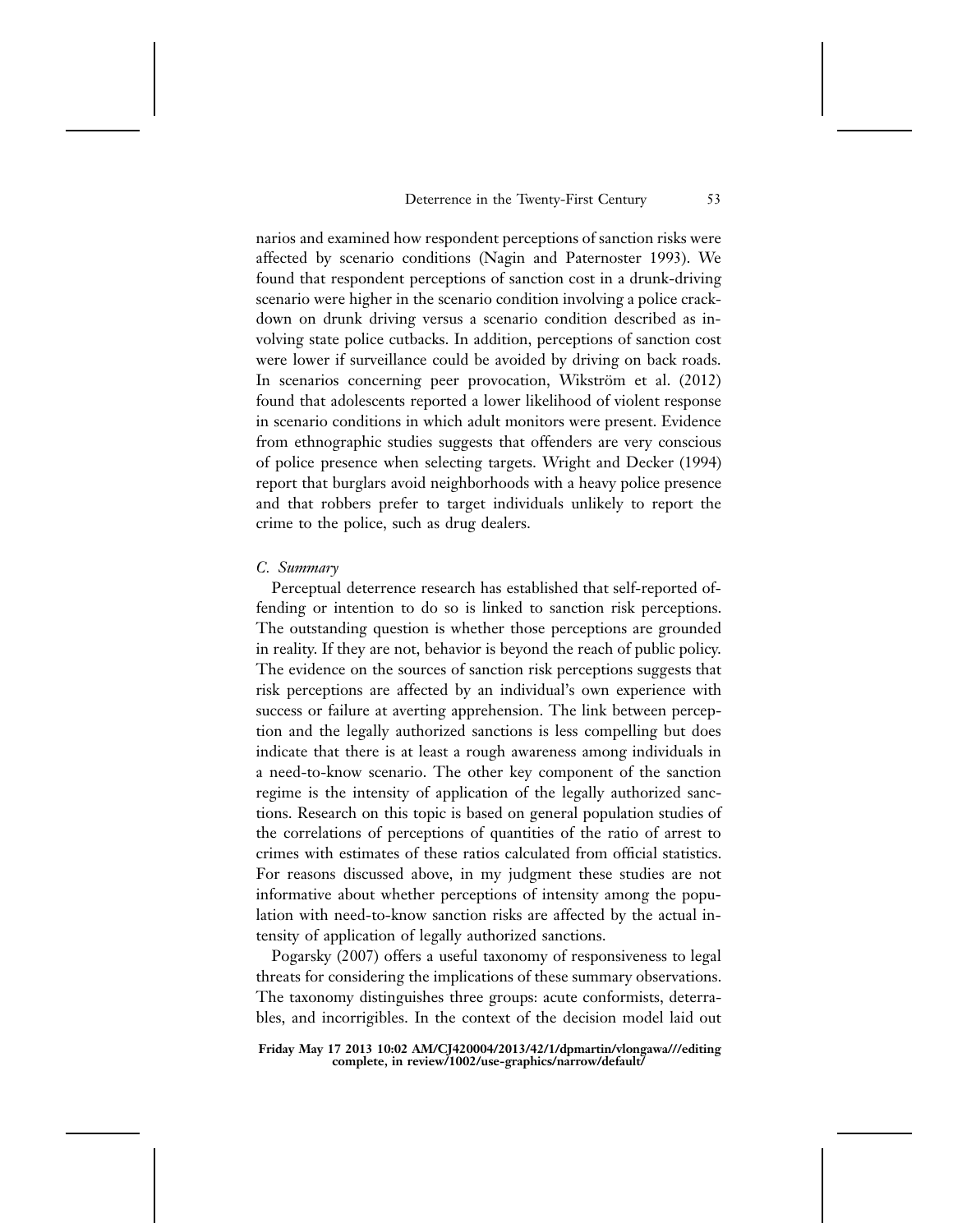in Section I, conformists are individuals for whom reward minus commission cost is negative. For reasons I have already discussed, they have no need to gain knowledge of sanction risks because there is no profit in crime even without potential sanction costs. Deterrables are individuals for whom reward minus commission cost is positive and who are attentive to sanctions threats. For such individuals the issue is whether the net benefit of successful commission exceeds the potential costs attending failure. The incorrigible group is also composed of individuals for whom crime is profitable but who for whatever reason are not attentive to sanction threats. The relative sizes of the incorrigible and deterrable groups and the specific form of the sanction regime will determine the effectiveness of criminal justice public policy in preventing crime via deterrence and thereby avoiding the sanction costs of incapacitation.

Future research on sanction risk perceptions needs to target Pogarsky's deterrables and incorrigibles to gain better knowledge of their awareness of the two key elements of the sanction regime: the legally authorized sanctions and the intensity of their application. For the types of crime in the FBI index this will require abandoning surveys of the general population and instead sampling populations with a large representation of deterrables and incorrigibles. An example of such a survey is the Pathways to Desistance project used in the Anwar and Loughran (2011) analysis, which sampled juveniles adjudicated for felony offenses in Philadelphia and Phoenix.

Surveys targeting deterrables and incorrigibles should also include batteries of questions designed to learn how the actions of the police and other guardians affect perceptions of the probability of success, which, for the reasons described in Section V, is likely to be particularly decisive in the deterrence process.

#### VII. Conclusions

Over the past four decades, much has been learned about the foundations of deterrence that were laid out more than two centuries ago by Cesare Beccaria and Jeremy Bentham. We now know that deterrence is ubiquitous but that the effects are heterogeneous, ranging in size from seemingly null to very large. There is little evidence that increasing already long prison sentences has a material deterrence effect. Evidence on the deterrent effect of the certainty of punishment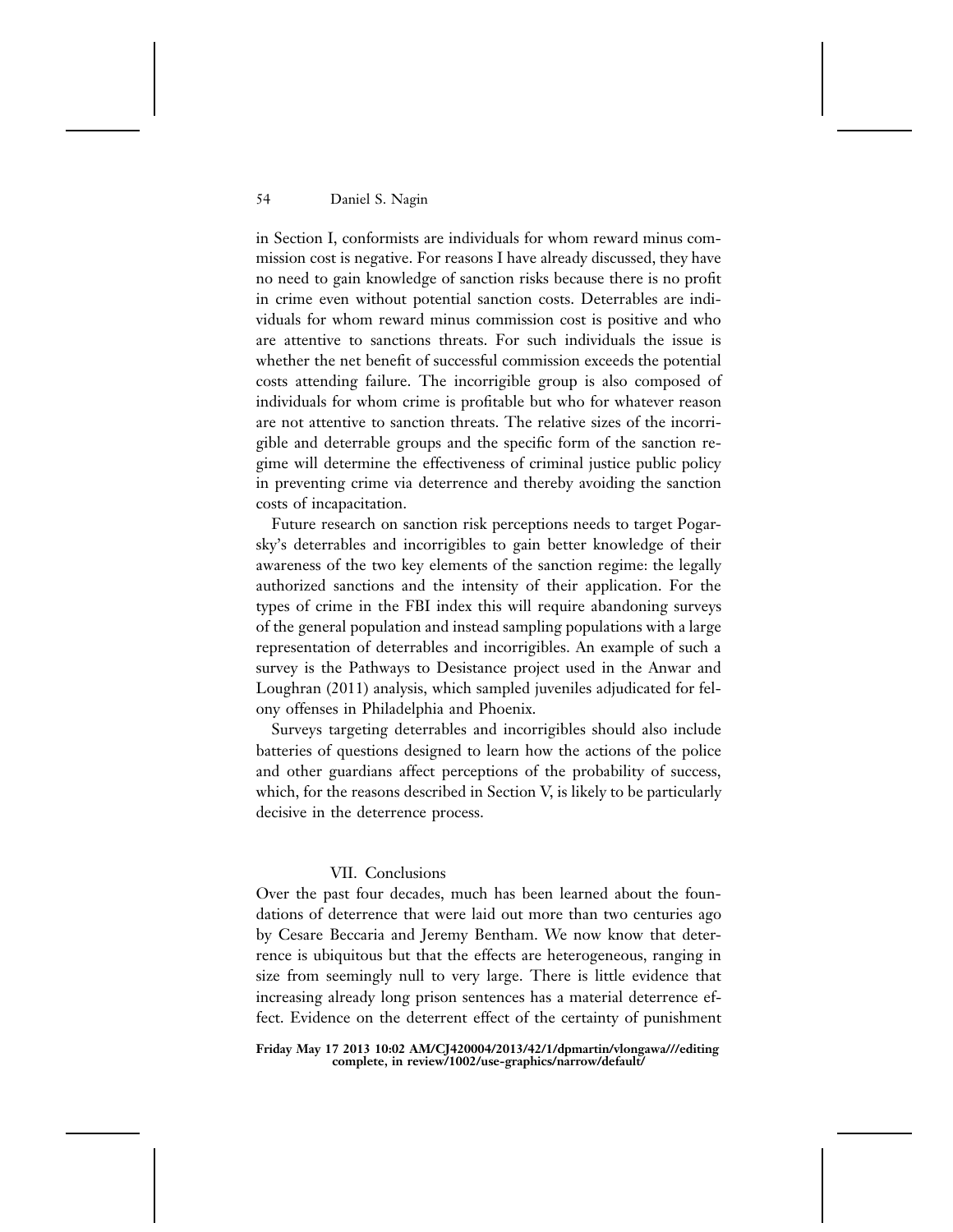is more consistent, but the source of the effect is less clear. In this essay I have argued that the certainty effect stems primarily from police functioning in their official guardian role rather than in their apprehension agent role.

These conclusions have important policy implications that are developed in detail in Durlauf and Nagin (2011*b*). They suggest that lengthy prison sentences cannot be justified on deterrent grounds, but rather must be justified either on crime prevention through incapacitation or on retributive grounds. The crime prevention efficiency of incapacitating aged criminals is dubious, and thus the case for lengthy prison sentences must rest on retributive considerations. The conclusions also suggest that crime control effectiveness would be improved by shifting resources from corrections to policing methods that enhance the effectiveness of police in their official guardian role.

While much progress has been made in understanding sources of deterrence and the circumstances in which deterrence is and is not effective, much remains to be learned. Theory needs to be generalized to combine the response to the threat of punishments, known as general deterrence in criminology, and the response to the experience of punishment, which I have argued is inappropriately labeled specific deterrence. A second theoretical and empirical gap concerns the concept of a sanction regime and its two dimensions: the legal authority for different types of sanctions and the way in which authority is administered. These two dimensions combine to determine the certainty, severity, and celerity of sanction options available for punishment of a specific type of crime. Theories of deterrence, however, specify sanction threats in the singular, not in the plural. Theories of deterrence that conceive of sanctions in the singular do not provide the conceptual basis for considering the differential deterrent effect of different types of sanction options. The empirical companion to this theoretical expansion involves assembling the data required to measure sanction regimes.

A third theoretical and empirical gap involves sanction risk perceptions. Deterrence is the behavioral response to the perception of sanction threats. Establishing the link between risk perceptions and actual sanction regimes is imperative because policy cannot directly manipulate perceptions. Unless perceptions adjust, however crudely, to changes in the sanction regime, the desired deterrent effect will not be achieved. More research on the sources of sanction risk perceptions in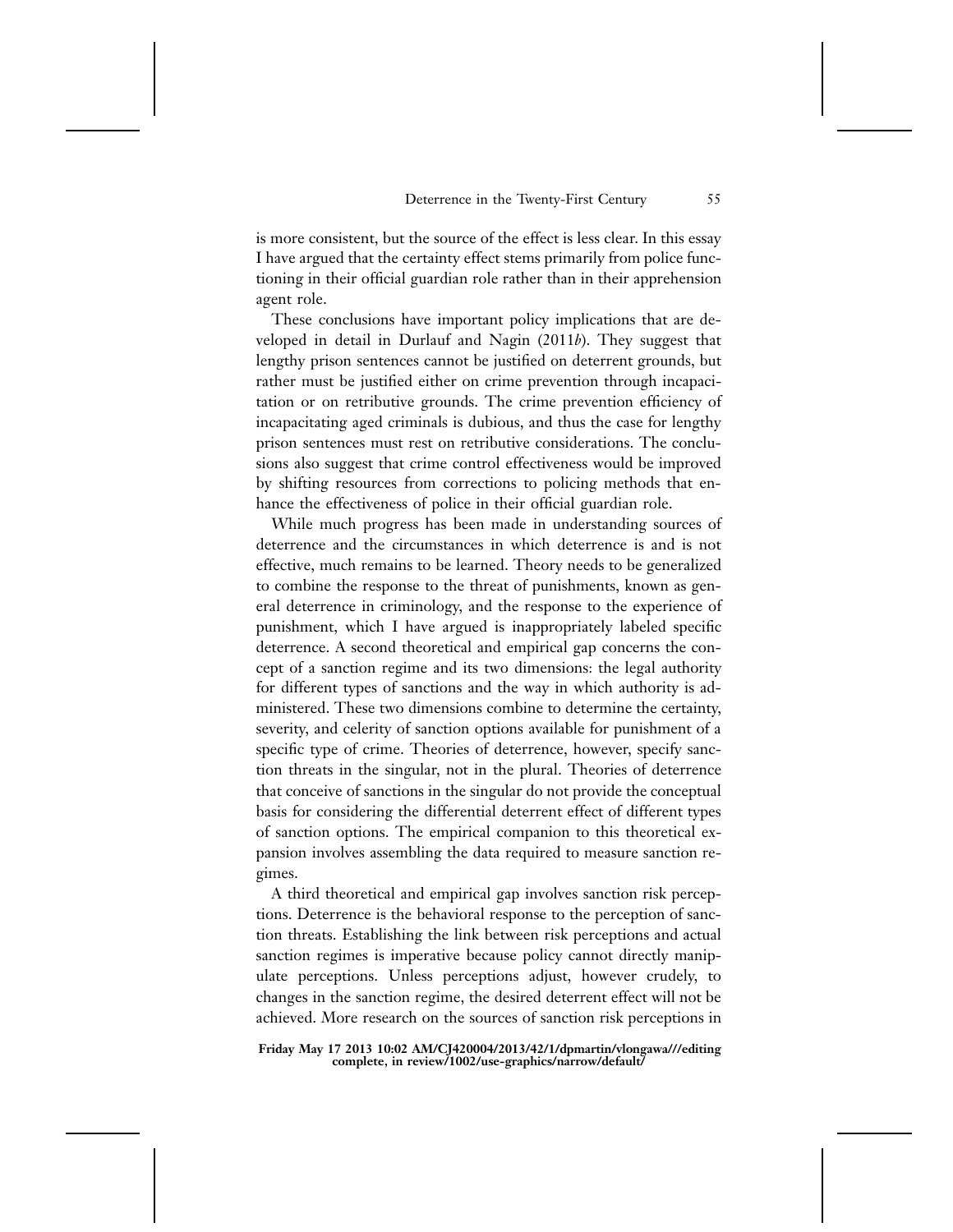crime-prone populations is likely to pay large dividends for theory and policy.

The fourth major gap in theory and empirical knowledge involves a thorough testing of my contention that the guardian role, not the apprehension role, of the police is the most important source of their effectiveness in crime prevention. This theory also needs to be expanded to account for how the police and other guardians affect the distribution of criminal opportunities.

#### **REFERENCES**

- Andenaes, Johannes. 1974. *Punishment and Deterrence.* Ann Arbor: University of Michigan Press.
- Anwar, Shamena, and Thomas A. Loughran. 2011. "Testing a Bayesian Learning Theory of Deterrence among Serious Juvenile Offenders." *Criminology* 49:667–98.
- Apel, Robert. 2013. "Sanctions, Perceptions, and Crime: Implications for Criminal Deterrence." *Journal of Quantitative Criminology* 29(1):87–101.
- Apel, Robert, and Daniel S. Nagin. 2009. "Deterrence." In *Crime*, edited by James Q. Wilson and Joan Petersilia. Oxford: Oxford University Press.
- Apospori, Eleni, and Geoffrey Alpert. 1993. "Research Note: The Role of Differential Experience with the Criminal Justice System in Changes in Perceptions of Severity of Legal Sanctions over Time." *Journal of Research in Crime and Delinquency* 39:184–94.
- Assembly Committee on Criminal Procedure. 1968. *Deterrent Effects of Criminal Sanctions*. Sacramento: Assembly of the State of California.
- Bachman, Ronet, Raymond Paternoster, and Sally Ward. 1992. "The Rationality of Sexual Offending: Testing a Deterrence/Rational Choice Conception of Sexual Assault." *Law and Society Review* 26(2):343–72.
- Beccaria, Cesare. 1986. *On Crimes and Punishments*. Translated by Henry Paolucci. New York: Macmillan. (Originally published 1764.)
- Becker, Gary S. 1968. "Crime and Punishment: An Economic Approach." *Journal of Political Economy* 76(2):169–217.
- Bentham, Jeremy. 1988. *An Introduction to the Principles of Morals and Legislation.* Amherst, NY: Prometheus Books. (Originally published 1789.)
- Blake, L., and R. T. Coupe. 2001. "The Impact of Single and Two-Officer Patrols on Catching Burglars in the Act." *British Journal of Criminology* 41: 381–96.
- Blumstein, Alfred, and Allen J. Beck. 1999. "Population Growth in the U.S. Prisons, 1980–1996." In *Prisons*, edited by Michael Tonry and Joan Petersilia. Vol. 26 of *Crime and Justice: A Review of Research*, edited by Michael Tonry. Chicago: University of Chicago Press.
- **Friday May 17 2013 10:02 AM/CJ420004/2013/42/1/dpmartin/vlongawa///editing complete, in review/1002/use-graphics/narrow/default/**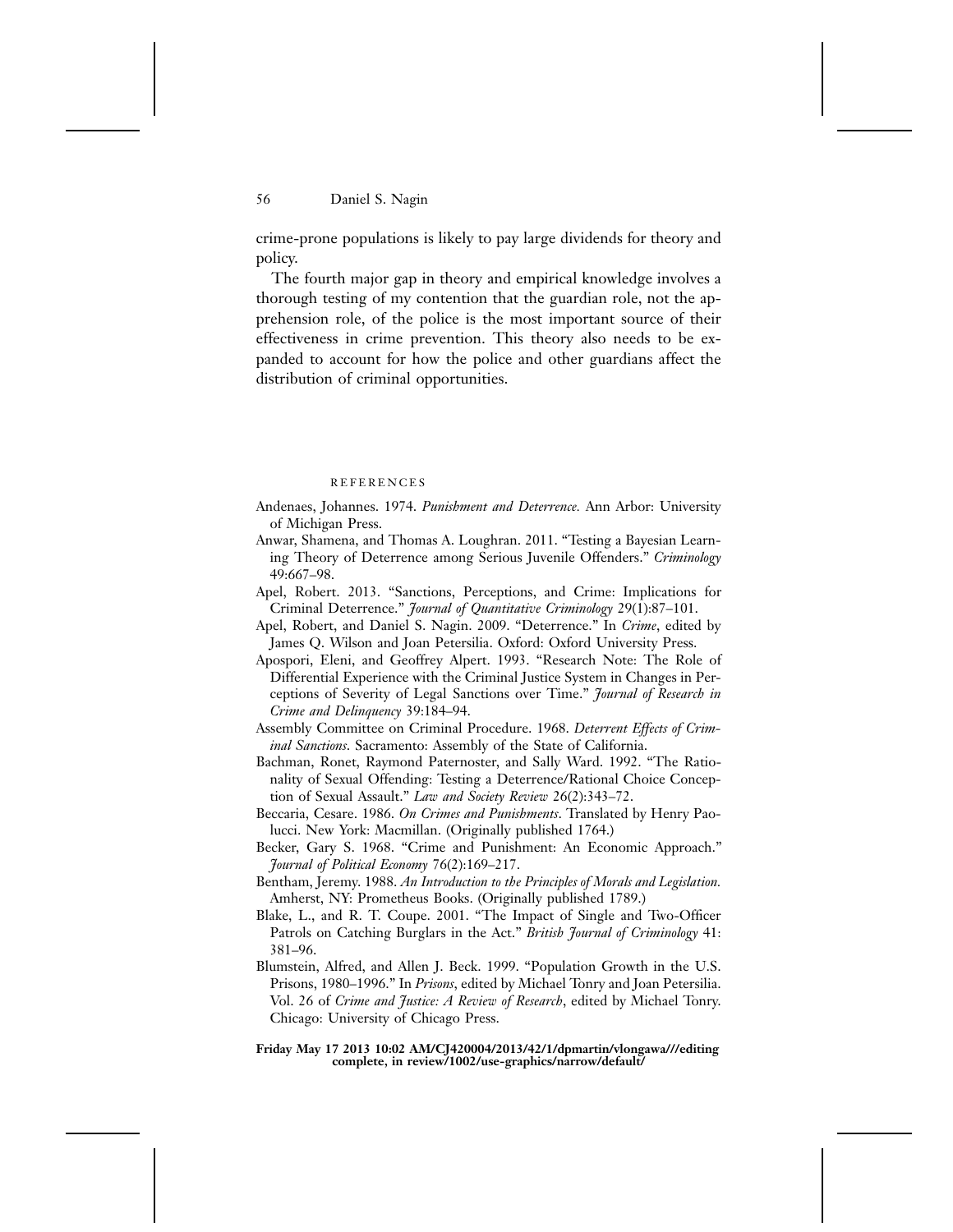-. 2005. "Reentry as a Transient State between Liberty and Recommitment." In *Prisoner Reentry and Crime in America*, edited by Jeremy Travis and Christy Visher. Cambridge: Cambridge University Press.

- Blumstein, Alfred, Jacqueline Cohen, and Daniel Nagin, eds. 1978. *Deterrence and Incapacitation: Estimating the Effects of Criminal Sanctions on Crime Rates*. Washington, DC: National Academies Press.
- Blumstein, Alfred, and Daniel Nagin. 1976. "The Deterrent Effect of Legal Sanctions on Draft Evasion." *Stanford Law Review* 29(2):241–75.
- Braga, Anthony A. 2008. *Police Enforcement Strategies to Prevent Crime in Hot Spot Areas*. Edited by Office of Community Oriented Policing. Washington, DC: US Department of Justice.
- Braga, Anthony A., Edward A. Flynn, George L. Kelling, and Christine M. Cole. 2011. "Moving the Work of Criminal Investigators towards Crime Control." *New Perspectives in Policing*. Washington, DC: US Department of Justice, National Institute of Justice.
- Braga, Anthonly A., and David L. Weisburd. 2012. "The Effects of 'Pulling Levers' Focussed Deterrence Strategies on Crime." Campbell Systematic Reviews. [http://campbellcollaboration.org/lib/project/96/.](http://campbellcollaboration.org/lib/project/96/)
- Braithwaite, John. 1989. *Crime, Shame, and Reintegration*. Cambridge: Cambridge University Press.
- Brantingham, Patricia L., and Paul J. Brantingham. 1999. "Theoretical Model of Crime Hot Spot Generation." *Studies on Crime and Crime Prevention* 8:7– 26.
- Bridges, George S., and James A. Stone. 1986. "Effects of Criminal Punishment on Perceived Threat of Punishment: Toward an Understanding of Specific Deterrence." *Journal of Research in Crime and Delinquency* 23:207– 39.

Bureau of Justice Statistics. 1999. *Prisoners in 1998*. Edited by Allen J. Beck and Christopher J. Mumola. Washington, DC: Bureau of Justice Statistics.

———. 2010. *Felony Defendants in Large Urban Counties, 2006*. Edited by Thomas H. Cohen and Tracey Kyckelhahn. Washington, DC: Bureau of Justice Statistics.

———. 2011. *Prisoners in 2010* (*Revised*). Edited by Paul Guerino, Paige M. Harrison, and William J. Sabol. Washington, DC: Bureau of Justice Statistics.

———. 2012. *Correctional Populations in the United States, 2011*. Edited by Lauren E. Glaze and Erika Parks. Washington, DC: Bureau of Justice Statistics.

Bushway, Shawn. 1996. "The Impact of a Criminal History Record on Access to Legitimate Employment." PhD dissertation, Carnegie Mellon University.

Canela-Cacho, Jose A., Alfred Blumstein, and Jacqueline Cohen. 1997. "Relationship between the Offending Frequency of Imprisoned and Free Offenders." *Criminology* 35(1):133–76.

Chalfin, Aaron, Amelia M. Haviland, and Steven Raphael. 2013. "What Do Panel Studies Tell Us about a Deterrent Effect of Capital Punishment? A Critique of the Literature." *Journal of Quantitative Criminology* 29(1):5–43.

Charles, Kerwin K., and Steven N. Durlauf. 2013. "Pitfalls in the Use of Time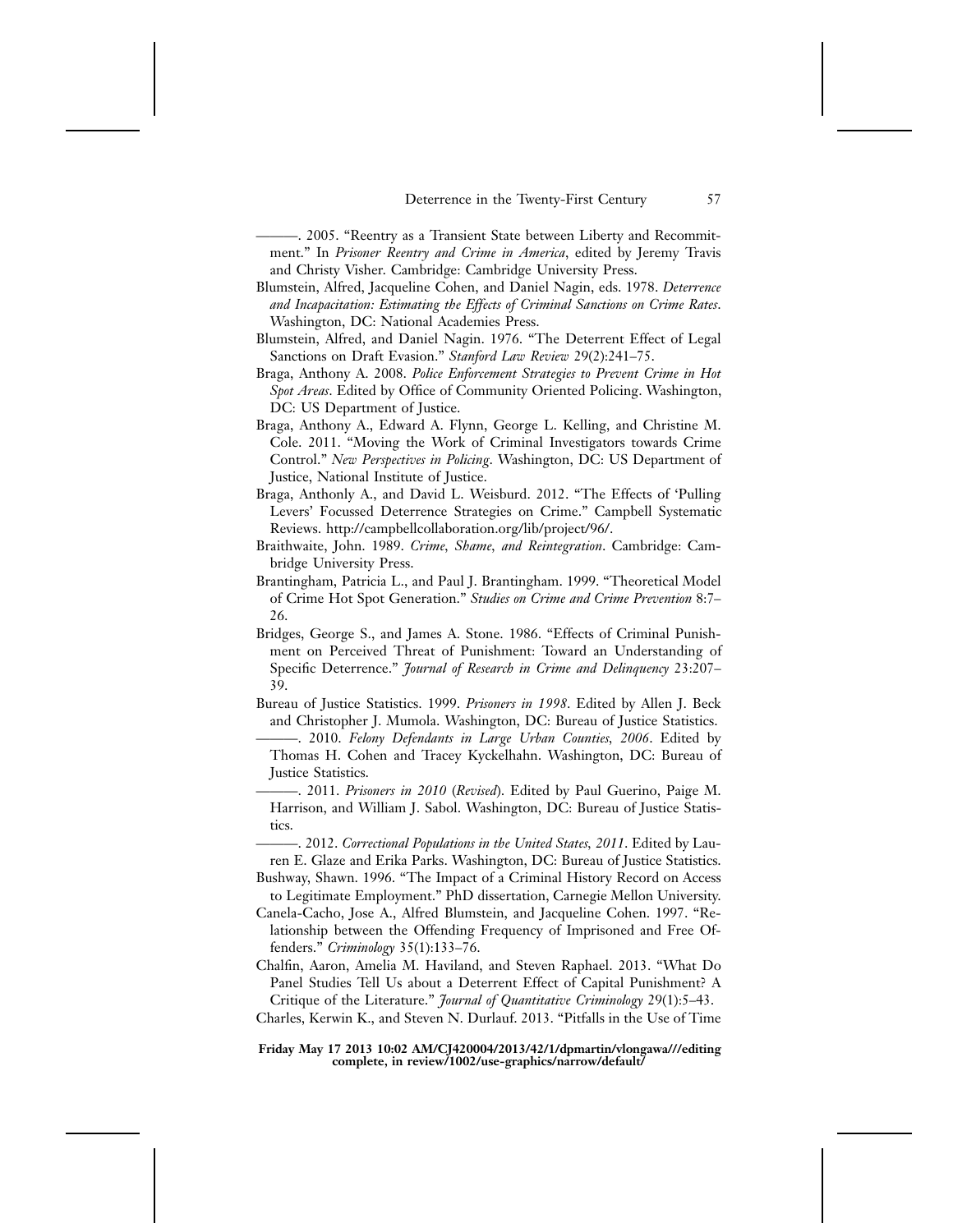Series Methods to Study Deterrence and Capital Punishment." *Journal of Quantitative Criminology* 29(1):45–66.

- Clarke, Ronald V. 1995. "Situational Crime Prevention." In *Building a Safer Society: Strategic Approaches to Crime Prevention*, edited by Michael Tonry and David P. Farrington. Vol. 19 of *Crime and Justice: A Review of Research*, edited by Michael Tonry. Chicago: University of Chicago Press.
- Cohen, Lawrence E., and Marcus Felson. 1979. "Social Change and Crime Rate Trends: A Routine Activity Approach." *American Sociological Review* 44(4):588–608.
- Cook, Philip J. 1979. "The Clearance Rate as a Measure of Criminal Justice System Effectiveness." *Journal of Public Economics* 11:135–42.
- . 2009. "Potential Savings from Abolition of the Death Penalty in North Carolina." *American Law and Economics Review* 11(2):498–529.
- -. 2012. "The Impact of Drug Market Pulling Levers Policing on Neighborhood Violence: An Evaluation of the High Point Drug Market Intervention." *Criminology and Public Policy* 11(2):161–64.
- Cook, Philip J., and Jens Ludwig. 2006. "Aiming for Evidence-Based Gun Policy." *Journal of Policy Analysis and Management* 48:691–735.
- Cornish, Derek B., and Ronald V. Clarke. 1986. *The Reasoning Criminal: Rational Choice Perspectives on Offending*. Secausus, NJ: Springer-Verlag.
- Corsaro, N., E. D. Hunt, N. K. Hipple, and E. F. McGarrell. 2012. "The Impact of Drug Market Pulling Levers Policing on Neighborhood Violence." *Criminology and Public Policy* 11:167–99.
- DeAngelo, Greg, and Benjamin Hansen. 2008. "Life and Death in the Fast Lane: Police Enforcement and Roadway Safety." Unpublished manuscript. University of California, Santa Barbara, Department of Economics.
- Di Tella, Rafael, and Ernesto Schargrodsky. 2004. "Do Police Reduce Crime? Estimates Using the Allocation of Police Forces after a Terrorist Attack." *American Economic Review* 94:115–33.
- Donohue, John J. 2009. "Assessing the Relative Benefits of Incarceration: The Overall Change over the Previous Decades and the Benefits on the Margin." In *Do Prisons Make Us Safer? The Benefits and Costs of the Prison Boom*, edited by Steven Raphael and Michael A. Stoll. New York: Sage.
- Donohue, John J., and Justin Wolfers. 2005. "Uses and Abuses of Empirical Evidence in the Death Penalty Debate." *Stanford Law Review* 58:791–846.

-. 2009. "Estimating the Impact of the Death Penalty on Murder." *American Law and Economic Review* 11(2):249–309.

- Draca, Mirko, Stephen Machin, and Robert Witt. 2008. *Panic on the Streets of London: Police, Crime, and the July 2005 Terror Attacks.* Bonn: Institute for the Study of Labor.
- Durlauf, Steven N., and Daniel S. Nagin. 2011*a*. "The Deterrent Effect of Imprisonment." In *Controlling Crime: Strategies and Tradeoffs*, edited by Philip J. Cook, Jens Ludwig, and Justin McCrary. Chicago: University of Chicago Press.

———. 2011*b*. "Imprisonment and Crime: Can Both Be Reduced?" *Criminology and Public Policy* 10:9–54.

**Friday May 17 2013 10:02 AM/CJ420004/2013/42/1/dpmartin/vlongawa///editing complete, in review/1002/use-graphics/narrow/default/**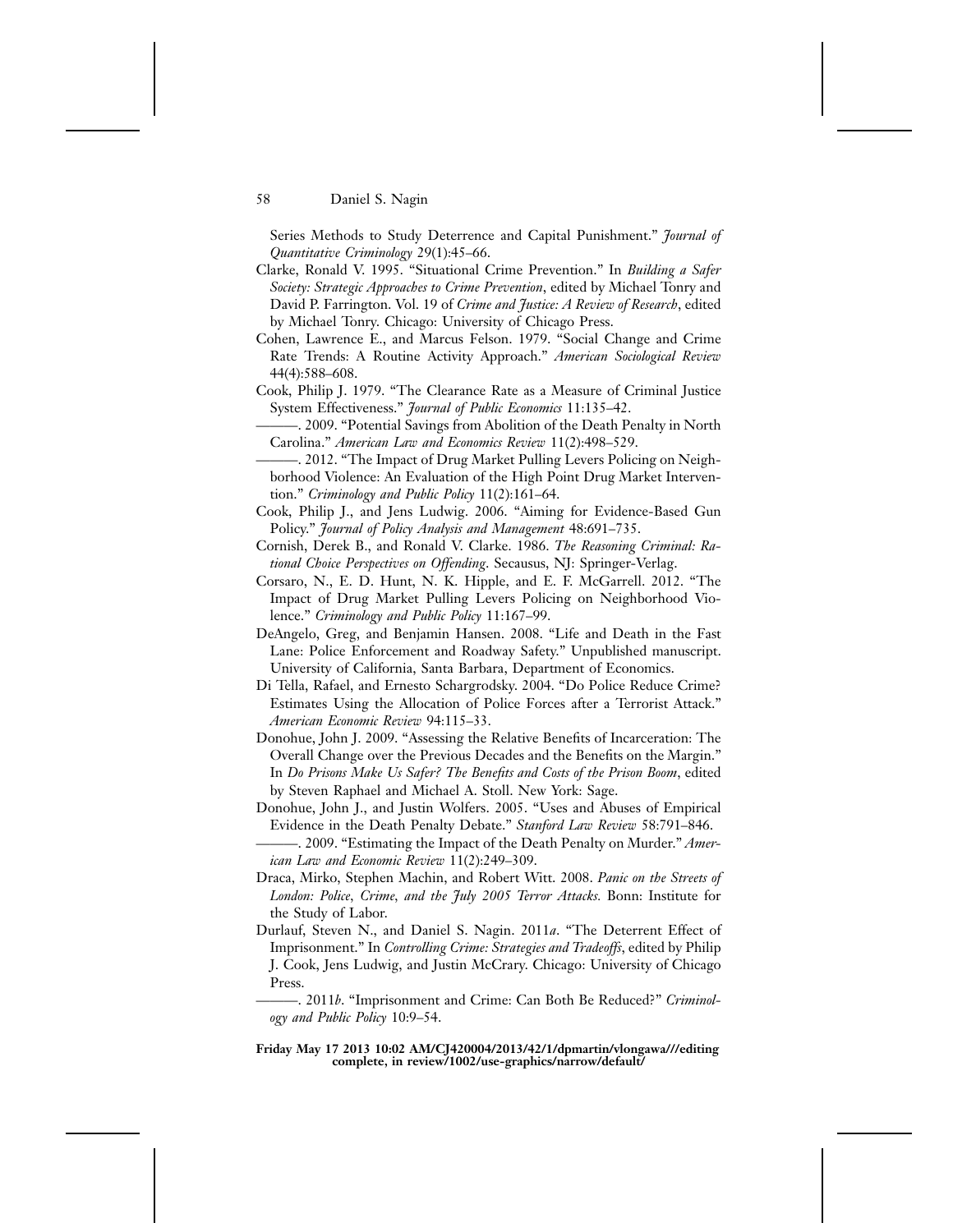- Durlauf, Steven, S. Navarro, and D. Rivers. 2008. "On the Interpretation of Aggregate Crime Regressions." In *Crime Trends*, edited by A. Goldberger and R. Rosenfeld. Washington DC: National Academy of Sciences Press.
- Eck, John E. 1992. "Criminal Investigation." In *What Works in Policing? Operations and Administrations Examined*, edited by Gary W. Cordner and Donna C. Hale. Cincinnati: Anderson.
- Eck, John E., Jeffrey S. Gersh, and Charlene Taylor. 2000. "Finding Crime Hot Spots through Repeat Address Mapping." In *Analyzing Crime Patterns: Frontiers of Practice*, edited by Victor Goldsmith, Philip G. McGuire, John H. Mollenkopf, and Timothy A. Ross. Thousand Oaks, CA: Sage.
- Ehrlich, Isaac. 1975. "The Deterrent Effect of Capital Punishment: A Question of Life and Death." *American Economic Review* 65(3):397–417.
- Erickson, Maynard L., and Jack P. Gibbs. 1979. "On the Perceived Severity of Legal Penalties." *Journal of Criminal Law, Criminology, and Police Science* 70: 102–16.
- Evans, William N., and Emily G. Owens. 2007. "COPS and Crime." *Journal of Public Economics* 91:181–201.
- Ferrier, M., and Jens Ludwig. 2011. "Crime Policy and Informal Social Control." *Criminology and Public Policy* 10:1029–36.
- Freeman, Richard B. 1991. *Crime and the Employment of Disadvantaged Youths.* Cambridge, MA: National Bureau of Economic Research.
- Gibbs, Jack P. 1975. *Crime, Punishment, and Deterrence*. New York: Elsevier.

Granger, C. W. J. 1969. "Investigating Causal Relations by Econometric Models and Cross-Spectral Methods." *Econometrica* 37:424–38.

- Grasmick, Harold, and George Bryjak. 1980. "The Deterrent Effect of Perceived Severity of Punishment." *Social Forces* 59(2):471–91.
- Greenwood, Peter, Jan Chaiken, and Joan Petersilia. 1977. *The Investigation Process*. Lexington, MA: Lexington.
- Greenwood, Peter, and Angela Hawken. 2002. *An Assessment of the Effect of California's Three-Strikes Law.* Toronto: Greenwood Associates.
- Grube, Joel W., and Kathleen A. Kearney. 1983. "A 'Mandatory' Jail Sentence for Drinking and Driving." *Evaluation Review* 7:235–46.
- Hawken, Angela. 2010. "Behavioral Triage: A New Model for Identifying and Treating Substance-Abusing Offenders." *Journal of Drug Policy Analysis* 3:  $1 - 5$
- Hawken, Angela, and Mark Kleiman. 2009. *Managing Drug-Involved Probationers with Swift and Certain Sanctions: Evaluating Hawaii's HOPE.* Washington, DC: National Institute of Justice.
- Heaton, Paul. 2010. "Understanding the Effects of Antiprofiling Policies." *Journal of Law and Economics* 53(1):29–64.
- Helland, E., and A. Tabarrok. 2007. "Does Three Strikes Deter? A Nonparametric Estimation." *Journal of Human Resources* 42(2):309–30.
- Hjalmarsson, Randi. 2008. "Criminal Justice Involvement and High School Completion." *Journal of Urban Economics* 63:613–30.
	- ———. 2009. "Crime and Expected Punishment: Changes in Perceptions at
- **Friday May 17 2013 10:02 AM/CJ420004/2013/42/1/dpmartin/vlongawa///editing complete, in review/1002/use-graphics/narrow/default/**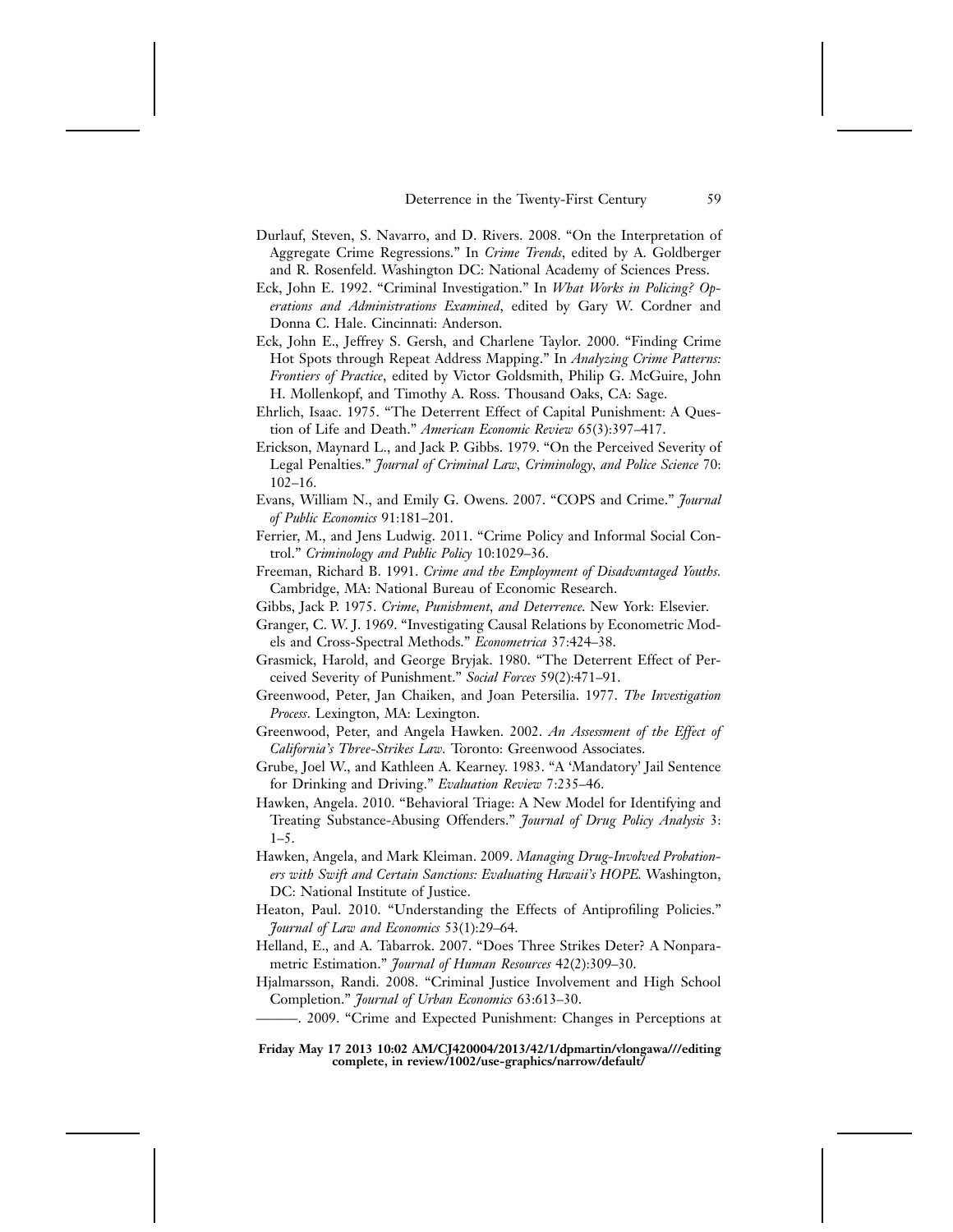the Age of Criminal Majority." *American Law and Economics Review* 7:209– 48.

- Horney, Julie, and Ineke Haen Marshall. 1992. "Risk Perceptions among Serious Offenders: The Role of Crime and Punishment." *Criminology* 30:575– 93.
- Jacobs, Bruce A., and Richard Wright. 2006. *Street Justice: Retaliation in the Criminal Underworld*. New York: Cambridge University Press.
- Johnson, Rucker, and Steven Raphael. 2012. "How Much Crime Reduction Does the Marginal Prisoner Buy?" *Journal of Law and Economics* 55(2):275– 310.
- Johnston Lloyd, D., Patrick M. O'Malley, and Jerald G. Bachman. 1981. "Cannabis Decriminalization: The Impact on Youth 1975–1980." In *Monitoring the Future: Occasional Paper*. Ann Arbor, MI: Institute for Social Research.
- Kansas City Police Department, eds. 1977. *Response Time Analysis*. Kansas City: Kansas City Police Department.
- Kennedy, David M. 2009. *Deterrence and Crime Prevention: Reconsidering the Prospect of Sanction.* New York: Routledge.
- Kennedy, David M., Anthony A. Braga, Anne Morrison Piehl, and Elin J. Waring. 2001. *Reducing Gun Violence: The Boston Gun Project's Operation Ceasefire.* Washington, DC: US National Institute of Justice.
- Kessler, Daniel, and Steven Levitt. 1999. "Using Sentence Enhancements to Distinguish between Deterrence and Incapacitation." *Journal of Law and Economics* 42:348–63.
- Kleck, Gary, and J. C. Barnes. Forthcoming. "Do More Police Lead to More Crime Deterrence?" *Crime and Delinquency.* doi: 10.1177/ 0011128710382263.
- Kleck, Gary, Brion Sever, Spencer Li, and Marc Gertz. 2005. "The Missing Link in General Deterrence Research." *Criminology* 46:623–59.
- Kleiman, Mark. 2009. *When Brute Force Fails, How to Have Less Crime and Less Punishment*. Princton, NJ: Princeton University Press.
- Klein, Lawrence R., Brian Forst, and Victor Filatov. 1978. "The Deterrent Effect of Capital Punishment: An Assessment of the Estimates." In *Deterrence and Incapacitation: Estimating the Effects of Criminal Sanctions on Crime Rates*, edited by Alfred Blumstein, Jacqueline Cohen, and Daniel S. Nagin. Washington, DC: National Academy of Sciences.
- Klepper, Steven, and Daniel Nagin. 1989*a*. "The Deterrent Effect of Perceived Certainty and Severity of Punishment Revisited." *Criminology* 27(4):721-46. ———. 1989*b*. "Tax Compliance and Perceptions of the Risks of Detection and Criminal Prosecution." *Law and Society Review* 23:209–40.
- Klick, Jonathan, and Alexander Tabarrok. 2005. "Using Terror Alert Levels to Estimate the Effect of Police on Crime." *Journal of Law and Economics* 46: 267–79.
- Lee, David S., and Justin McCrary. 2009. *The Deterrent Effect of Prison: Dynamic Theory and Evidence.* Princeton, NJ: University of Princeton, Industrial Relations Section.
- Levitt, Steven D. 1996. "The Effect of Prison Population Size on Crime Rates:
- **Friday May 17 2013 10:02 AM/CJ420004/2013/42/1/dpmartin/vlongawa///editing complete, in review/1002/use-graphics/narrow/default/**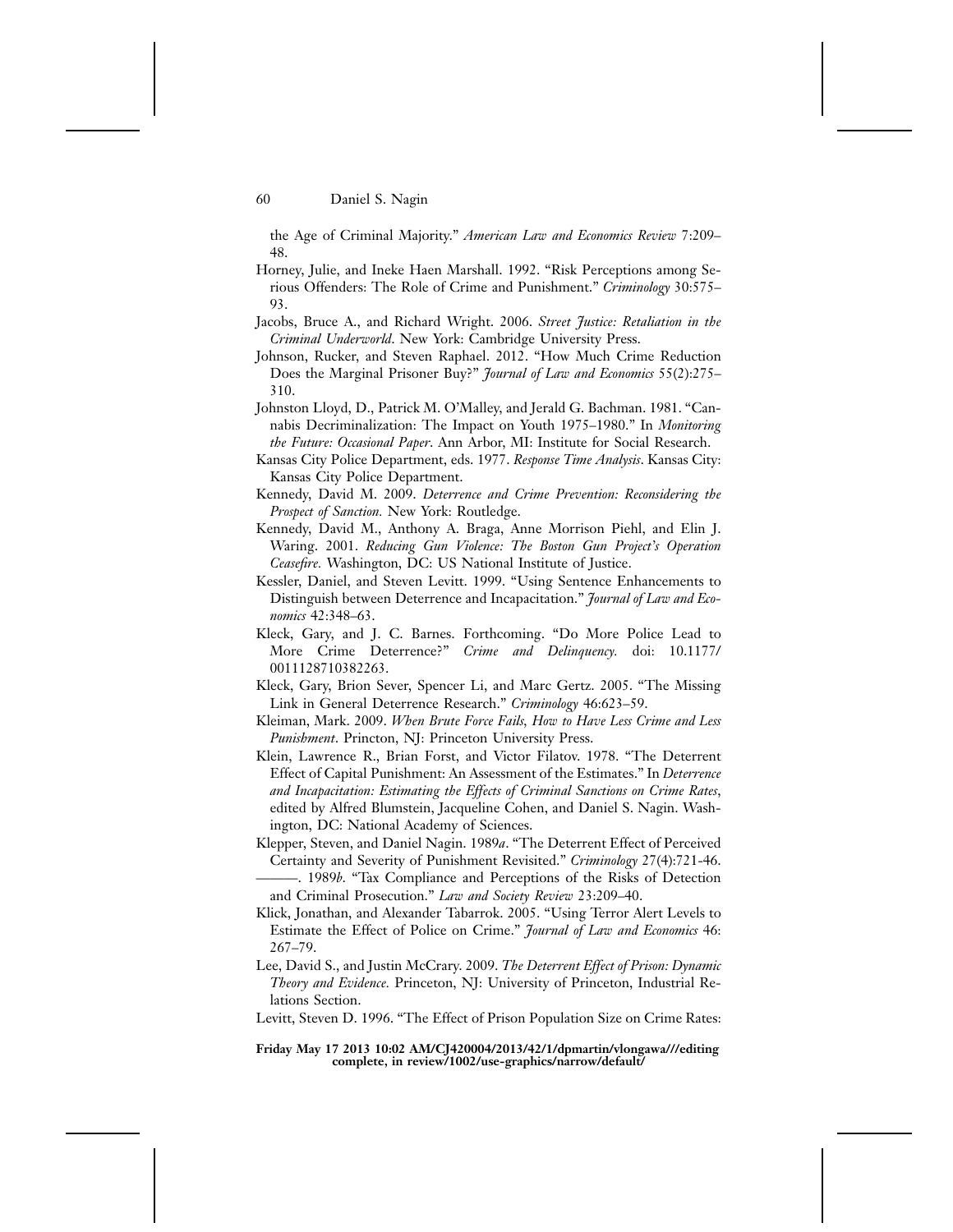Evidence from Prison Overcrowding Legislation." *Quarterly Journal of Economics* 111:319–52.

- -. 1997. "Using Electoral Cycles in Police Hiring to Estimate the Effect of Police on Crime." *American Economic Review* 87:270–90.
- ———. 1998. "Juvenile Crime and Punishment." *Journal of Political Economy* 106:1156–85.
- ———. 2002. "Using Electoral Cycles in Police Hiring to Estimate the Effect of Police on Crime: Reply." *American Economic Review* 92:1244–50.
- ———. 2006. "The Case of the Critics Who Missed the Point: A Reply to Webster et al." *Criminology and Public Policy* 5:449–60.
- Liedka, Raymond V., Anne Morrison Piehl, and Bert Useem. 2006. "The Crime-Control Effect of Incarceration: Does Scale Matter?" *Criminology and Public Policy* 5:245–76.
- Lochner, Lance. 2007. "Individual Perceptions of the Criminal Justice System." *American Economic Review* 97:444–60.
- Loftin, Colin, Milton Heumann, and David McDowall. 1983. "Mandatory Sentencing and Firearms Violence: Evaluating an Alternative to Gun Control." *Law and Society Review* 17:287–318.
- Loftin, Colin, and David McDowall. 1981. "'One with a Gun Gets You Two': Mandatory Sentencing and Firearms Violence in Detroit." *Annals of the American Academy of Political and Social Science* 455(1):150–67.
- -. 1984. "The Deterrent Effects of the Florida Felony Firearm Law." *Journal of Criminal Law and Criminology* 75:250–59.
- Ludwig, Jens, Jeffrey R. Kling, and Sendhil Mullainathan. 2011. "Mechanism Experiments and Policy Evaluations." *Journal of Economic Perspectives* 25(3): 17–38.
- MacCoun, Robert, Rosalie Liccardo Pacula, Jamie Chriqui, Katherine Harris, and Peter Reuter. 2009. "Do Citizens Know Whether Their State Has Decriminalized Marijuana? Assessing the Perceptual Component of Deterrence Theory." *Review of Law and Economics* 5:347–71.
- Marvell, Thomas B., and C. Moody Jr. 1994. "Prison Population Growth and Crime Reduction." *Journal of Quantitative Criminology* 10:109–40.
- ———. 1996. "Specification Problems, Police Levels, and Crime Rates." *Criminology* 34:609–46.
- Matsueda, Ross L., D. A. Kreager, and D. Huizinga. 2006. "Deterring Delinquents: A Rational Choice Model of Theft and Violence." *American Sociological Review* 71:95–122.
- McCrary, Justin. 2002. "Using Electoral Cycles in Police Hiring to Estimate the Effect of Police on Crime: Comment." *American Economic Review* 92: 1236–43.
- McDowall, D., C. Loftin, and B. Wiersema. 1992. "A Comparative Study of the Preventive Effects of Mandatory Sentencing Laws for Gun Crimes." *Journal of Criminal Law and Criminology* 83:378–94.
- Meier, R. F., and W. T. Johnson. 1977. "Deterrence as Social Control: The Legal and Extralegal Production of Conformity." *American Sociological Review* 42:292–304.
- **Friday May 17 2013 10:03 AM/CJ420004/2013/42/1/dpmartin/vlongawa///editing complete, in review/1002/use-graphics/narrow/default/**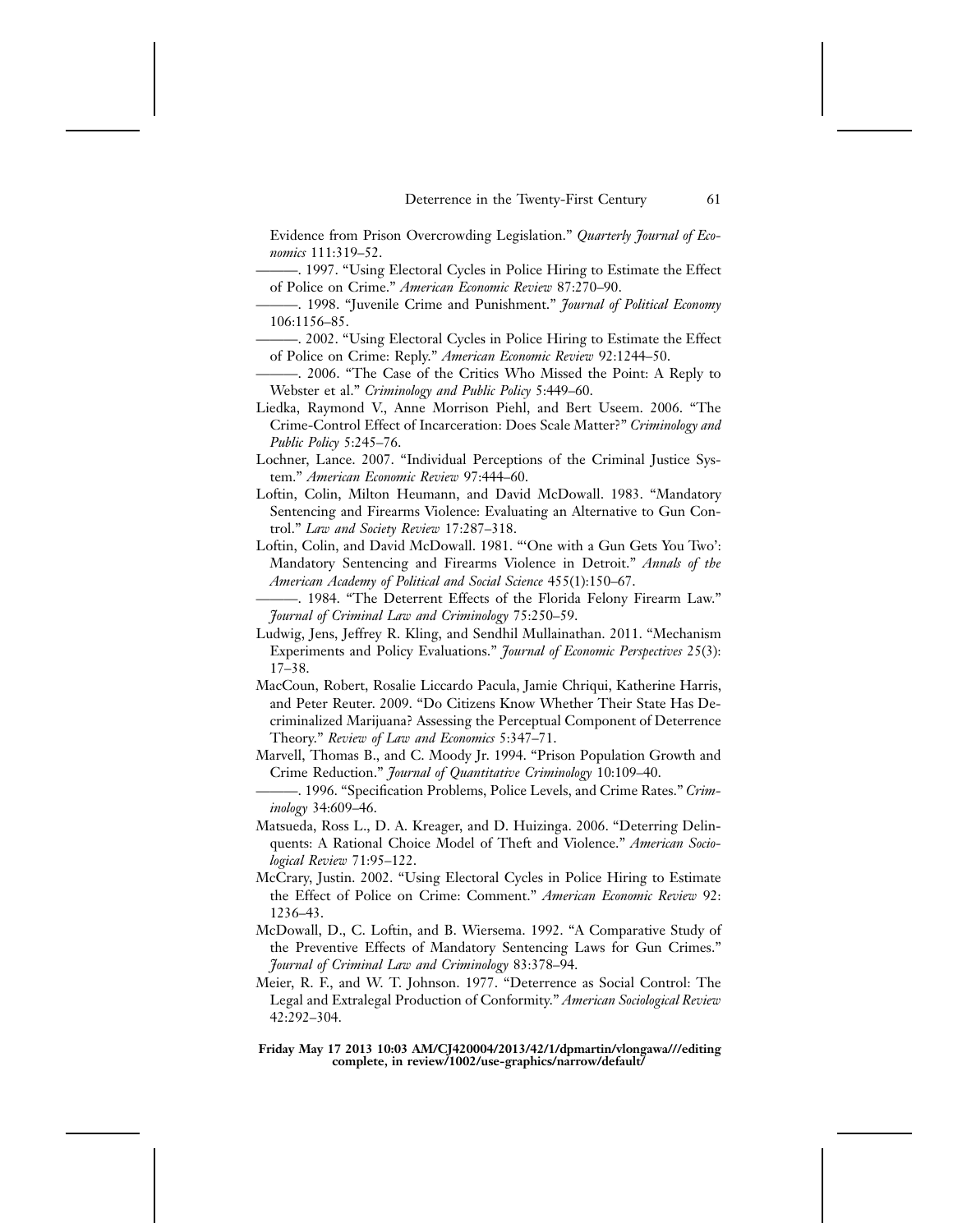- Minor, W. W. 1977. "A Deterrence-Control Theory of Crime." In *Theory of Criminology*, edited by R. F. Meier. Beverly Hills, CA: Sage.
- Mulvey, E. P. 2011. *Highlights from Pathways to Desistance: A Longitudinal Study of Serious Adolescent Offenders*. Juvenile Justice Fact Sheet. Washington, DC: Department of Justice.
- Nagin, Daniel S. 1998. "Criminal Deterrence Research at the Outset of the Twenty-First Century." In *Crime and Justice: A Review of Research*, vol. 23, edited by Michael Tonry. Chicago: University of Chicago Press.
- Nagin, Daniel S., Francis T. Cullen, and Cheryl Lero Jonson. 2009. "Imprisonment and Reoffending." In *Crime and Justice: A Review of Research*, vol. 38, edited by Michael Tonry. Chicago: University of Chicago Press.
- Nagin, Daniel S., and Raymond Paternoster. 1993. "Enduring Individual Differences and Rational Choice Theories of Crime." *Law and Society Review* 27:467–99.
- ———. 1994. "Personal Capital and Social Control: The Deterrence Implications of Individual Differences in Criminal Offending." *Criminology* 32: 581–606.
- Nagin, Daniel S., and John V. Pepper, eds. 2012. *Deterrence and the Death Penalty*. Washington, DC: National Academies Press.
- Nagin, Daniel S., and Greg Pogarsky. 2001. "Integrating Celerity, Impulsivity, and Extralegal Sanction Threats into a Model of General Deterrence: Theory and Evidence." *Criminology* 39:865–92.
- -. 2003. "An Experimental Investigation of Deterrence: Cheating, Self-Serving Bias, and Impulsivity." *Criminology* 41:167–93.
- Owens, Emily G. 2009. "More Time, Less Crime? Estimating the Incapacitative Effects of Sentence Enhancements." *Journal of Labor Economics* 53(3): 551–79.
- Packer, H. L. 1968. *The Limits of the Criminal Sanction*. Stanford, CA: Stanford University Press.
- Papachristos, Andrew V., Tracey L. Meares, and Jeffrey Fagan. 2007. "Attention Felons: Evaluating Project Safe Neighborhoods in Chicago." *Journal of Empirical Legal Studies* 4:223–72.
- Paternoster, Raymond. 1983. "Estimating Perceptual Stability and Deterrent Effects: The Role of Perceived Legal Punishment in the Inhibition of Criminal Involvement." *Journal of Criminal Law and Criminology* 74:210–97.
- ———. 2010. "How Much Do We Really Know about Criminal Deterrence?" *Journal of Criminal Law and Criminology* 10(3):765–823.
- Paternoster, Raymond, and Alex Piquero. 1995. "Reconceptualizing Deterrence: An Empirical Test of Personal and Vicarious Experiences." *Journal of Research in Crime and Delinquency* 32:251–86.
- Paternoster, Raymond, Linda E. Saltzman, Theodore G. Chiricos, and Gordon P. Waldo. 1982. "Perceived Risk and Deterrence: Methodological Artifacts in Perceptual Deterrence Research." *Journal of Criminal Law and Criminology* 73:1238–58.
- Piliavin, Irving, Craig Thornton, Rosemary Gartner, and Ross L. Matsueda.
- **Friday May 17 2013 10:03 AM/CJ420004/2013/42/1/dpmartin/vlongawa///editing complete, in review/1002/use-graphics/narrow/default/**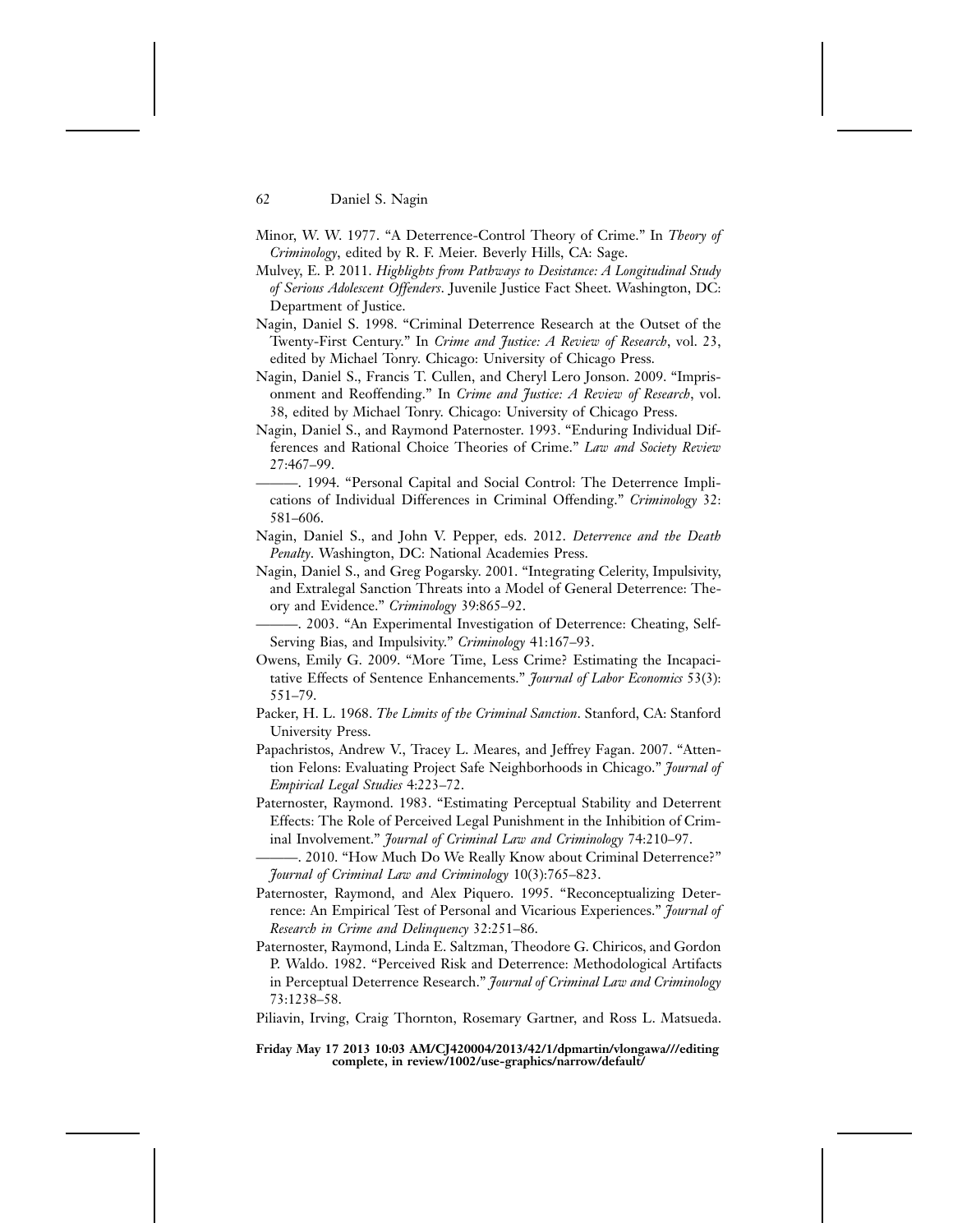1986. "Crime, Deterrence, and Rational Choice." *American Sociological Review* 51:101–19.

- Piquero, Alex, Raymond Paternoster, Greg Pogarsky, and Thomas A. Loughran. 2011. "Elaborating the Individual Difference Component in Deterrence Theory." *Annual Review of Law and Social Science* 7:355–60.
- Pogarsky, Greg. 2007. "Deterrence and Individual Differences among Convicted Offenders." *Quantitative Criminology* 23(1):59–74.
- Pogarsky, Greg, KiDuek Kim, and Raymond Paternoster. 2005. "Perceptual Change in the National Youth Survey: Lessons for Deterrence Theory and Offender Decision-Making." *Justice Quarterly* 22:1–29.
- Pogarsky, Greg, and Alex R. Piquero. 2003. "Can Punishment Encourage Offending? Investigating the 'Resetting' Effect." *Journal of Research in Crime and Delinquency* 40:95–120.
- Pogarsky, Greg, Alex R. Piquero, and Raymond Paternoster. 2004. "Modeling Change in Perceptions about Sanction Threats: The Neglected Link in Deterrence Theory." *Journal of Quantitative Criminology* 20:343–69.
- Poutvaara, Panu, and Mikael Priks. 2006. "Hooliganism in the Shadow of a Terrorist Attack and the Tsunami: Do Police Reduce Group Violence?" Working Paper no. 1882. Munich: Center for Economic Studies and Ifo Institute for Economic Research.
- Raphael, Steven. 2006. "The Deterrent Effects of California's Proposition 8: Weighing the Evidence." *Criminology and Public Policy* 5:471–78.
- Raphael, Steven, and Jens Ludwig. 2003. "Prison Sentence Enhancements: The Case of Project Exile." In *Evaluating Gun Policy: Effects on Crime and Violence*, edited by Jens Ludwig and Philip J. Cook. Washington, DC: Brookings Institution Press.
- Raphael, Steven, and Michael A. Stoll. 2009. "Why Are So Many Americans in Prison?" In *Do Prisons Make Us Safer? The Benefits and Costs of the Prison Boom*, edited by Steven Raphael and Michael A. Stoll. New York: Sage.
- Reuter, Peter, and Howard Pollack. 2012. "Good Markets Make Bad Neighbors: Regulating Open-Air Drug Markets." *Criminology and Public Policy* 11(2):211–20.
- Roncek, Dennis W. 2000. "Schools and Crime." In *Analyzing Crime Patterns: Frontiers of Practice*, edited by Victor Goldsmith, Philip G. McGuire, John H. Mollenkopf, and Timothy A. Ross. Thousand Oaks, CA: Sage.
- Ross, H. Laurence. 1973. "Law, Science, and Accidents: The British Road Safety Act of 1967." *Journal of Legal Studies* 2:1–78.

———. 1982. *Deterring the Drinking Driver: Legal Policy and Social Control*. Lexington, MA: Lexington.

- Sherman, Lawrence W. 1990. "Police Crackdowns: Initial and Residual Deterrence." In *Crime and Justice: A Review of Research*, vol. 12, edited by Michael Tonry and Norval Morris. Chicago: University of Chicago Press.
- -. In this volume. "The Rise of Evidence-Based Policing: Targeting, Testing, and Tracking."
- Sherman, Lawrence W., and Richard A. Berk. 1984. "The Specific Deterrent
- **Friday May 17 2013 10:03 AM/CJ420004/2013/42/1/dpmartin/vlongawa///editing complete, in review/1002/use-graphics/narrow/default/**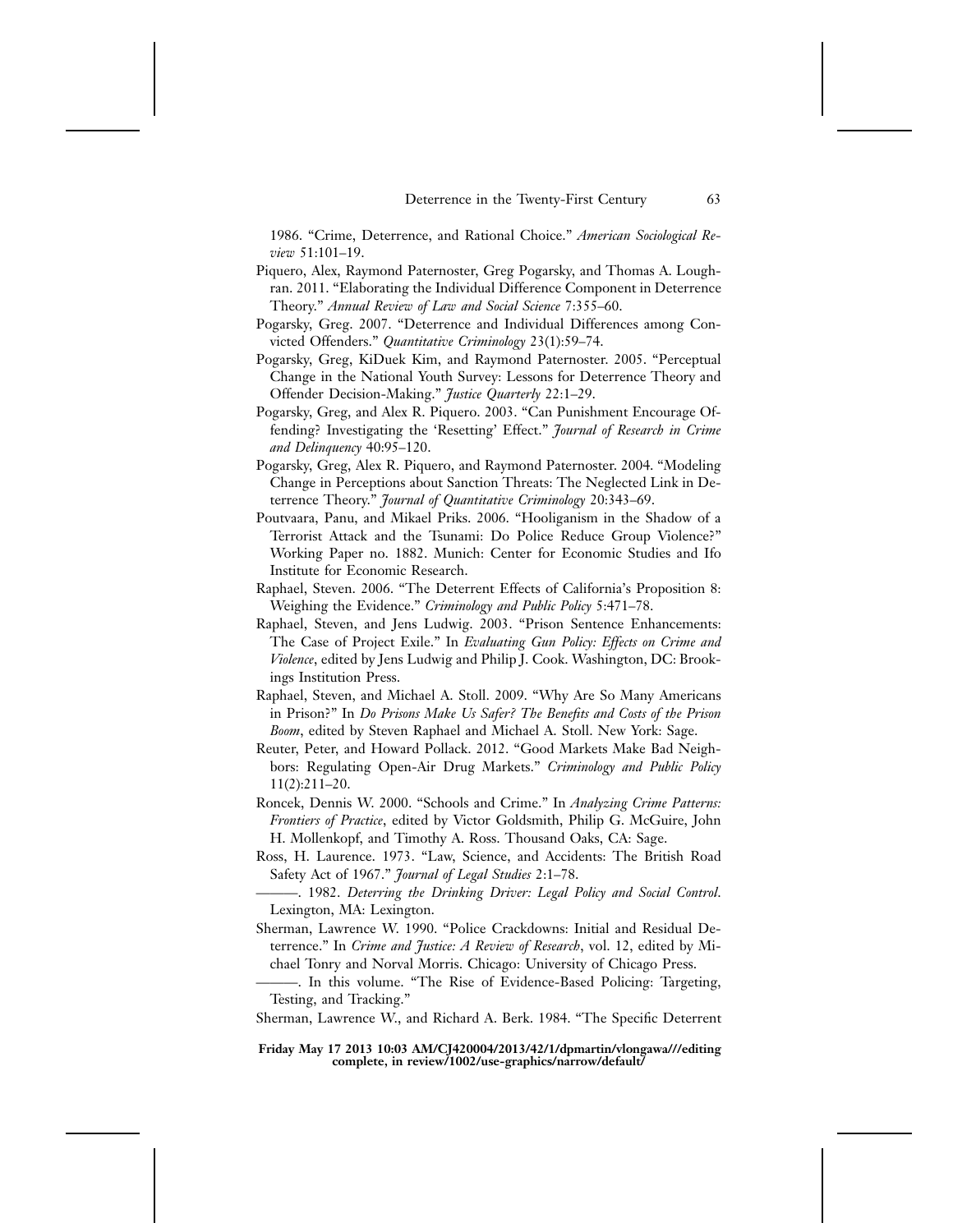Effects of Arrest for Domestic Assault." *American Sociological Review* 49:261– 72.

- Sherman, Lawrence W., and John E. Eck. 2002. "Policing for Prevention." In *Evidence Based Crime Prevention*, edited by Lawrence W. Sherman, David Farrington, and Brandon Welsh. New York: Routledge.
- Sherman, Lawrence W., Patrick Gartin, and Michael Buerger. 1989. "Hot Spots of Predatory Crime: Routine Activities and the Criminology of Place." *Criminology* 27:27–55.
- Sherman, Lawrence, and David Weisburd. 1995. "General Deterrent Effects of Police Patrol in Crime 'Hot Spots': A Randomized Study." *Justice Quarterly* 12:625–48.
- Shi, Lan. 2009. "The Limits of Oversight in Policing: Evidence from the 2001 Cincinnati Riot." *Journal of Public Economics* 93:99–113.
- Snell, T. L. 2010. *Capital Punishment 2009—Statistical Tables*. Washington, DC: US Department of Justice.
- Spelman, William. 2000. "What Recent Studies Do (and Don't) Tell Us about Imprisonment and Crime." In *Crime and Justice: A Review of Research*, vol. 27, edited by Michael Tonry. Chicago: University of Chicago Press.
- Spelman, William, and Dale K. Brown. 1981. *Calling the Police: A Replication of the Citizen Reporting Component of the Kansas City Response Time Analysis*. Washington, DC: Police Executive Research Forum.
- Stafford, Mark C., and Mark Warr. 1993. "A Reconceptualization of General and Specific Deterrence." *Journal of Research in Crime and Delinquency* 30: 123–35.
- Stolzenberg, Lisa, and Stewart J. D'Alessio. 1997. "'Three Strikes and You're Out': The Impact of California's New Mandatory Sentencing Law on Serious Crime Rates." *Crime and Delinquency* 43(4):457–69.
- Tittle, Charles. 1977. "Sanction Fear and the Maintenance of Social Order." *Social Forces* 55:579–96.
- ———. 1980. *Sanctions and Social Deviance: The Question of Deterrence*. New York: Praeger.
- Tonry, Michael. 1996. *Sentencing Matters*. Oxford: Oxford University Press.
- ———. 2009. "The Mostly Unintended Effects of Mandatory Penalties: Two Centuries of Consistent Findings." In *Crime and Justice: A Review of Research*, vol. 38, edited by Michael Tonry. Chicago: University of Chicago Press.
- Vollaard, Ben. 2013. "Preventing Crime through Selective Incapacitation." *Economic Journal* 123(567):262–84.
- Waldfogel, Joel. 1994. "The Effect of Criminal Conviction on Income and the Trust 'Reposed in the Workmen.'" *Journal of Human Resources* 29:62–81.
- Webster, Cheryl Marie, Anthony Doob, and Franklin Zimring. 2006. "Proposition 8 and Crime Rates in California: The Case of the Disappearing Deterrent." *Criminology and Public Policy* 5:417–48.
- Weisburd, David, Shawn Bushway, Cynthia Lum, and Su-Ming Yang. 2004. "Trajectories of Crime at Places: A Longitudinal Study of Street Segments in the City of Seattle." *Criminology* 42:238–320.
- Weisburd, David, and John Eck. 2004. "What Can Police Do to Reduce
- **Friday May 17 2013 10:03 AM/CJ420004/2013/42/1/dpmartin/vlongawa///editing complete, in review/1002/use-graphics/narrow/default/**